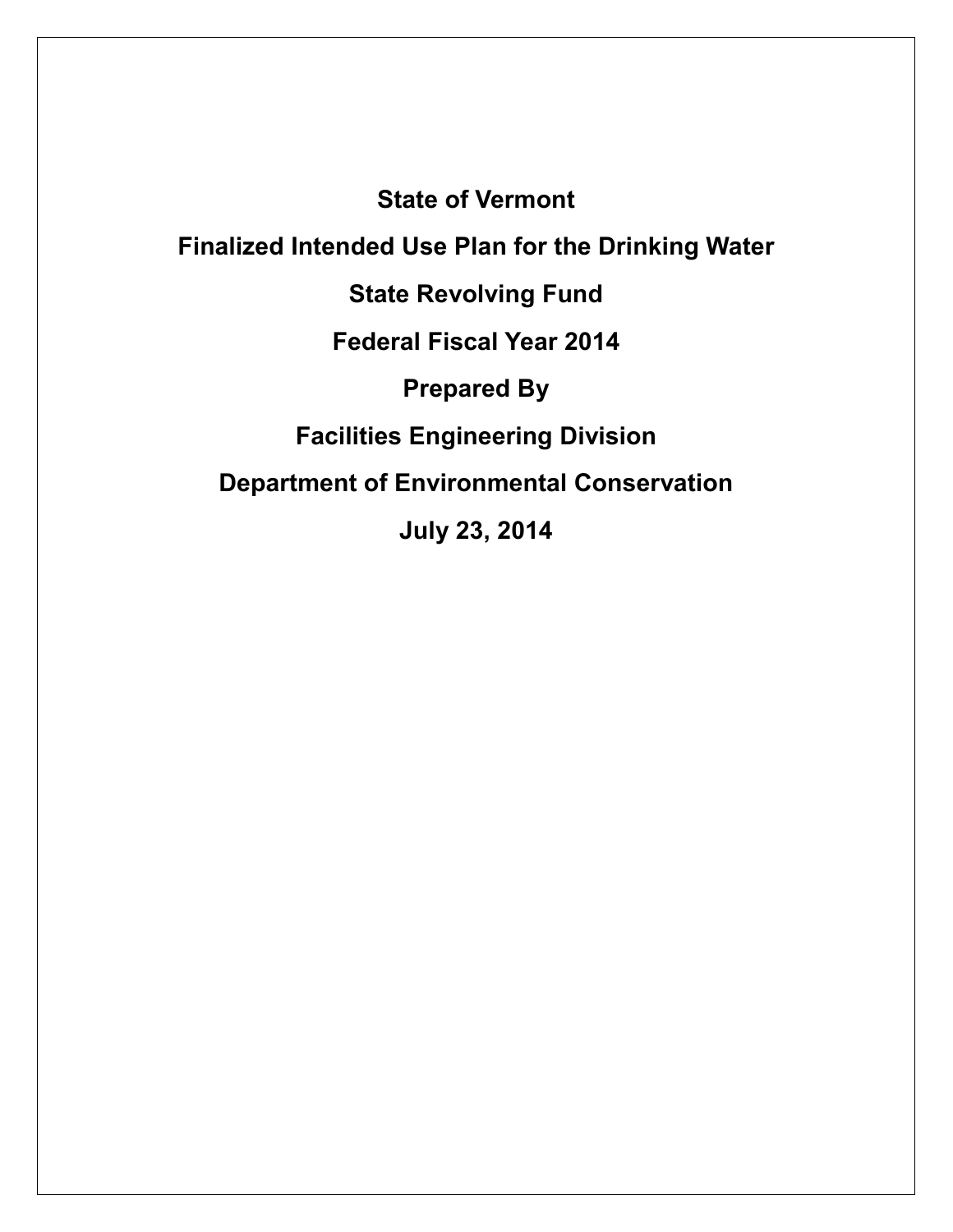# **Table of Contents**

| Criteria and Method for Distributing Funds for Improvement Projects  9      |
|-----------------------------------------------------------------------------|
|                                                                             |
| 4.5.1. Community Water System Disadvantaged Program 10                      |
|                                                                             |
|                                                                             |
|                                                                             |
|                                                                             |
|                                                                             |
|                                                                             |
|                                                                             |
|                                                                             |
|                                                                             |
|                                                                             |
| 5.1.6. Source Protection Loan - Land Purchase or Conservation Easement . 20 |
|                                                                             |
|                                                                             |
|                                                                             |
|                                                                             |
| 5.3.2. Commingling of New Projects with Continuing Projects 22              |
|                                                                             |
|                                                                             |
|                                                                             |
|                                                                             |
|                                                                             |
|                                                                             |
|                                                                             |
|                                                                             |
|                                                                             |
|                                                                             |
|                                                                             |
|                                                                             |
|                                                                             |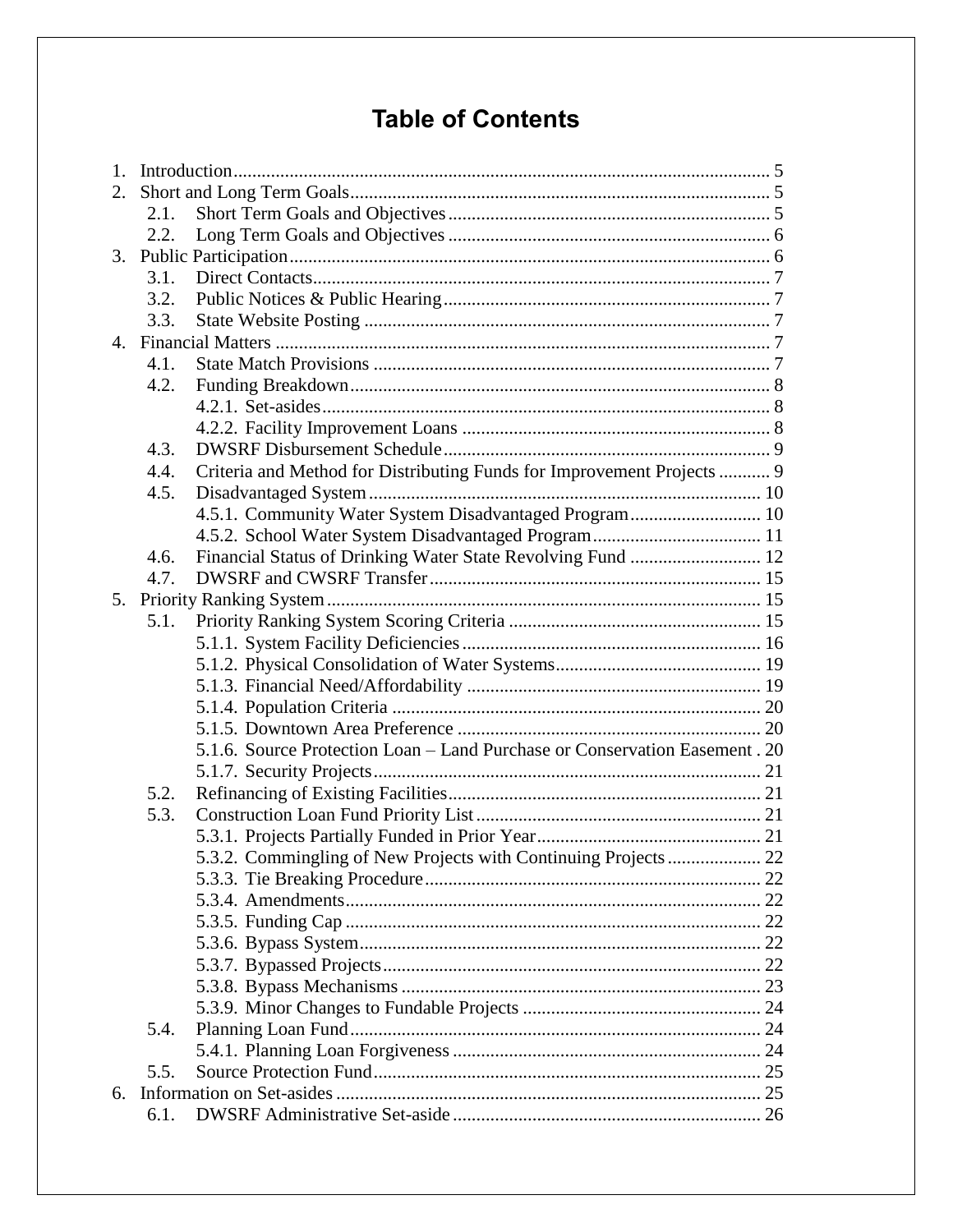|    | 6.2. |                                                                                  |  |
|----|------|----------------------------------------------------------------------------------|--|
|    |      |                                                                                  |  |
|    |      |                                                                                  |  |
|    | 6.3. |                                                                                  |  |
|    |      |                                                                                  |  |
|    |      |                                                                                  |  |
|    | 6.4. | Local Assistance and other State Programs Assistance Set-asides 28               |  |
|    |      |                                                                                  |  |
|    |      |                                                                                  |  |
|    | 6.5. |                                                                                  |  |
| 7. |      |                                                                                  |  |
|    | 7.1. |                                                                                  |  |
|    | 7.2. |                                                                                  |  |
|    | 7.3. |                                                                                  |  |
|    | 7.4. |                                                                                  |  |
|    | 7.5. |                                                                                  |  |
|    | 7.6. |                                                                                  |  |
|    | 7.7. |                                                                                  |  |
|    | 7.8. |                                                                                  |  |
|    |      |                                                                                  |  |
|    | 8.1. |                                                                                  |  |
|    | 8.2. | Notice of Availability of 2014 Intended Use Plan for Public Comment 36           |  |
|    | 8.3. |                                                                                  |  |
| 9. |      | Projects Priority Lists and Anticipated Loan Recipients - Construction Loans  45 |  |
|    | 9.1. |                                                                                  |  |
|    | 9.2. |                                                                                  |  |
|    |      |                                                                                  |  |
|    |      |                                                                                  |  |
|    |      | 10.1.1.                                                                          |  |
|    |      |                                                                                  |  |
|    |      |                                                                                  |  |
|    |      |                                                                                  |  |
|    |      | 10.1.5.                                                                          |  |
|    |      | 10.1.6.                                                                          |  |
|    |      | 10.1.7.                                                                          |  |
|    |      | 10.1.8.                                                                          |  |
|    |      | 10.1.9.                                                                          |  |
|    |      | 10.1.10.                                                                         |  |
|    |      | 10.1.11.                                                                         |  |
|    |      | 10.1.12.                                                                         |  |
|    |      | 10.1.13.                                                                         |  |
|    |      | 10.1.14.                                                                         |  |
|    |      | Municipal School Water System Disadvantaged Program  55<br>10.1.15.              |  |
|    |      | 10.1.16.<br>U.S. Department of Agriculture RD - ANR Joint Funded Projects 56     |  |
|    |      |                                                                                  |  |
|    |      | 10.2.1.                                                                          |  |
|    |      | 10.2.2.                                                                          |  |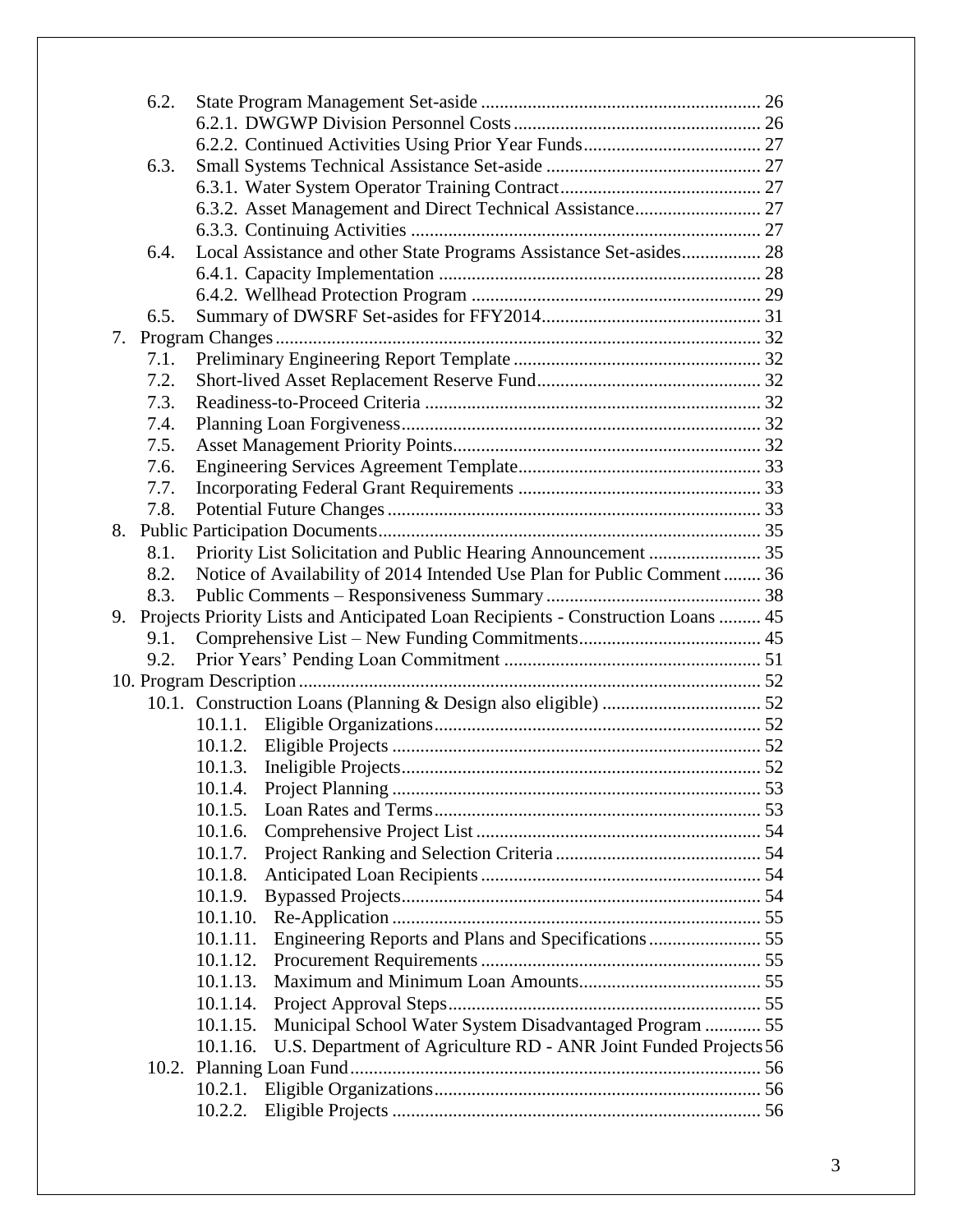|       | 10.2.3.  |  |
|-------|----------|--|
|       | 10.2.4.  |  |
|       | 10.2.5.  |  |
|       | 10.2.6.  |  |
|       | 10.2.7.  |  |
|       | 10.2.8.  |  |
|       |          |  |
|       | 10.2.10. |  |
|       | 10.2.11. |  |
| 10.3. |          |  |
|       | 10.3.1.  |  |
|       | 10.3.2.  |  |
|       |          |  |
|       | 10.3.4.  |  |
|       | 10.3.5.  |  |
|       | 10.3.6.  |  |
|       | 10.3.7.  |  |
|       | 10.3.8.  |  |
|       |          |  |
|       | 10.3.10. |  |
|       |          |  |
|       |          |  |
|       | 10.4.1.  |  |
|       | 10.4.2.  |  |
|       |          |  |
|       |          |  |
|       | 10.4.5.  |  |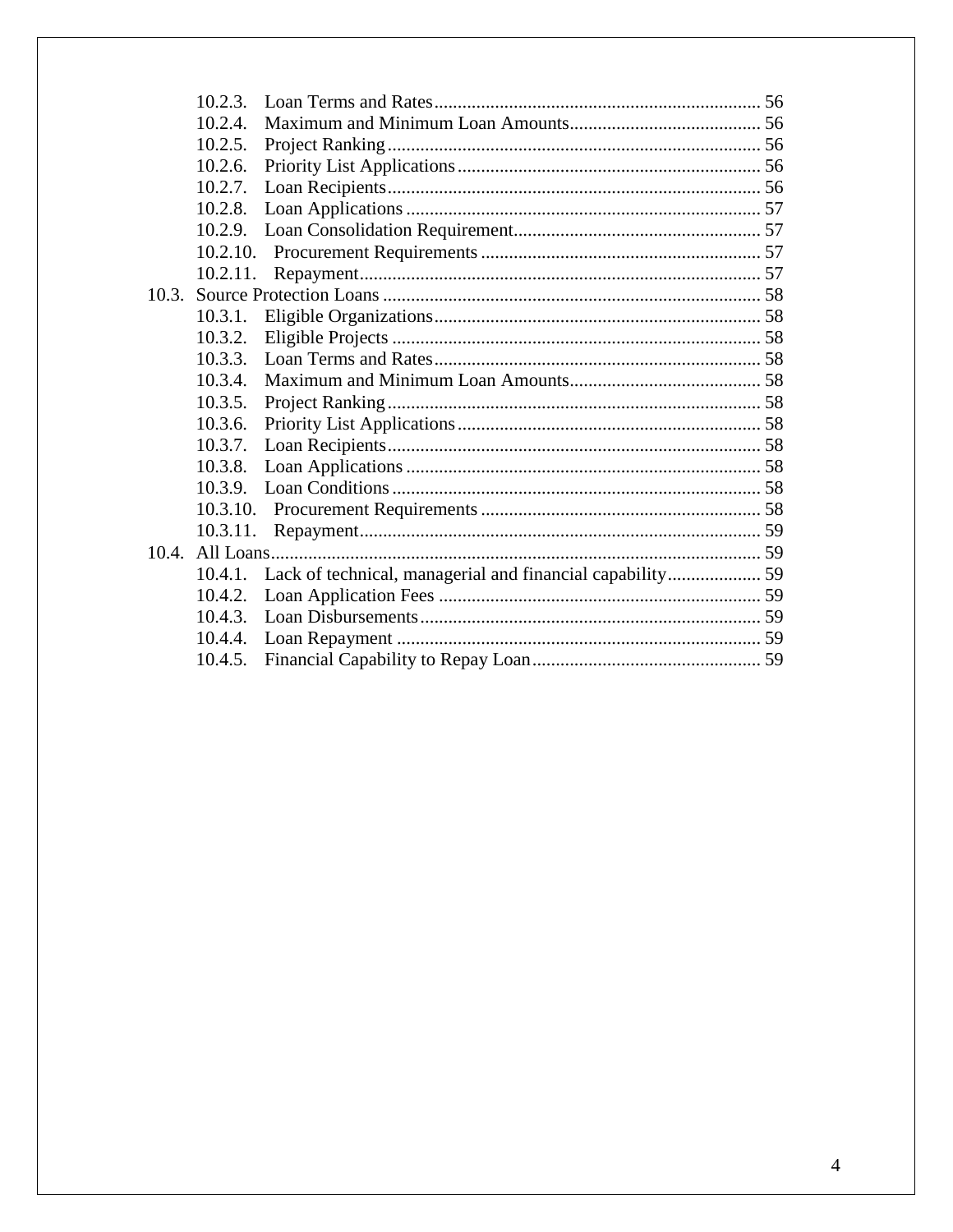# <span id="page-4-0"></span>**1. Introduction**

The 1996 Amendments to the Safe Drinking Water Act (SDWA) established the Drinking Water State Revolving Fund (DWSRF). The State of Vermont's allotment for the DWSRF is \$8,845,000 for Federal Fiscal Year (FFY) 2014. This money can be used for a wide variety of activities, including public water system infrastructure improvements, source water protection, and water system management enhancements.

The SDWA requires that each state prepare an Intended Use Plan (IUP) every fiscal year that details how the DWSRF money will be used. Once the IUP has undergone public comment, it is submitted along with other supporting documents to the regional United States Environmental Protection Agency (EPA) office. These various documents comprise the capitalization grant request for the DWSRF. While a wide variety of state agencies are involved in the process, the Facilities Engineering Division (FED) of the Department of Environmental Conservation (DEC) is responsible for preparing and submitting all of these documents. FED and the Drinking Water and Groundwater Protection Division (DWGWPD) share responsibility for implementation of the various policies and procedures that are followed as part of the DWSRF, including the assurances and certifications contained in the capitalization grant request. It should be noted that due to recent organizational changes within DEC, FED is now responsible for preparation of the IUP, management of the projects priority list, and preparation of set-aside workplans.

This intended use plan is for FFY14 federal funding of \$8,845,000 and a state match of \$1,769,000 and available loan repayment and fund interest. Information is also provided on prior years' funds and progress in meeting short- and long-term goals in the biennial report.

# <span id="page-4-1"></span>**2. Short and Long Term Goals**

## <span id="page-4-2"></span>*2.1. Short Term Goals and Objectives*

- 1. Secure the State's eighteenth capitalization grant to finance improvements for public water systems.
- 2. Administer a DWSRF program for projects that have been determined to be the highest priority to address contamination issues that pose the most serious risk to human health.
- 3. Provide loans to assist eligible public water systems listed in the IUP and priority list for projects to ensure compliance with the SDWA requirements, and maintain and/or improve drinking water quality.
- 4. Provide loans to municipally-owned and privately-owned non-profit public water systems with populations of fewer than 10,000 people for conducting feasibility studies, preliminary engineering and final designs for water system improvements.
- 5. Provide loans to municipalities for purchasing land or conservation easements in order to protect public water sources and ensure compliance with drinking water regulations.
- 6. Promote capacity development by completing infrastructure improvement plans for small community water systems and schools through contracts.
- 7. Actively promote and pursue funding for all eligible systems, especially systems serving disadvantaged communities and systems with populations of fewer than 10,000 (small systems) that do not have adequate technical, managerial, or financial resources to come into or maintain compliance, and to provide safe drinking water.
- 8. Ensure that at least 15% of the DWSRF Project Fund Account provides loan assistance to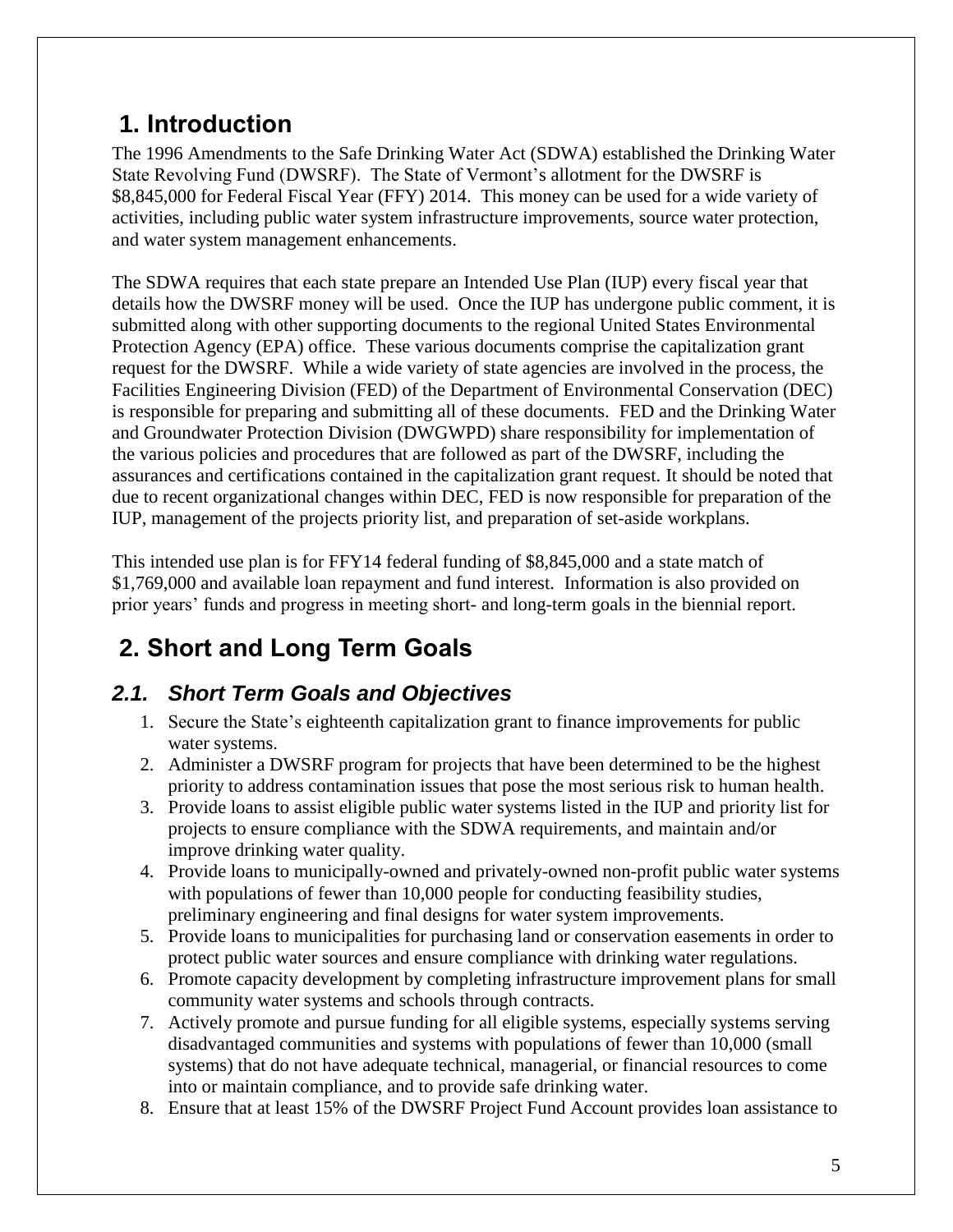small systems on an annual basis.

- 9. Continue the Vermont Source Water Protection Program.
- 10. Provide effective program management and resources to ensure the integrity of the DWSRF.
- 11. Reduce the overall Unliquidated Obligations (ULO's) to less than 13% of total grant award by December 31, 2014.
- 12. Liquidate all legacy ULO's by September 30, 2016.
- 13. Coordinate DWSRF activities with enforcement activities of the State and EPA.
- 14. Continue implementation of the statewide strategy to improve capacity for existing public water systems and assure capacity for new public water systems.
- 15. Use DWSRF set-aside funding to provide the additional resources required to manage the Vermont Drinking Water Program.
- 16. Continue programs to encourage participation of small water systems in the loan program.
- 17. Integrate Green Infrastructure funding into the DWSRF Program in accordance with federal guidelines.

#### <span id="page-5-0"></span>*2.2. Long Term Goals and Objectives*

- 1. Through effective management, provide a self-sustaining funding program that will assist public water systems in achieving compliance with the SDWA, maintaining the public health objectives of the SDWA, and ensuring the public has safe drinking water.
- 2. Expend all federal funds within two years of grant award.
- 3. Maintain the fiscal integrity of the DWSRF and comply with generally accepted government accounting standards to assure continuance of loan funds for future generations.
- 4. Provide funding assistance to eligible public water systems for eligible projects associated with the improvement and maintenance of water treatment, storage and distribution facilities, and for consolidation or interconnection of water systems to improve service or develop capacity.
- 5. Use set-asides to improve source water protection and assessment efforts by providing technical and financial assistance.
- 6. Continue to update, develop, and implement administrative rules and guidance to carry out the DWSRF Program.
- 7. Continue to update, develop, and implement the capacity development strategy for existing systems.
- 8. Continue providing operator training by DWGWPD staff and through grants and/or contracts with third-party technical assistance providers.

# <span id="page-5-1"></span>**3. Public Participation**

FED recognizes that public participation and the persistent cultivation of stakeholder interests is an integral element in the development of an effective program. The public participation component in the development of this IUP is a continuation of previous comprehensive efforts. Public meeting locations are handicapped accessible. The FED will continue to cultivate and encourage public participation in the development of the IUP. In brief, the procedure for public participation in the development of this IUP included the following notifications and meetings. Copies of the public participation documents are in Section 8.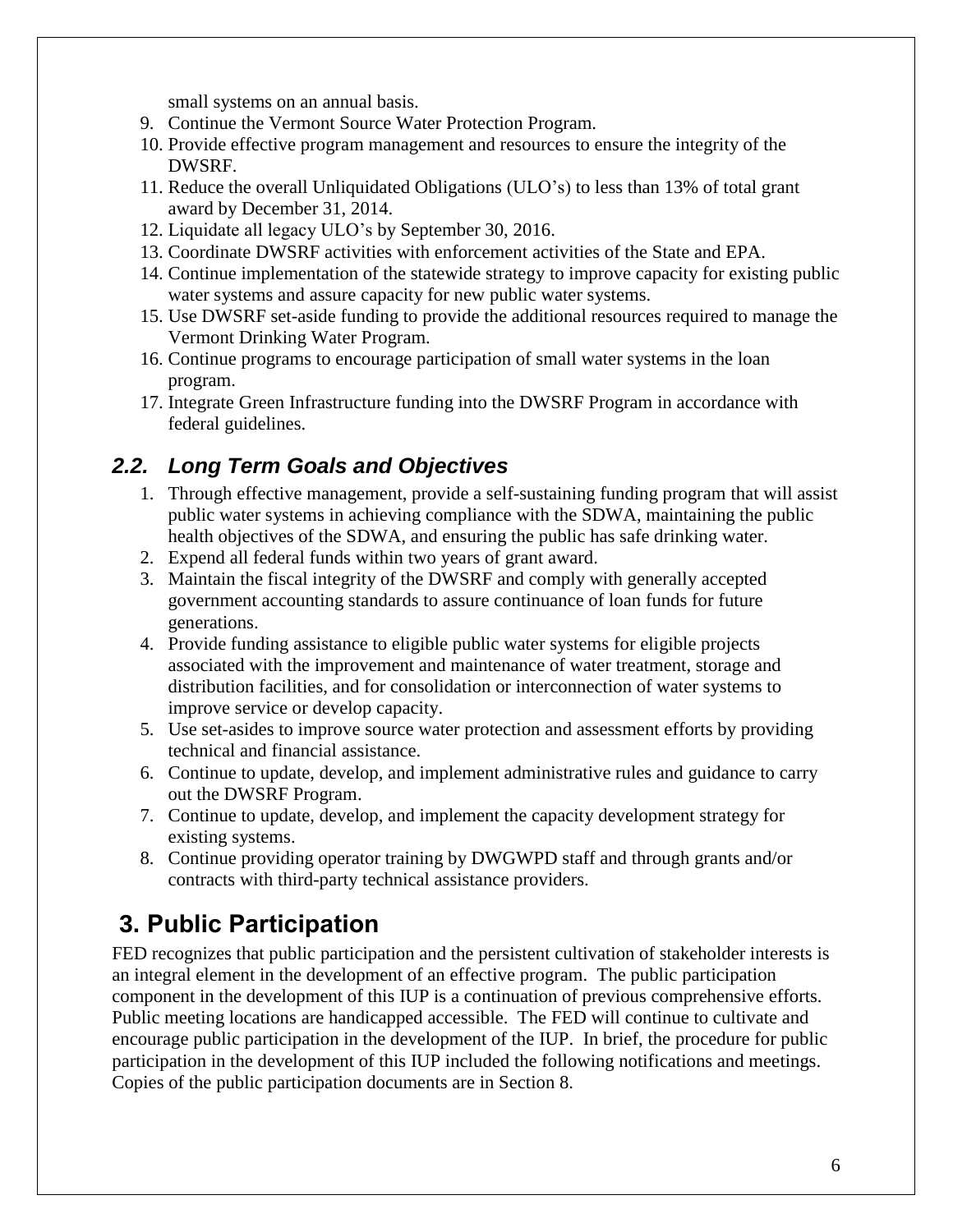### <span id="page-6-0"></span>*3.1. Direct Contacts*

Throughout the year DWSRF staff hold regular meetings with DWGWPD staff to identify the most needy and highest priority water systems. Subsequent to this analysis, DWSRF staff initiates contact with the systems to encourage them to apply to be included in the PPL. Contacts are made via on-site visits, by email and phone. Additionally, water systems are routinely directed to the DWSRF by DWGWPD staff, such as those conducting sanitary surveys.

### <span id="page-6-1"></span>*3.2. Public Notices & Public Hearing*

A public notice for the development of this IUP as well as a solicitation for priority list applications and a public meeting announcement was sent on April 7, 2014 using Constant Contact to all public water system administrative contacts, stakeholder groups, and engineering consultants. A notice of availability of the draft amended 2014 IUP for public comment was distributed May 30, 2014 using the same method as the initial notice. A public hearing was held on June 5, 2014 to receive comments on the draft plan and the public comment period ran for 15 days and closed on June 20, 2014.

### <span id="page-6-2"></span>*3.3. State Website Posting*

The draft amended IUP was posted on both the FED and DWGWPD websites in advance of the June 5, 2014 public meeting. Notice of the June 5<sup>th</sup> public meeting was placed on the Vermont Department of Libraries website.

# <span id="page-6-3"></span>**4. Financial Matters**

#### <span id="page-6-4"></span>*4.1. State Match Provisions*

Under the provisions of the Safe Drinking Water Act Amendments of 1996 [Section 1452(e)], each State is required to deposit in the DWSRF an amount equal to at least 20% of the total amount of the capitalization grant. This amount must be deposited on the date of, or before, receiving federal payments under the capitalization grant agreements. The State of Vermont's Capitalization Grant request for FFY14 is \$8,845,000; therefore, the amount of state match funds required is \$1,769,000. The full state match of \$1,769,000 is anticipated to be provided with funds appropriated in spring 2015 (SFY16 funds) through the annual Vermont State Capital Construction and State Bonding Act.

An additional one-to-one state match of \$884,500 is also necessary for the State Program Management Set-aside. This match can be an in-kind match for money spent on Public Water System Supervision (PWSS) work in FFY93 and FFY14 in excess of the required PWSS match. No more than 50% of the in-kind match can come from the FFY93 money, leaving \$442,250 of required match. The State of Vermont has projected that at least \$450,000 of state match in excess of that required for the PWSS program under other grants will have been spent on PWSS programs during FFY14. The total estimated match available therefore it's expected to exceed the required match for the State Program Management Set-aside. Following the close of FFY14, the State of Vermont will submit documentation to EPA together with the Program Management Set-aside workplan on the necessary state match funds based on PWSS FFY93 and actual state expenditures during FFY14. If actuals differ from projected amounts, the workplan will reflect the adjusted amounts.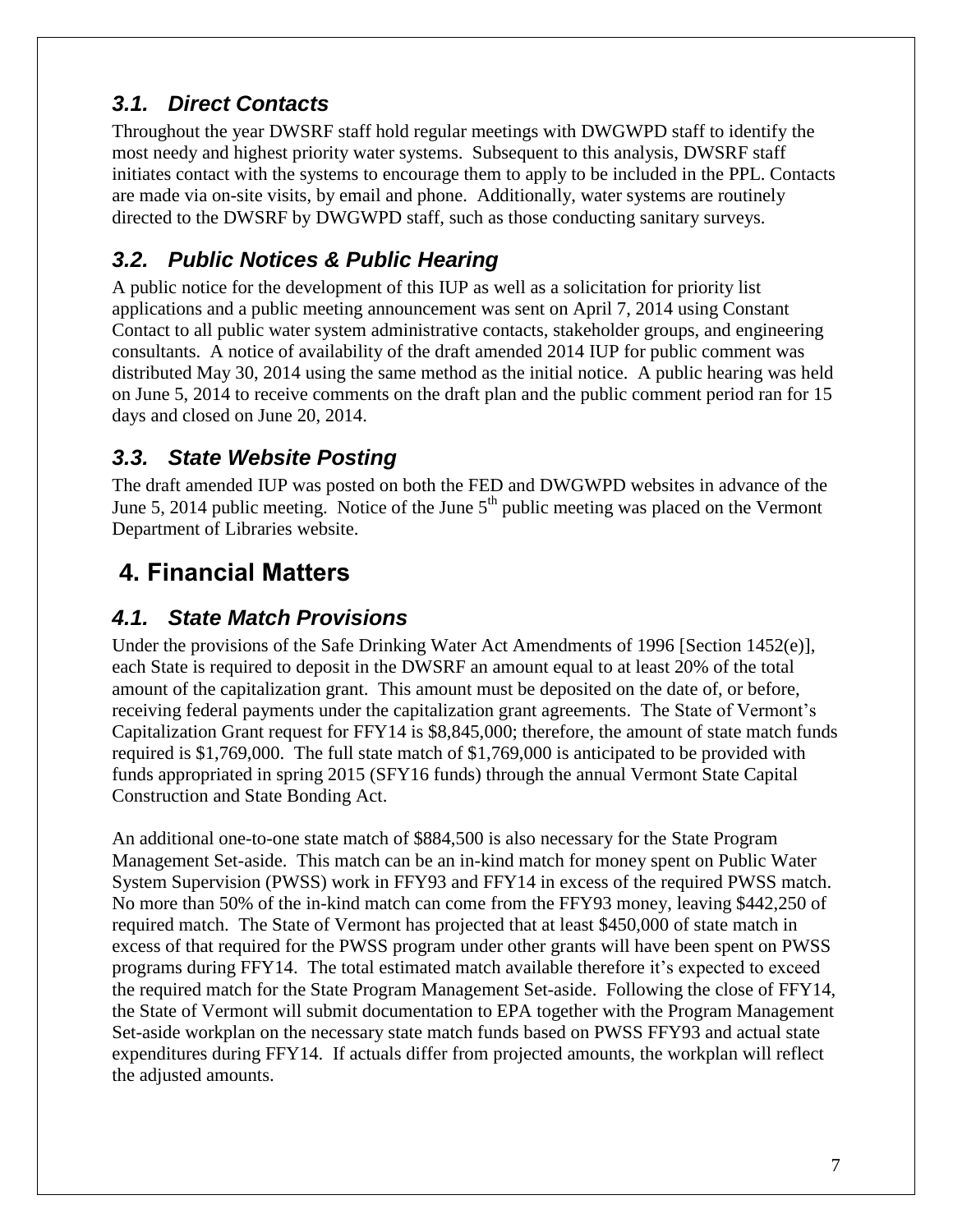## <span id="page-7-0"></span>*4.2. Funding Breakdown*

The State of Vermont will have a total of \$10,614,000 in new funds for the FFY14 DWSRF Program, consisting of \$8,845,000 in federal funds and \$1,769,000 in state match. This amount is to be divided between set-aside activities and loans for water system facility improvements. Additionally, revolving fund interest earnings, loan repayments and uncommitted prior year revolving loan funds will be used to fund construction projects on the 2014 PPL, which is currently projected to total \$7,658,789.

#### <span id="page-7-1"></span>**4.2.1. Set-asides**

The State of Vermont does not intend to take the full amount of set-asides allowed for in the DWSRF federal rule. If all the set-asides were maximized, \$2,741,950 of the \$8,845,000 would be allocated to them. Instead, the State is proposing to use \$2,027,725 for set-aside activities, which is 22.93% of the federal grant and 19.1% of the combined federal grant and state match. More specific information on the use of the set-asides is provided in Section 6 of this IUP.

#### <span id="page-7-2"></span>**4.2.2. Facility Improvement Loans**

The State is proposing to spend \$16,245,064 for construction projects. This amount includes \$6,817,275 of new federal funds, \$1,769,000 of new state funds, an estimated \$6,240,120 of 2nd tier funds, and an estimated \$1,418,669 of uncommitted prior year revolving loan funds. The federal cash draw ratio for the 2014 grant will therefore be \$6,817,275/\$8,586,275, or 79.4%. The 2014 DWSRF Project Priority List (Section 9) identifies Anticipated Loan Recipients' projects with a total estimated cost of \$16,245,064, which is sufficient to provide loans to the first 22 projects on the comprehensive list.

EPA requires a payment schedule for planning the obligation of federal funds. A federal payment is defined as an increase to the ceiling in the Automated Standard Application for Payment System (ASAP).

Each payment occurs at the beginning of a quarter with planned commitments to be made through the end of that quarter. Except for the set-aside payments, loan commitments in an amount equal to each federal plus state match payment must be made within one year of the payment date, in accordance with the Safe Drinking Water Act Amendments of 1996.

| <b>Federal Fiscal Year</b> |            |                          |               |  |  |  |  |
|----------------------------|------------|--------------------------|---------------|--|--|--|--|
| Payment                    | Quarter    | <b>Date</b>              | <b>Amount</b> |  |  |  |  |
| No.                        |            |                          |               |  |  |  |  |
|                            | $2015 - 1$ | $10/1/2014 - 12/31/2014$ | \$250,000     |  |  |  |  |
| $\mathfrak{D}$             | 2015-2     | $1/1/2015 - 3/31/2015$   | \$0           |  |  |  |  |
| 3                          | $2015 - 3$ | $4/1/2015 - 6/30/2015$   | \$0           |  |  |  |  |
| 4                          | 2015-4     | $7/1/2015 - 9/30/2015$   | \$0           |  |  |  |  |
| 5                          | 2016-1     | $10/1/2015 - 12/31/2015$ | \$8,595,000   |  |  |  |  |
| Total                      |            |                          | \$8,845,000   |  |  |  |  |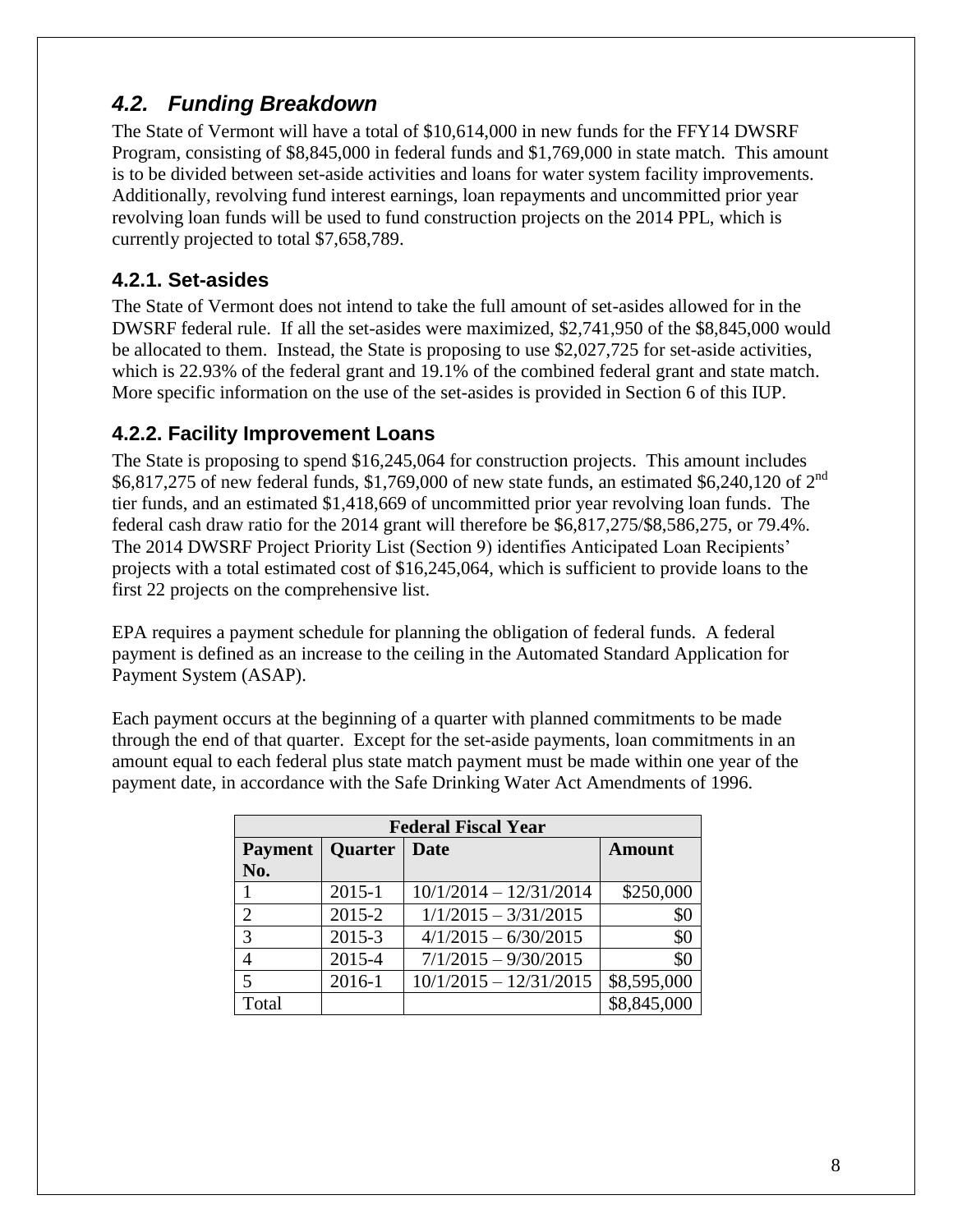#### <span id="page-8-0"></span>*4.3. DWSRF Disbursement Schedule*

EPA requires an estimated disbursement schedule for planning the outlay of federal funds. Below is the schedule for the new funding of \$8,845,000.

| <b>Disbursement</b> |                  |
|---------------------|------------------|
| <b>Quarter</b>      | <b>Amount</b>    |
| 4QFFY2014           | $\left( \right)$ |
| 1QFFY2015           | 0                |
| 2QFFY2015           | 0                |
| 3QFFY2015           | 0                |
| 40FFY2015           | \$2,000,000      |
| 1QFFY2016           | \$2,000,000      |
| 20FFY2016           | \$2,000,000      |
| 3QFFY2016           | \$2,000,000      |
| 4QFFY2016           | \$845,000        |
| Total               | \$8,845,000      |

#### <span id="page-8-1"></span>*4.4. Criteria and Method for Distributing Funds for Improvement Projects*

Projects with a total cost not exceeding the estimated funds available for the Priority List during this funding cycle are those projects designated with an 'F' in the 3rd column of the priority list. Projects that have a 'C' in the  $2<sup>nd</sup>$  column of the list are continuing from a prior year's priority list. These fundable projects are also referred to as "Anticipated Loan Recipients" (ALRs). Available funds will be used for the 22 highest ranking projects on the list. For projects added to the list that are not designated ALR, funding will be provided in priority order if funds become available during the funding cycle through the bypass procedure described in the Priority System Section (Section 5.3.8) and/or as a result of any project under-runs. Projects that are ready-toproceed but are not in the fundable range must notify FED in writing prior to the April 17, 2015 funding cycle deadline to be considered for funding in the event project bypass is implemented. The ALRs are those projects with the highest ranking that comply with the following:

- Under federal requirements, at least 15% of the capitalization grant funds, or \$1,326,750, must be used for projects serving communities with populations of less than 10,000 persons. Only one of the systems to be funded has a population of 10,000 or more, so this requirement is met.
- As required in Vermont legislation, funds for private water systems are limited to 20% of the available funds, or \$3,249,012.80 unless there are insufficient municipal projects ready to proceed and additional funds are available. There are currently 6 private water systems that are ALR's in the amount of \$1,594,070, which is well below the 20% limit.
- As required in federal law applicable to the 2014 grant, no less than 20% or more than 30% of the federal grant shall be provided in the form of loan subsidy. This equates to a floor of \$1,769,000 and a ceiling of \$2,653,500 of the federal funds. Subsidy can be in the form of grants, principal forgiveness or negative interest loans (or any combination of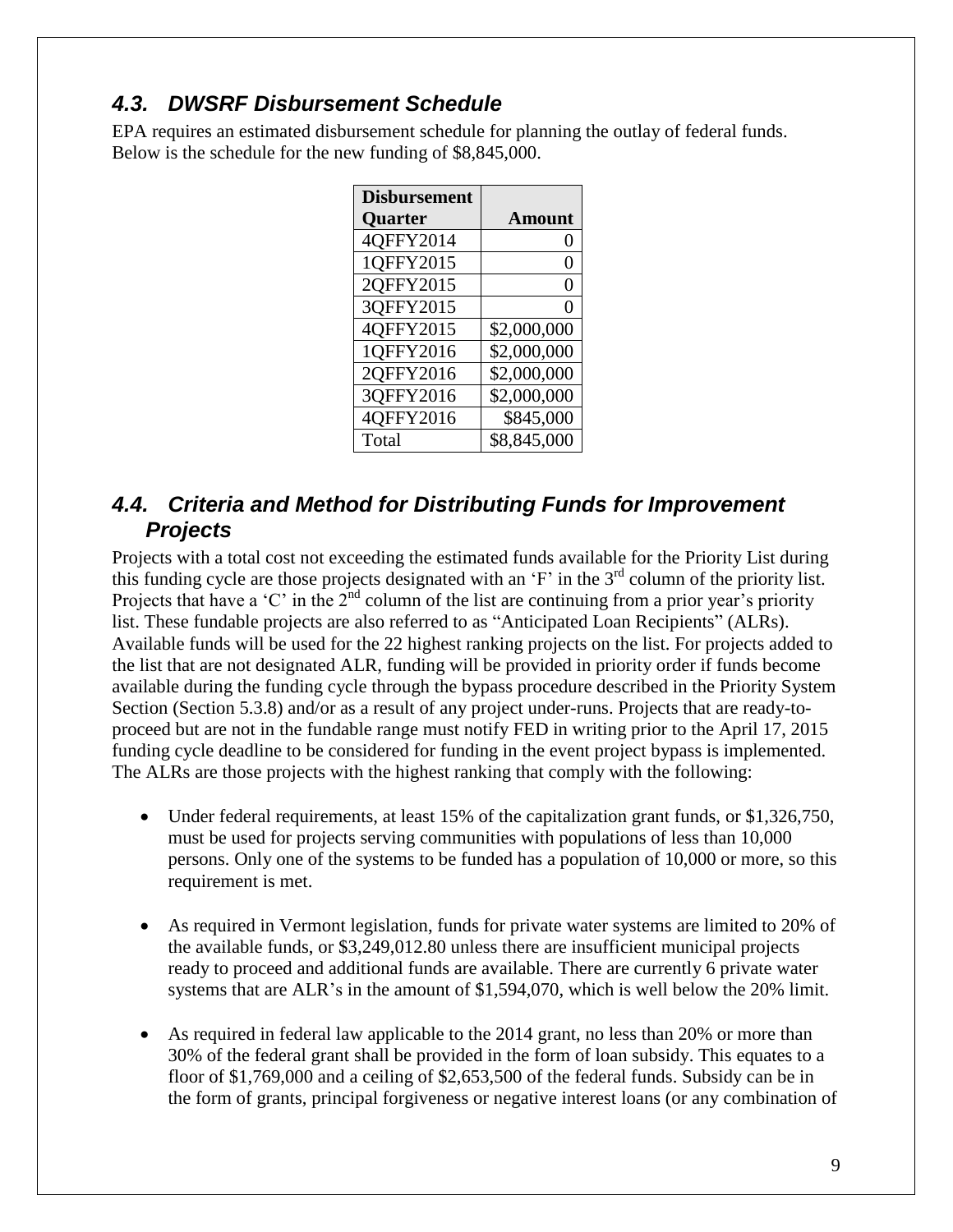these). The subsidy for the list of ALRs is projected to be met by providing negative interest pursuant to current program methodologies to disadvantaged communities and principal forgiveness to at least reach the 20% threshold. The aggregate negative interest is estimated to total \$1,789,000; however, in the event actual subsidy is less than the minimum required or the maximum allowed, additional subsidy will be provided through targeted principal forgiveness for those most in need. We will manage the subsidy requirement by increasing the principal forgiveness to offset any reduction in negative interest following the last loan award from the priority list. Principal forgiveness will be granted to any system which receives affordability points (see section 5.1.3; 1 point=\$10,000 in principal forgiveness).

Criteria for determining loan interest rate and term are codified in state statute. Additionally, Section 10 - Program Description includes a summary of the applicable rates and terms for the various types of loans available from the DWSRF. A preliminary loan rate determination has been made for all projects on the Priority List in accordance with federal and state requirements.

The proposed method and financial terms for distributing project funds presented in this IUP should have a negligible impact on the long term financial status of the DWSRF. Principal and interest payments on loans plus the interest earnings on the fund balance are deposited into the DWSRF and made available for future water system capital improvement projects. The use of federally allowed subsidization from the capitalization grants are managed to ensure that these non-repayment funds enhance the program rather than result in long-term detrimental consequences. The only other funds lost for revolving are those withdrawn for authorized setaside uses and include: DWSRF Administration, Technical Assistance, PWSS Program, and Local Assistance. It is worth noting, within the Local Assistance Set-Aside is the Local Assistance State Revolving Loan Fund (LASRF), which provides planning and design engineering loans to eligible systems. This program has established a revolving nature with loan repayments to total approximately \$300,000 in state fiscal year 2015 (SFY15), which will be made available to fund additional projects. Lending procedures used by the Vermont Municipal Bond Bank (VMBB) for municipal loans and the Vermont Economic Development Authority for loans to private entities include safeguards structured to minimize unforeseen losses to the fund. Additionally, the placement of the DWSRF within the financial structure of the VMBB guarantees that the Program will benefit in the long-term from the management and financial planning expertise of this organization.

#### <span id="page-9-0"></span>*4.5. Disadvantaged System*

The State of Vermont recognizes the need to provide additional assistance to certain water systems beyond what the standard DWSRF construction loan program offers. The disadvantaged system program is intended to provide longer loan terms and principal forgiveness to water systems that have relatively low income and relatively high water user costs. Unlike the standard loan program, certain disadvantaged systems are eligible for debt forgiveness as a means of making a water improvement project more affordable.

#### <span id="page-9-1"></span>**4.5.1. Community Water System Disadvantaged Program**

A community water system is considered disadvantaged when certain conditions are satisfied. First, the municipality in which the water system is located or the users of the water system must have a median household income (MHI) below the average of the community median household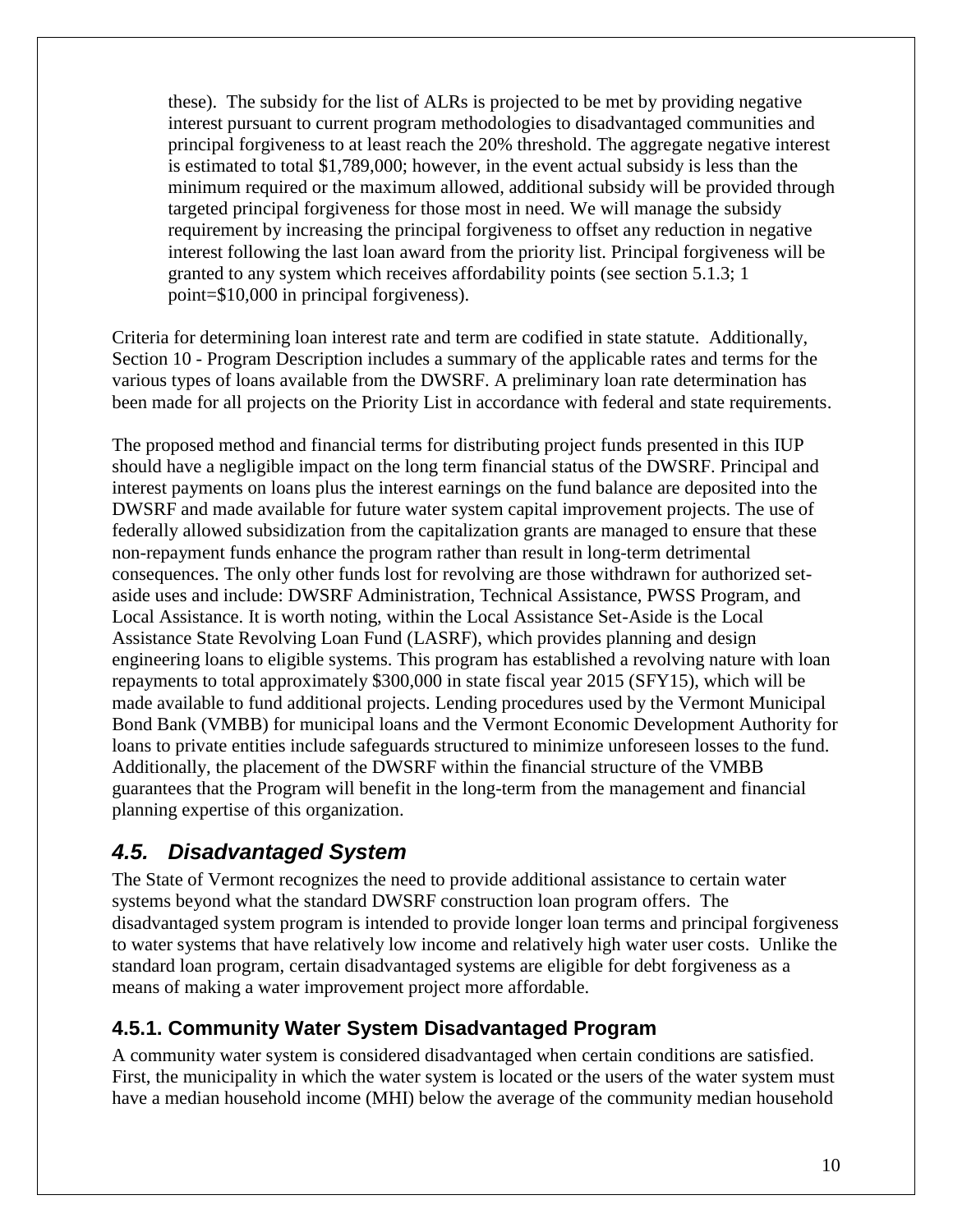incomes of the state. Second, the water system must have an annual household water user cost greater than 1.0 percent of the median household income after construction of the proposed water supply improvements, or, for municipal applicants, if the MHI is at or above the state average of community MHIs, the water system must have an annual household water user cost greater than 2.5 percent of the median household income after construction of the proposed water supply improvements. The median household income of the system will either be taken from the most recent federal census data for the municipality or be determined from the area served by the water system based upon data gathered by an independent contractor hired by the applicant water system. The water system has the option of choosing which method is used to determine the median household income, although the Secretary shall make the final determination. The cost of the independent contractor may be included in the total project cost. The user cost of the water system shall take into account the monies needed to cover the project cost, prior drinking water projects, and the estimated annual operation and maintenance costs as determined by the Secretary. Disadvantaged municipally-owned water systems and privately-owned nonprofit community water systems that have an MHI below the state average are eligible to receive assistance in the form of negative interest.

Projects will be ranked using the priority system. Based on preliminary information, estimated subsidies from the Disadvantaged System Program are included on the priority list. Disadvantaged systems are eligible to receive loans up to 30 years in length and receive interest rates between plus three  $(+3)$  percent and minus three  $(-3)$  percent. The interest rate cannot be less than that necessary to achieve a target annual household user cost of 1.0 percent of the median household income of the municipality in which the water system is located or of the users of the water system. To achieve the target annual household user cost, a mixture of debt forgiveness, standard DWSRF loan rates, and extended loan terms will be offered. First, disadvantaged systems will have the loan extended from 20 to 30 years provided that the primary funded project elements have a design life equal to or greater than the term of the loan. If this action does not achieve the target annual household user cost, the interest rate will be incrementally reduced from plus three  $(+3)$  percent to zero  $(0)$  percent for systems that have an MHI at or above the state average to minus three  $(-3)$  percent for systems that have an MHI below the state average to achieve the target rate. If a disadvantaged system's user cost still exceeds the target annual household user cost after receiving the maximum debt forgiveness, no additional loan subsidy will be granted.

The application of the disadvantaged system program will be based on the best available information when the Department of Environmental Conservation approves the loan application. All other subsidies obtained from other institutions that will reduce the project and user cost shall be considered when calculating whether a system is disadvantaged or not. Normally, the total subsidy (negative interest plus principal forgiveness) for all loans cannot exceed 30 percent of the amount of the capitalization grant in any given year, with the exception so far for the federal ARRA FFY2009, FFY2010 and FFY2011 appropriations. Other than the exceptions noted above, if the full amount of subsidy is met for a given priority list, any remaining projects eligible for subsidy can either receive standard loans for that funding year or delay the project so they may avail themselves of disadvantaged program funding in the future. The Secretary shall make the determination whether to defer the project based on public health and other factors.

#### <span id="page-10-0"></span>**4.5.2. School Water System Disadvantaged Program**

Public funding for schools in Vermont is controlled by the State to ensure that all Vermont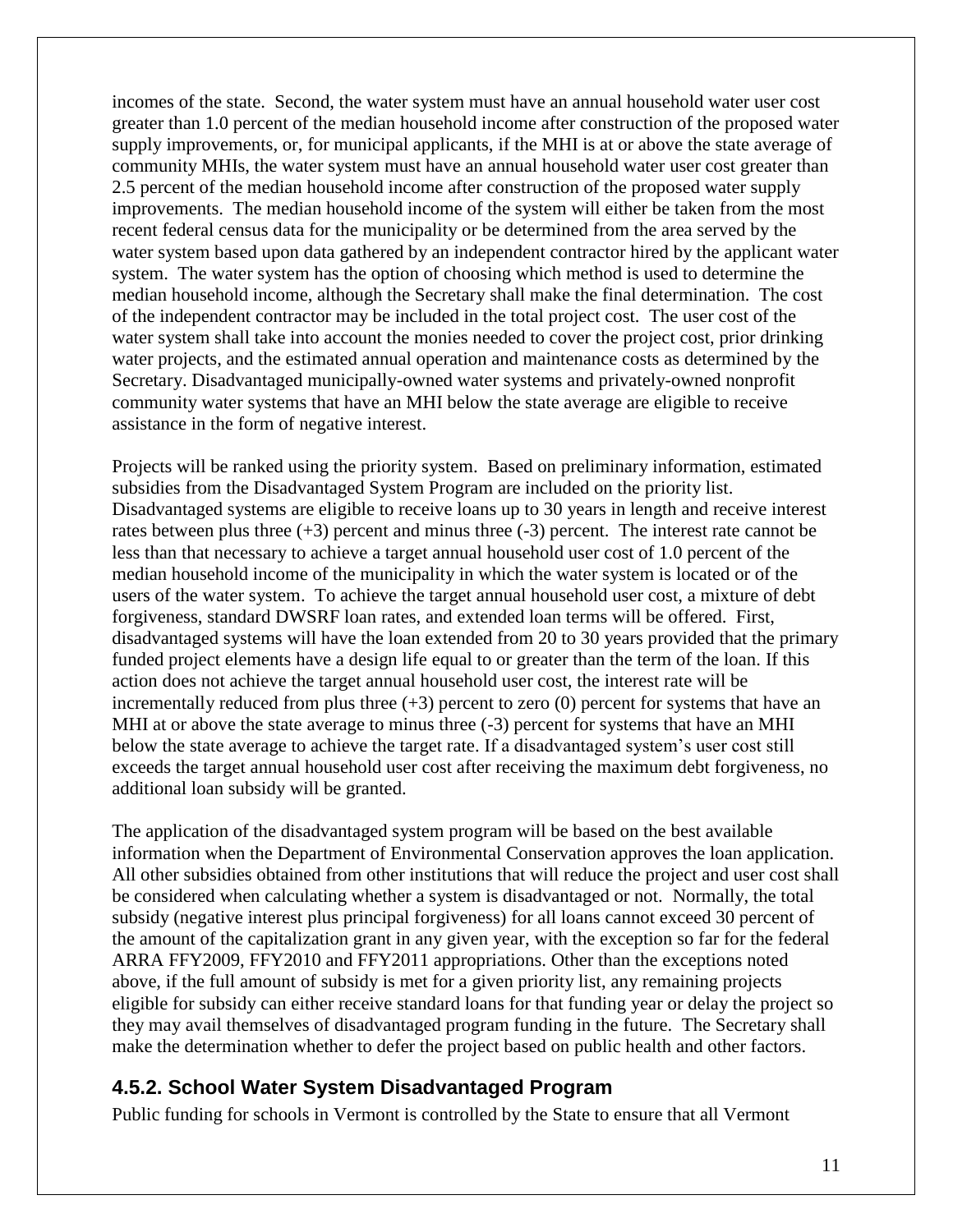children have equal access to resources for education through high school. The complicated system of state wide property tax, property tax rebates and local school district property tax sharing requirements make all municipally owned school water systems equally disadvantaged and discouraged from making needed water system improvements. All municipally owned public school water systems are eligible for loan principal forgiveness under the disadvantaged program.

Projects are ranked in accordance with the priority system. Loans for water system improvements to schools have a maximum term of 20 years and an interest rate of 3%. To make school system water projects more affordable, up to \$25,000 of the principal of a construction loan may be forgiven when the following conditions are met:

- 1) The system demonstrates capacity;
- 2) The system is in compliance with the Vermont Water Supply Rule including any temporary operating permit or other compliance schedule;
- 3) A Department of Environmental Conservation construction permit has been obtained and all conditions of the construction permit satisfied;
- 4) Competitive procurement procedures in accordance with ANR requirements were followed; and
- 5) A Professional Engineer or ANR staff has verified the completed work.

More detailed guidance on eligibility and procedures is provided in DWSRF Guidance Document No. 24. The standard ANR procedures for obtaining a loan must be followed and the system will not be eligible for principal forgiveness if the applicable 30% limit on loan subsidies has been reached by projects higher on the priority list, except as for projects funded off the ARRA FFY2009, FFY2010, and FFY2011 lists.

#### <span id="page-11-0"></span>*4.6. Financial Status of Drinking Water State Revolving Fund*

As part of the Intended Use Plan, states must report on the financial status of their DWSRF. The first capitalization grant was awarded September 30, 1997 and cumulative loan awards made since program inception to date is \$168,579,026 including loans awarded with ARRA 2009 funds. The following table summarizes the fund balance at June 30, 2014 (with the exception of set-aside expenditures and administrative fee account balances which are through May 1, 2014) and the projected receipt of additional funds and loan awards through SFY15, again including receipt and use of ARRA 2009 funds.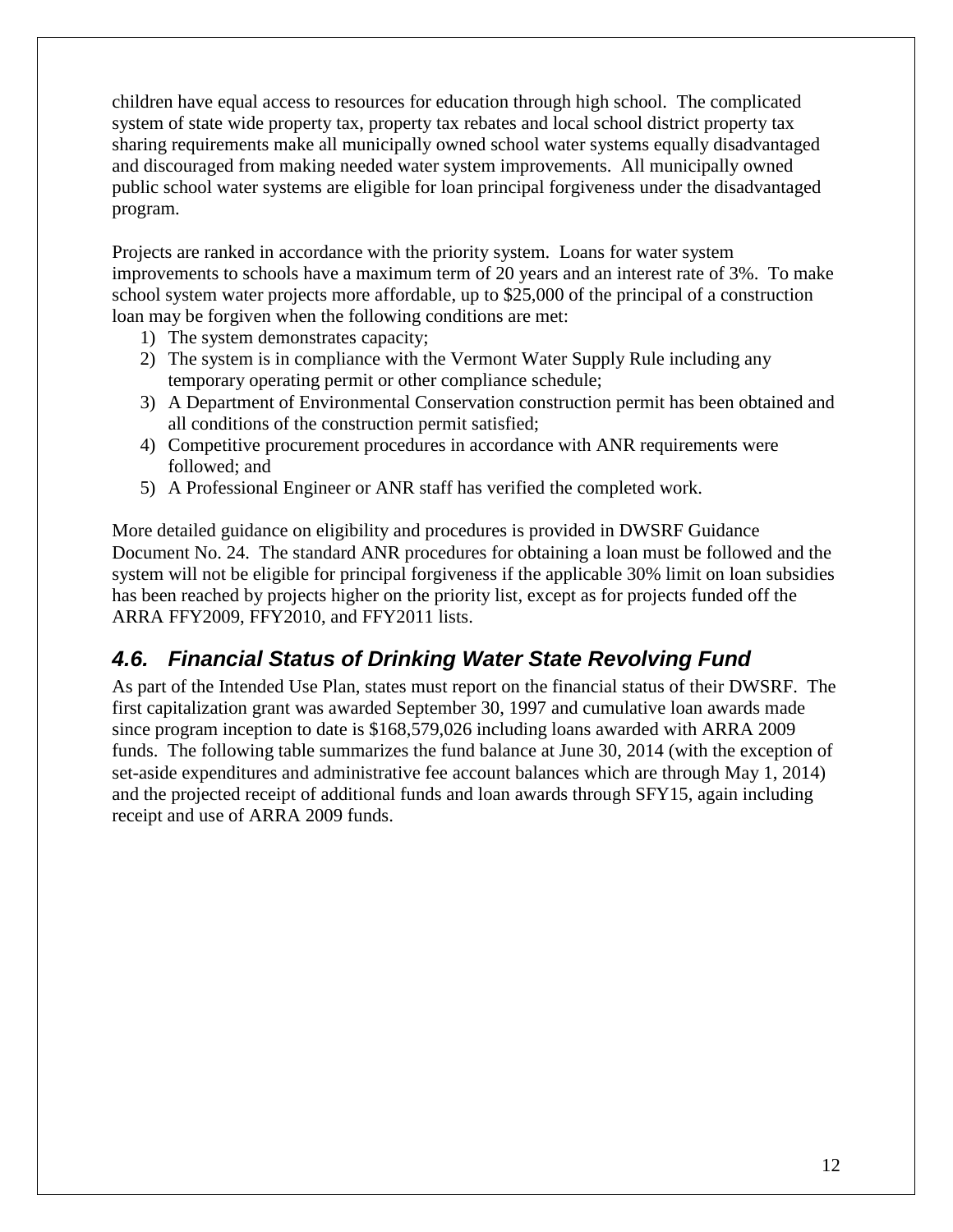|                                                       |         |                                         |                                        |                                         | Projected                      |
|-------------------------------------------------------|---------|-----------------------------------------|----------------------------------------|-----------------------------------------|--------------------------------|
|                                                       |         |                                         |                                        | Current Fiscal Year Totals Thru SFY2014 | <b>SFY2015</b>                 |
|                                                       |         |                                         | (SFY2014; includes (includes FFY 1998- |                                         | (includes                      |
| <b>Sources</b>                                        |         | FFY2013 Grant)                          |                                        | 2013 Grants)                            | FFY2014 Grant)                 |
| Capitalization:                                       |         |                                         |                                        |                                         |                                |
| <b>Federal Capitalization Grants</b>                  | \$      | 8,421,000.00                            | \$                                     | 148,475,300.00                          | \$<br>8,845,000.00             |
| <b>Federal ARRA Funds</b>                             | \$      |                                         | \$                                     | 19,500,000.00                           | \$                             |
| State Match                                           | \$      | 1,684,200.00                            | \$                                     | 29,695,060.00                           | \$<br>1,769,000.00             |
| Capitalization Sub-total                              | \$      | 10,105,200.00                           | \$                                     | 197,670,360.00                          | \$10,614,000.00                |
|                                                       |         |                                         |                                        |                                         |                                |
| <b>Net Construction Fund Revenues</b>                 |         |                                         |                                        |                                         |                                |
| Loan Repayments                                       | \$      | 5,273,102.27                            | \$                                     | 45,297,459.23                           | \$<br>6,238,120.16             |
| Loan Interest                                         | \$      | 298,074.15                              | \$                                     | 3,360,657.17                            | \$                             |
| Loan Negative Interest                                | \$      | (673, 513.97)                           | \$                                     | (5,695,188.45)                          | \$<br>$\overline{\phantom{a}}$ |
| Principal Subsidy                                     | \$      | (1,727,773.47)                          | \$                                     | (11,081,932.90)                         | \$<br>$\overline{\phantom{a}}$ |
| Fund Interest                                         | \$      | 1,871.87                                | \$                                     | 1,685,682.79                            | \$<br>2,000.00                 |
| Net Construction Revenues Sub-total                   | \$      | 3,171,760.85                            | \$                                     | 33,566,677.84                           | \$6,240,120.16                 |
|                                                       |         |                                         |                                        |                                         |                                |
| <b>Net of All Sources</b>                             |         |                                         |                                        |                                         |                                |
| Carry Forward from Prior Fiscal Year Balance          |         |                                         |                                        |                                         | \$34,245,625.84                |
|                                                       |         |                                         |                                        |                                         |                                |
| <b>Total Source</b>                                   | Ŝ.      | 13,276,960.85                           | \$                                     | 231, 237, 037.84                        | \$51,099,746.00                |
|                                                       |         |                                         |                                        |                                         |                                |
|                                                       |         |                                         |                                        | <b>Totals Thru SFY2014</b>              |                                |
|                                                       |         | Current Fiscal Year (includes FFY 1998- |                                        |                                         | Projected                      |
|                                                       |         |                                         |                                        |                                         |                                |
| <b>Uses</b>                                           |         | (SFY2014)                               |                                        | <b>2013 Grants)</b>                     | <b>SFY2015</b>                 |
| <b>Project Binding Commitments:</b>                   |         |                                         |                                        |                                         |                                |
| <b>Base SRF Loans</b>                                 | \$      | 17,060,933.00                           | \$                                     | 150,169,026.00                          | \$16,245,064.00                |
| <b>ARRA Loans</b>                                     | \$      |                                         | \$                                     | 18,410,000.00                           | \$                             |
| <b>Total Project Binding Commitment Subtotal</b>      | $\zeta$ | 17,060,933.00                           | \$                                     | 168,579,026.00                          | \$16,245,064.00                |
|                                                       |         |                                         |                                        |                                         |                                |
| <b>Total Pending Loan Commitments</b>                 | \$      |                                         | \$                                     |                                         | \$8,541,074.00                 |
| Projected New Loan Commitments off Previous Lists     | \$      |                                         | \$                                     |                                         | \$17,033,238.00                |
| <b>Total New Binding Commitments Subtotal</b>         | Ş       |                                         | Ş                                      |                                         | \$25,574,312.00                |
|                                                       |         |                                         |                                        |                                         |                                |
| Set-Asides                                            |         |                                         |                                        |                                         |                                |
| <b>DWSRF Administrative</b>                           | \$      | 471,998.00                              | \$                                     | 6,258,662.00                            | \$<br>317,958.00               |
| <b>State Program Management</b>                       | \$      | 1,380,430.00                            | \$                                     | 10,837,327.00                           | \$<br>2,272,253.00             |
| <b>Technical Assistance</b>                           | \$      | 208,924.00                              | \$                                     | 2,153,320.00                            | \$<br>401,435.00               |
| Local Assistance                                      | \$      | 555,662.00                              | \$                                     | 9,163,077.00                            | \$<br>688,000.00               |
| Set-aside Sub-total                                   | \$      | 2,617,014.00                            | \$                                     | 28,412,386.00                           | \$<br>3,679,646.00             |
|                                                       |         |                                         |                                        |                                         |                                |
| <b>Other Uses</b>                                     |         |                                         |                                        |                                         |                                |
| Carry Forward to Next Fiscal Year (Additional Project |         |                                         |                                        |                                         |                                |
| Fund Revenue)                                         |         |                                         |                                        |                                         | \$                             |
| Carry Forward to Next Fiscal Year (Allocated but      |         |                                         |                                        |                                         |                                |
| Unexpended Set-Asides)                                | \$      | $\overline{\phantom{a}}$                | \$                                     | $\overline{\phantom{a}}$                | \$<br>5,600,724.00             |
|                                                       |         |                                         |                                        |                                         |                                |
| <b>Total Use</b>                                      | \$      | 19,677,947.00                           | \$                                     | 196,991,412.00                          | \$51,099,746.00                |
| <b>Uncommitted Balance</b>                            |         |                                         | \$                                     | 34, 245, 625.84                         | \$                             |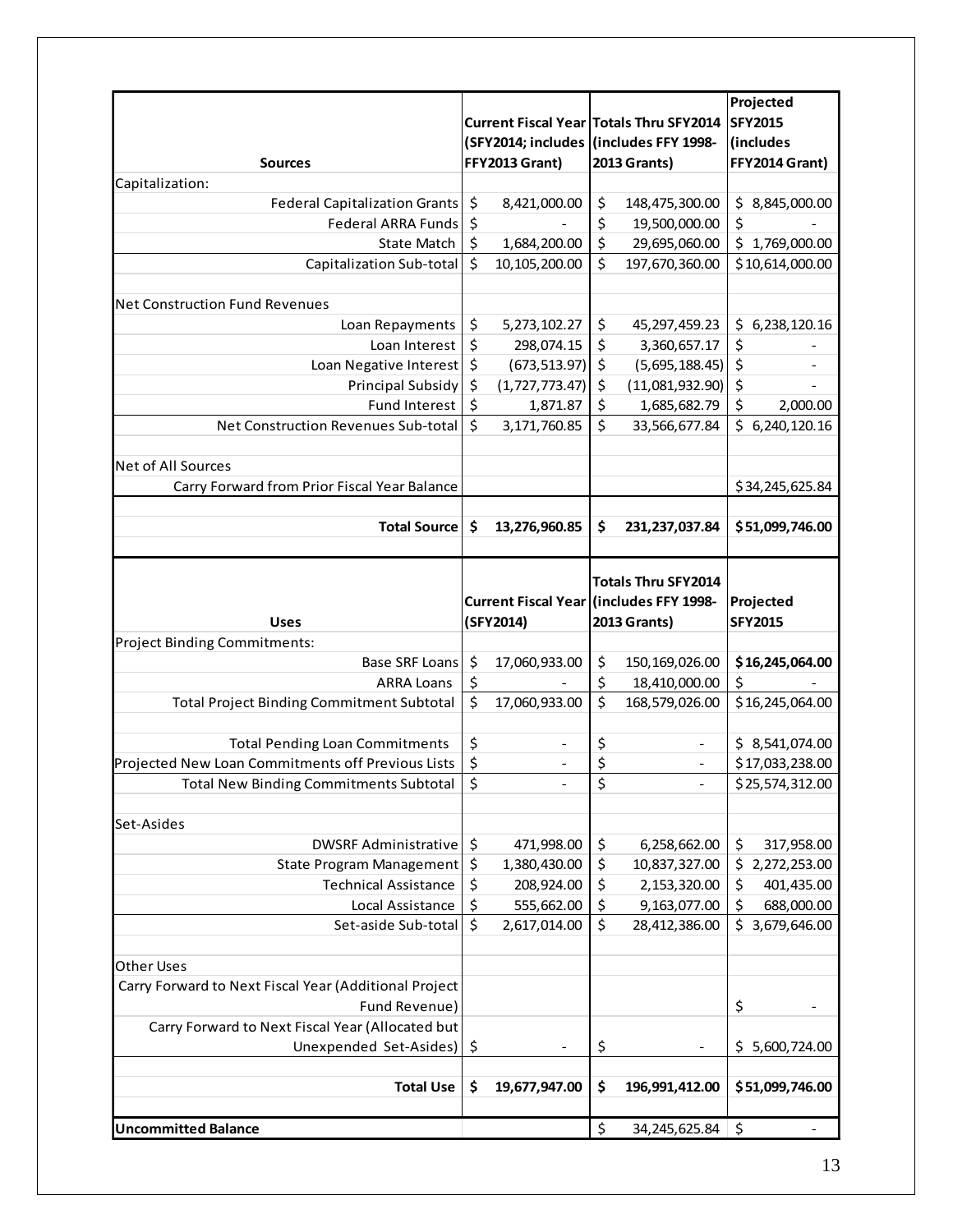| <b>Actual Plus Anticipated Funding Commitments by Priority List (excludes ARRA)</b> |               |  |  |  |  |
|-------------------------------------------------------------------------------------|---------------|--|--|--|--|
| FFY 1997 Priority List                                                              | \$12,490,858  |  |  |  |  |
| FFY 1998 Priority List                                                              | \$5,046,384   |  |  |  |  |
| FFY 1999 Priority List                                                              | \$6,330,532   |  |  |  |  |
| FFY 2000 Priority List                                                              | \$7,982,165   |  |  |  |  |
| FFY 2001 Priority List                                                              | \$10,156,886  |  |  |  |  |
| FFY 2002 Priority List                                                              | \$9,135,730   |  |  |  |  |
| FFY 2003 Priority List                                                              | \$8,811,376   |  |  |  |  |
| FFY 2004 Priority List                                                              | \$11,227,420  |  |  |  |  |
| FFY 2005 Priority List                                                              | \$6,339,892   |  |  |  |  |
| FFY 2006 Priority List                                                              | \$9,945,410   |  |  |  |  |
| FFY 2007 Priority List                                                              | \$7,915,931   |  |  |  |  |
| FFY 2008 Priority List                                                              | \$10,685,609  |  |  |  |  |
| FFY 2009 Priority List                                                              | \$14,652,178  |  |  |  |  |
| FFY 2010 Priority List                                                              | \$15,553,900  |  |  |  |  |
| FFY 2011 Priority List                                                              | \$12,920,821  |  |  |  |  |
| FFY 2012 Priority List                                                              | \$15,135,305  |  |  |  |  |
| FFY 2013 Priority List                                                              | \$11,424,190  |  |  |  |  |
| FFY 2014 Priority List                                                              | \$16,245,064  |  |  |  |  |
| <b>Total Funding Commitments</b>                                                    | \$191,999,651 |  |  |  |  |

Note: Commitment amounts for any given fiscal year's PPL are subject to change until all loans for that year are closed out and amounts final.

| <b>Admin Fee Account</b>              |             |
|---------------------------------------|-------------|
| Fund Balance 5/1/2014                 | \$2,784,829 |
| Additional Fees Projected thru 7/1/15 | \$450,000   |
| Fund Balance Projected at 7/1/15      | \$3,234,829 |

| <b>Total Loan Program Funds Projected thru SFY15</b> |               |              |               |  |  |
|------------------------------------------------------|---------------|--------------|---------------|--|--|
| Excludes ARRA 2009 Funds (Obligated + Unobligated)   |               |              |               |  |  |
|                                                      | Federal       | <b>State</b> | <b>Total</b>  |  |  |
| FFY 97 Cap Grant                                     | \$10,399,392  | \$2,511,760  | \$12,911,152  |  |  |
| FFY 98 Cap Grant                                     | \$5,505,827   | \$1,424,260  | \$6,930,087   |  |  |
| FFY 99 Cap Grant                                     | \$6,045,972   | \$1,492,760  | \$7,538,732   |  |  |
| FFY 00 Cap Grant                                     | \$6,241,580   | \$1,551,400  | \$7,792,980   |  |  |
| FFY 01 Cap Grant                                     | \$5,856,754   | \$1,557,820  | \$7,414,574   |  |  |
| FFY 02 Cap Grant                                     | \$6,264,100   | \$1,610,500  | \$7,874,600   |  |  |
| FFY 03 Cap Grant                                     | \$6,593,314   | \$1,600,820  | \$8,194,134   |  |  |
| FFY 04 Cap Grant                                     | \$6,391,744   | \$1,660,620  | \$8,052,364   |  |  |
| FFY 05 Cap Grant                                     | \$6,394,868   | \$1,657,100  | \$8,051,968   |  |  |
| FFY 06 Cap Grant                                     | \$6,129,679   | \$1,645,860  | \$7,775,539   |  |  |
| FFY 07 Cap Grant                                     | \$6,031,592   | \$1,645,800  | \$7,677,392   |  |  |
| FFY 08 Cap Grant                                     | \$6,088,847   | \$1,629,200  | \$7,718,047   |  |  |
| FFY 09 Cap Grant                                     | \$5,747,505   | \$1,629,200  | \$7,376,705   |  |  |
| FFY 10 Cap Grant                                     | \$9,976,155   | \$2,714,600  | \$12,690,755  |  |  |
| FFY 11 Cap Grant                                     | \$6,922,230   | \$1,884,160  | \$8,806,390   |  |  |
| FFY 12 Cap Grant                                     | \$6,842,540   | \$1,795,000  | \$8,637,540   |  |  |
| FFY 13 Cap Grant                                     | \$6,420,170   | \$1,684,200  | \$8,104,370   |  |  |
| FFY 14 Cap Grant                                     | \$6,817,275   | \$1,769,000  | \$8,586,275   |  |  |
| <b>Total Tier 1 Funds</b>                            | \$120,669,544 | \$31,464,060 | \$152,133,604 |  |  |

See Section 9.3 for a list of funding commitments for all pending loan approvals for prior years' projects.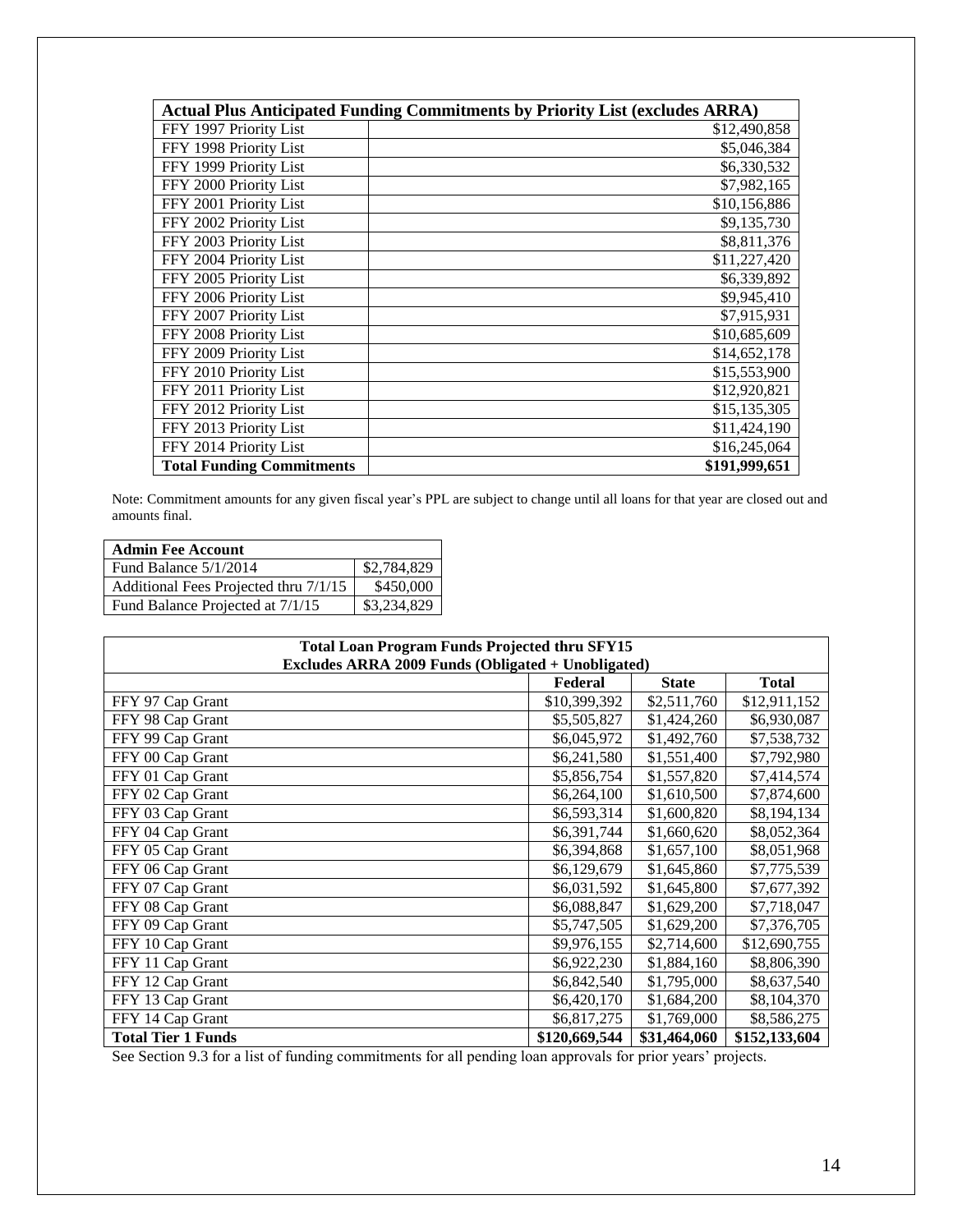# <span id="page-14-0"></span>*4.7. DWSRF and CWSRF Transfer*

The Safe Drinking Water Act Amendments of 1996 (Section 303) allow a state to transfer up to 33% of the DWSRF capitalization grant from the DWSRF to the Clean Water State Revolving Fund (CWSRF) or an equivalent amount from the CWSRF to the DWSRF. This transfer is at the Governor's discretion. Vermont does not intend to transfer any money between these funds, although the right is reserved to do so at a later date.

# <span id="page-14-1"></span>**5. Priority Ranking System**

The State of Vermont will continue to use a point system to prioritize the order in which eligible water supply projects that are ready to proceed will be financed. To be eligible, projects must maintain or facilitate compliance with the drinking water regulations or further the protection of public health. The projects must also be needed and the proposed type, size and estimated cost of the project must be suitable for its intended purpose. Additionally, the water system must have or will have the technical, financial and managerial capability to operate the system in compliance with federal and state law and the system must not or will not be in significant noncompliance with the regulations. Projects on the list should anticipate needing the estimated funding during the 2015 construction season. Projects will be phased if appropriate. Projects for final design are expected to submit a loan application together with a draft engineering services agreement prior no later than March 1, 2015 to allow time for executing a loan prior to April 17, 2015, which would ultimately secure the project *Continuing Status* on the following FFY15 Project Priority List. Projects requesting construction funds are expected to advertise for bids and initiate construction prior to the end of calendar year 2015.

Priority in funding will be given to projects that address the most serious risk to human health, are necessary to ensure compliance with the requirements of the Safe Drinking Water Act (SDWA) and the Vermont Water Supply Rule (WSR), and assist systems most in need according to State affordability criteria. Examples of projects that might meet these goals include repairing or replacing aged infrastructure (e.g., install or replace/upgrade treatment, storage, or transmission facilities), water system restructuring such as consolidation of systems, or management changes to ensure technical, managerial, and financial capabilities of the water utility. Projects not eligible include operation and maintenance costs, future growth, fire protection, and laboratory fees for monitoring.

Municipal projects to purchase land or conservation easements for the purpose of protecting public drinking water supplies and planning projects are also prioritized using this system. Separate priority lists will be maintained for each of the loan types.

## <span id="page-14-2"></span>*5.1. Priority Ranking System Scoring Criteria*

There are seven criteria used to prioritize projects. The criteria used will be determined based on the loan fund used to fund the project. Criteria one through five and seven (Section 5.1.1 through Section 5.1.5 and 5.1.7) will be used for the Revolving Loan Construction Fund and Planning Loan Fund and criteria 3 through 6 (Section 5.1.3 through Section 5.1.6) for the Source Protection Loan Fund.

The priority ranking system scores projects based on information submitted by water systems and from information in the DWGWPD files. The seven criteria are:

1. System facility deficiencies to be corrected by the project (a weighting factor of 1.2 is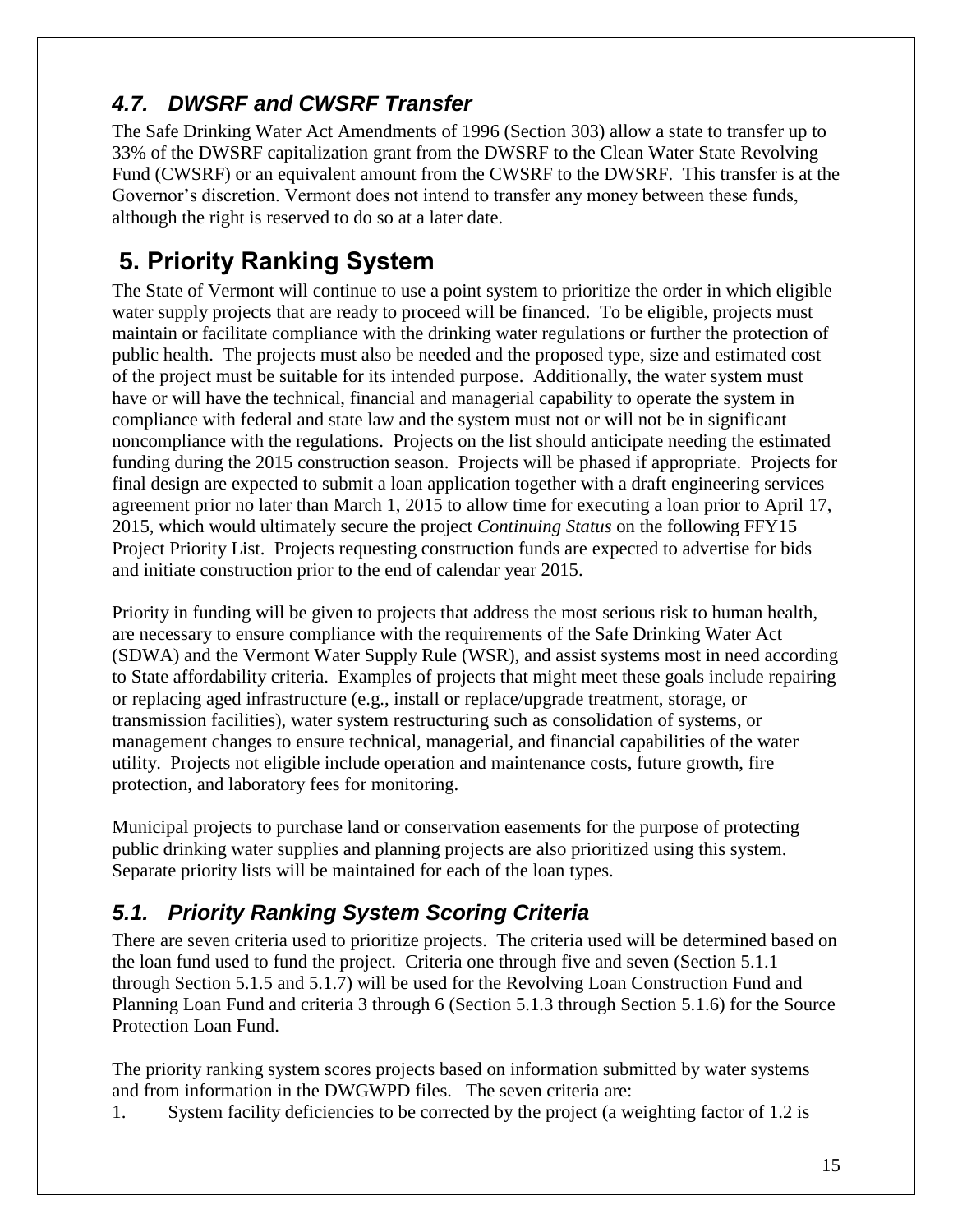applied for eligible schools and childcare facilities).

- 2. Physical consolidation of water systems.
- 3. Financial need/affordability.
- 4. Population.
- 5. Downtown center preference.
- 6. Source protection (only applies to Source Protection Loans funded thru the LASRF).
- 7. Security improvements.

Priority points assigned to projects are computed in the manner described below. Projects to extend existing water systems or develop new water systems to replace contaminated non-public water sources are assigned points based on documented information on water facilities serving a majority of the homes to be served. Points for such projects are only awarded for System Facility Deficiencies (Criteria 1, Section 5.1.1) and must satisfy the EPA requirement of addressing significant threats to public health.

#### <span id="page-15-0"></span>**5.1.1. System Facility Deficiencies**

The points assigned to each required improvement reflect the relative public health risk and compliance concern of the deficiency being corrected. Points are awarded for the deficiency corrected by the project that addresses the highest health risk and compliance concern, and represents a significant portion of the total project cost. The Secretary may phase projects for priority scoring purposes when more than one deficiency is being corrected, the associated costs of correcting each deficiency is significant, and the relative public health risk and compliance concern of the deficiencies are significantly different. A weighting factor of 1.2 will be applied to the system facility deficiency category for qualifying schools and childcare facilities, because the people served by these types of facilities are considered to be at higher risk. Starting with the FFY15 Project Priority List, the DWSRF Program will apply a weighting factor of 1.2 to the system facility deficiency category for any public community water system seeking funding for the highest priority construction project identified using a State-approved asset management program. Priority points are awarded for the following deficiencies:

|               | <b>Deficiencies</b>          | <b>Points</b> | <b>Description</b>                              |
|---------------|------------------------------|---------------|-------------------------------------------------|
| A             | Microbiological Contaminated | 120           | Project will replace a documented               |
|               | Source                       |               | contaminated source.                            |
| B             | Contaminants above MCL       | 120           | Project will correct a deficiency resulting in  |
|               |                              |               | water being delivered to consumers exceeding    |
|               |                              |               | an MCL. This project may be a new source,       |
|               |                              |               | replacement of contaminated equipment,          |
|               |                              |               | piping, or treatment.                           |
| $\mathcal{C}$ | Unapproved source of water   | 110           | Water system is routinely using a non-          |
|               |                              |               | Drinking Water and Groundwater Protection       |
|               |                              |               | Division permitted water source that requires a |
|               |                              |               | boil water or do not drink advisory. The        |
|               |                              |               | project may include a new source or approval    |
|               |                              |               | of the existing unapproved source.              |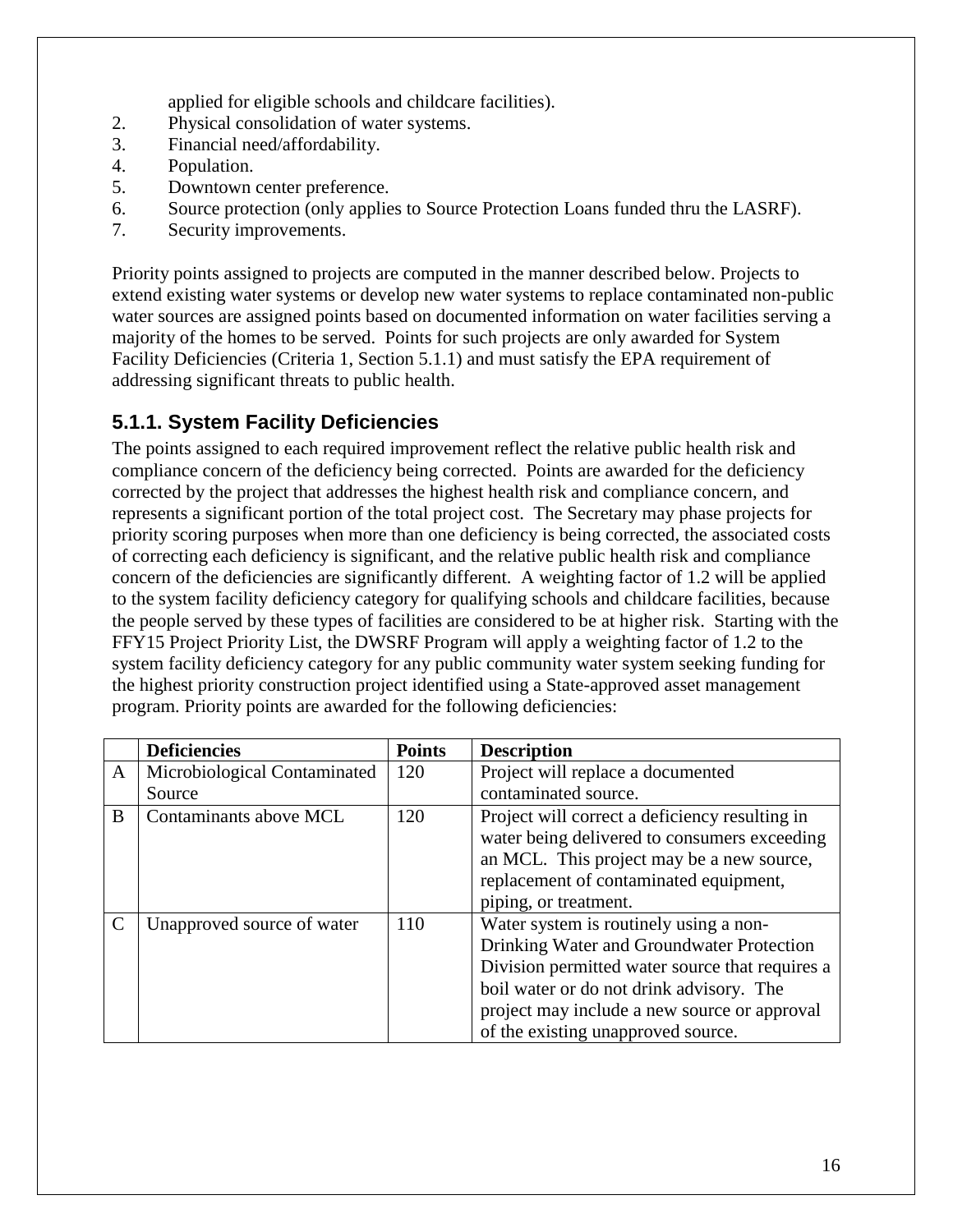|              | <b>Deficiencies</b>             | <b>Points</b> | <b>Description</b>                                                                         |
|--------------|---------------------------------|---------------|--------------------------------------------------------------------------------------------|
| D            | Action level above DOH and      | 100           | Points will also be awarded for other                                                      |
|              | DEC established levels of       |               | chemicals when DOH expresses a similar                                                     |
|              | concern for eight chemicals     |               | level of concern. Project may include new                                                  |
|              | (benzene; carbon tetrachloride; |               | source, treatment or removal of contamination                                              |
|              | vinyl chloride;                 |               | source.                                                                                    |
|              | dibromochloropropane            |               |                                                                                            |
|              | (DBCP); 1,2 dichloroethane;     |               |                                                                                            |
|              | 1,2 dichloropropane;            |               |                                                                                            |
|              | hexachlorobenzene, and          |               |                                                                                            |
|              | tetrachloroethylene)            |               |                                                                                            |
| E            | Inadequate filtration           | 100           | Documentation of inadequate performance                                                    |
|              | performance                     |               | should be available. This deficiency applies to                                            |
|              |                                 |               | filtration to control microbiological                                                      |
|              |                                 |               | contamination or treatment to reduce an MCL                                                |
|              |                                 |               | contaminant. Inadequate filtration or other                                                |
|              |                                 |               | equipment to control secondary contaminants                                                |
| $\mathbf{F}$ | No treatment under influence    | 95            | does not meet this criterion.                                                              |
|              | of surface water                |               | These points are awarded in those instances<br>when a source has not been determined to be |
|              |                                 |               |                                                                                            |
|              |                                 |               | microbiologically contaminated; a) applies in<br>those cases.                              |
| G            | Inadequate chlorination or      | 95            | These points would be awarded to projects                                                  |
|              | disinfection facilities         |               | where water systems are required to                                                        |
|              |                                 |               | continuously disinfect and maintain chlorine                                               |
|              |                                 |               | contact time. A project to provide equipment,                                              |
|              |                                 |               | controls or storage for the contact time could                                             |
|              |                                 |               | receive these points.                                                                      |
| H            | Daily or routine water          | 95            | These shortages should require either water                                                |
|              | shortages                       |               | conservation measures by customers, water                                                  |
|              |                                 |               | hauling or use of an emergency source.                                                     |
| I            | Lack of standby disinfection    | 90            | These points could be awarded for all                                                      |
|              | facilities                      |               | community and non-transient non-community                                                  |
|              |                                 |               | (NTNC) water systems without these                                                         |
|              |                                 |               | facilities.                                                                                |
| $\mathbf{J}$ | Finished storage vulnerable to  | 90            | These points could be awarded to correct a                                                 |
|              | contamination                   |               | deficiency such as a reservoir with a leaking                                              |
|              |                                 |               | roof or within a building that is not insect or                                            |
|              |                                 |               | rodent proof.                                                                              |
| K            | Lead and Copper corrosion       | 80            | These points may be awarded for treatment                                                  |
|              | control                         |               | systems needed to correct lead and copper                                                  |
|              |                                 |               | corrosion control problems.                                                                |
| L            | <b>Contamination below MCL</b>  | 80            | These points may be awarded if the project is                                              |
|              |                                 |               | being undertaken to treat or eliminate                                                     |
|              |                                 |               | contamination of a regulated contaminant                                                   |
|              |                                 |               | below an MCL.                                                                              |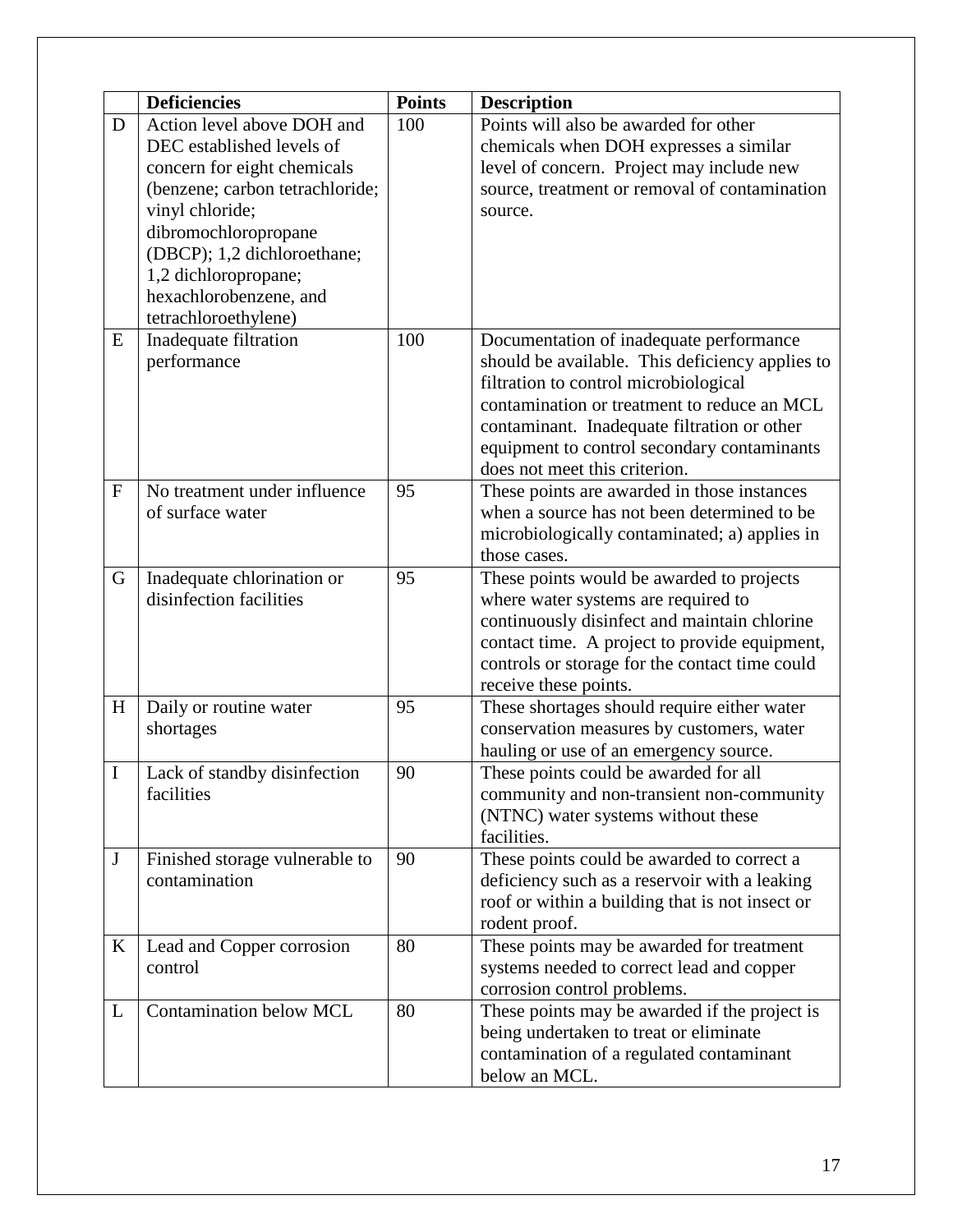|              | <b>Deficiencies</b>                                     | <b>Points</b> | <b>Description</b>                                                                                                                                                                                                                                                                             |
|--------------|---------------------------------------------------------|---------------|------------------------------------------------------------------------------------------------------------------------------------------------------------------------------------------------------------------------------------------------------------------------------------------------|
| M            | Seasonal water shortages                                | 70            | These points may be awarded if a water<br>system experiences water shortages seasonally<br>requiring hauling or water conservation<br>measures. Improvements may include new<br>source, increases in pump sizes or mains or<br>treatment facilities, or replacement of leaking<br>water mains. |
| $\mathbf N$  | Routine pressure below 20 psi<br>in distribution system | 70            | Points may be awarded if pressure falls below<br>20 psi regularly on a weekly basis. Project<br>may include storage, pumping, source,<br>distribution or transmission facilities.                                                                                                              |
| $\Omega$     | Source vulnerable to PSOCs                              | 60            | Points will be awarded if project is being<br>undertaken to eliminate potential sources of<br>contamination of a water source.                                                                                                                                                                 |
| $\mathbf{P}$ | Pressure under 20 psi during<br>fire flow               | 60            | Points may be awarded if pressures will drop<br>below 20 psi in the distribution system during<br>system expected fire flows. Project may<br>involve storage, transmission, pumping or<br>distribution facilities.                                                                             |
| Q            | Redundancy of critical<br>components                    | 50            | Points may be awarded if project will provide<br>redundant facilities such as pumps, sources,<br>storage or treatment facilities.                                                                                                                                                              |
| $\mathbf R$  | Iron, manganese, and other<br>secondary contaminants    | 50            | Points may be awarded if project will<br>eliminate or minimize secondary contaminant<br>problems. Project may involve replacement of<br>piping, treatment facilities or new source.                                                                                                            |
| S            | Inadequate finished storage<br>construction             | 50            | Points may be awarded to replace or repair<br>storage facilities. Routine operation and<br>maintenance costs are not eligible.                                                                                                                                                                 |
| $\mathbf T$  | Inadequate transmission main                            | 40            | Points may be awarded to repair or replace<br>transmission mains. Routine operation and<br>maintenance costs are not eligible.                                                                                                                                                                 |
| U            | Inadequate finished storage<br>capacity                 | 40            | Points may be awarded to provide additional<br>storage capacity.                                                                                                                                                                                                                               |
| V            | Inadequate pumping facilities                           | 30            | Points may be awarded to replace or repair<br>pumping facilities. Routine operation and<br>maintenance costs are not eligible.                                                                                                                                                                 |
| W            | Lack of reserve capacity                                | 30            | Points may be awarded to provide system<br>reserve capacity recommended by the Water<br>Supply Rule. Project may include source,<br>pumping, transmission mains or treatment<br>facilities.                                                                                                    |
| X            | Inadequate cross-connection<br>control                  | 30            | Points may be awarded to correct existing or<br>potential cross-connection problems.                                                                                                                                                                                                           |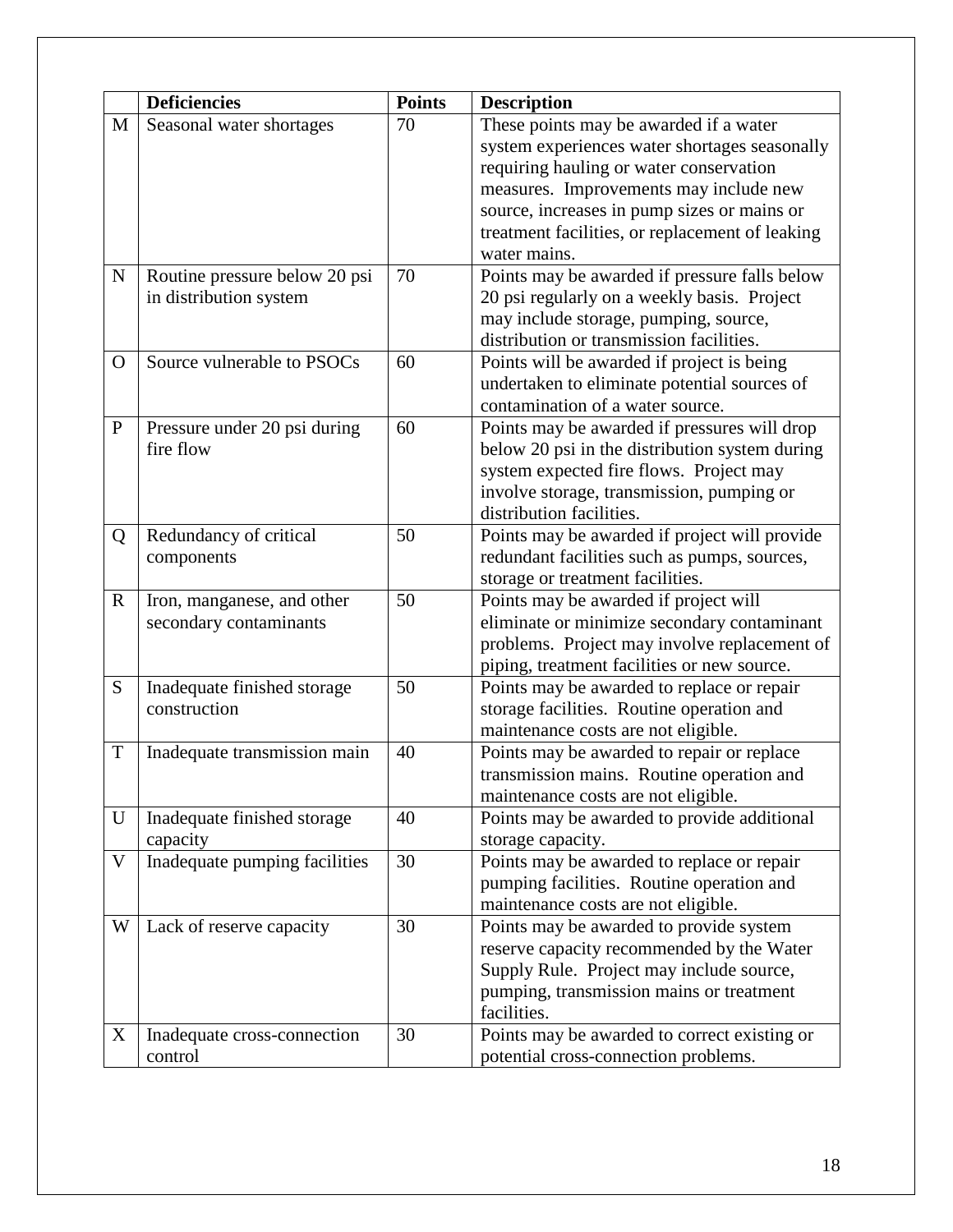|    | <b>Deficiencies</b>           | <b>Points</b> | <b>Description</b>                             |
|----|-------------------------------|---------------|------------------------------------------------|
| Y  | Inadequate distribution       | 20            | Points may be awarded to replace or repair     |
|    | facilities                    |               | distribution facilities. Routine operation and |
|    |                               |               | maintenance costs are not eligible.            |
| Z  | Inadequate backwash           | 20            | Points may be awarded to correct inadequate    |
|    |                               |               | back wash facilities. Projects may include     |
|    |                               |               | pumping, storage, and backwash disposal        |
|    |                               |               | facilities.                                    |
| aa | Routine distribution pressure | 20            | Points may be awarded if project will correct  |
|    | below 35 psi                  |               | distribution system pressures below 35 psi.    |
|    |                               |               | Project may include pumping, storage, or       |
|    |                               |               | distribution facilities.                       |

#### <span id="page-18-0"></span>**5.1.2. Physical Consolidation of Water Systems**

The physical consolidation of small water systems is a major factor in the capability of small systems to protect public health and comply with Safe Drinking Water Act regulations. The following points will be awarded to projects that consolidate systems. Higher points are awarded to projects that will have a greater positive impact on compliance and protecting public health. Points are awarded for only one of the four sub-criteria. Points for this criterion are not awarded for projects primarily intended to extend existing or create new water systems.

| Description (points received for 1 of the 4 areas only)               | <b>Priority Points</b> |
|-----------------------------------------------------------------------|------------------------|
| Consolidation of interconnection of community system lacking capacity |                        |
| Consolidation or interconnection of community system                  |                        |
| Consolidation or interconnection of NTNC systems                      |                        |
| Consolidation of interconnection of TNC systems                       |                        |

#### <span id="page-18-1"></span>**5.1.3. Financial Need/Affordability**

Affordability only considers income because it is the most fundamental predictor of a household's ability to pay and is represented by the median community household income statistic. Affordability is based on a comparison of state community median household income (SCMI) to the median household income (MHI) of the water system or of the town(s) in which the system exists. The SCMI figure is  $$61,470$  (\$38,394 $*1.04^{12}$ ) based on the 2000 federal census and inflated 4% per year beginning with the FFY 03 priority list. For water systems that encompass more than one town, the MHI is based on the weighted number of household connections in each town if the MHI is to be based on town figures. The formula for affordability involves first dividing the community water system MHI by the SCMI (\$61,470), and then multiplying this figure by one hundred (100) to yield a percentage. Different percentage brackets are then assigned points. Points for this criterion are not awarded for projects primarily intended to extend existing or create new water systems.

| Affordability (Community MHI/SCMI x $100 = X$ ) Priority Points |  |
|-----------------------------------------------------------------|--|
| X < 60                                                          |  |
| 60 < X < 70                                                     |  |
| 70 < X < 80                                                     |  |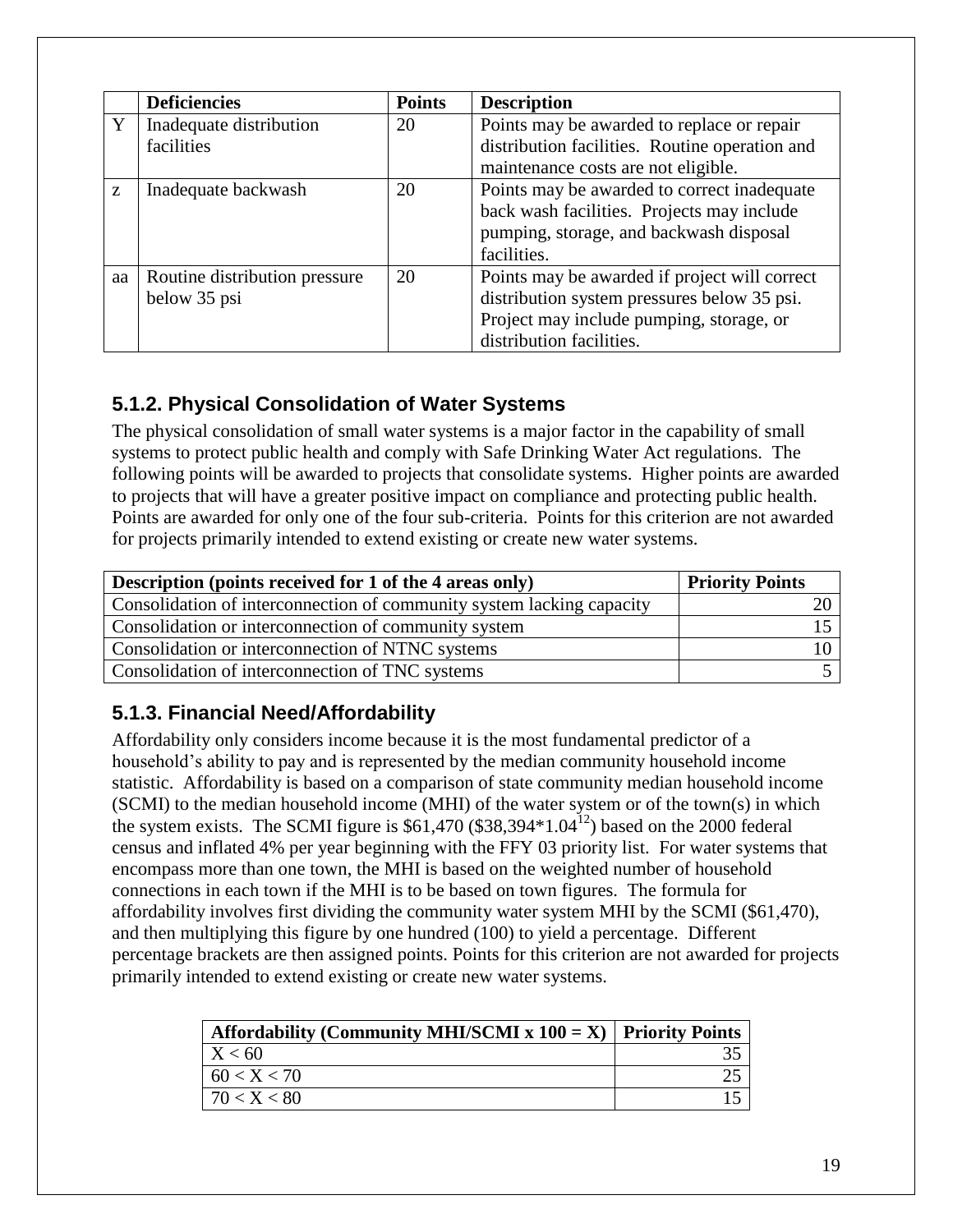| 80 < X < 90   |  |
|---------------|--|
| 90 < X < 100  |  |
| 100 < X < 120 |  |
| X > 120       |  |

#### <span id="page-19-0"></span>**5.1.4. Population Criteria**

Priority points will be assigned to the system based on population. Small systems are generally at a disadvantage because of economies of scale (affects ability to do physical improvements, improve system capacity, etc.); projects for small systems have a greater impact on protecting public health and compliance with regulatory requirements than projects for larger systems.

| <b>Population</b> | <b>Priority Points</b> |
|-------------------|------------------------|
| 25 to 100         | 20                     |
| 100 to 200        | 15                     |
| 200 to 300        | 10                     |
| 300 to 500        |                        |
| 500 to 3300       |                        |
| > 3300            |                        |

The point values for population will be multiplied by a factor of 3 for the set-aside planning loan fund to give higher priority to small systems. Population used for assigning points will be total population served including seasonal population. Populations for unserved areas will be total estimated population of the geographical area to be served. Points for this criterion are not awarded for projects primarily intended to extend existing or create new water systems.

#### <span id="page-19-1"></span>**5.1.5. Downtown Area Preference**

The points assigned for this factor will give minimal priority to projects that improve service to designated downtown areas.

| Downtown Area Preference                               | <b>Priority Points</b> |
|--------------------------------------------------------|------------------------|
| Project improves service to a designated downtown area |                        |

#### <span id="page-19-2"></span>**5.1.6. Source Protection Loan – Land Purchase or Conservation Easement**

Sources must have an approved hydrogeologically delineated Source Protection Area and an approved Source Protection Plan prior to loan approval.

a. Land location points are not additive. Points for the highest applicable improvement are counted.

| <b>Land Location</b>                           | <b>Priority Points</b> |
|------------------------------------------------|------------------------|
| Project achieves isolation zone control        |                        |
| Project achieves primary recharge zone control |                        |

b. Potential Sources of Contamination (PSOCs) addressed. Points are not additive, and are awarded for the highest applicable improvement.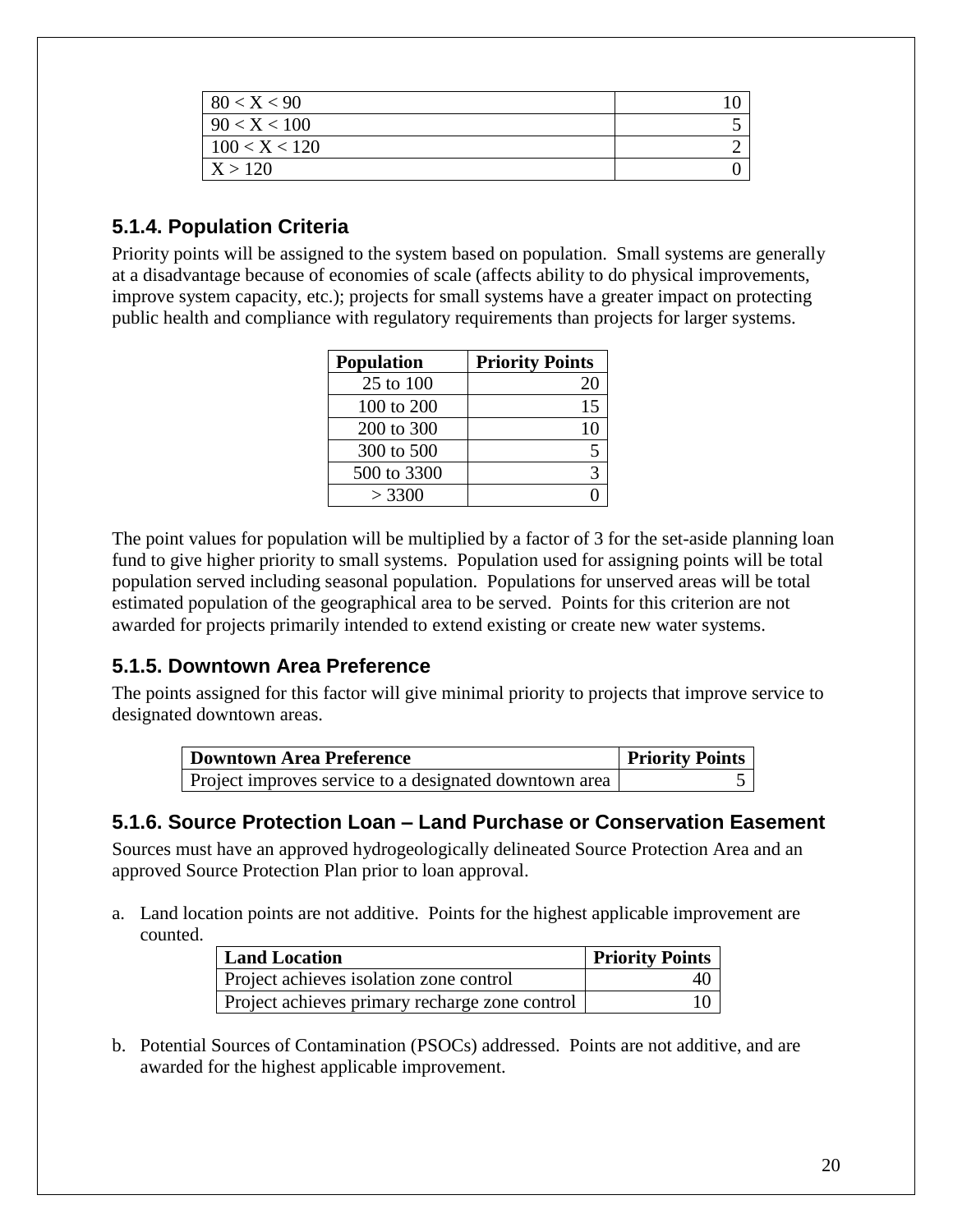| <b>PSOCs addressed</b>                               | <b>Priority Points</b> |
|------------------------------------------------------|------------------------|
| Project addresses microbiological PSOCs              |                        |
| Project addresses nitrate PSOCs                      |                        |
| Project addresses primary inorganic or organic PSOCs |                        |

#### <span id="page-20-0"></span>**5.1.7. Security Projects**

Projects receiving technical points "a" through "aa" above will be awarded the following additional points if the project includes security improvements.

| <b>Security Projects</b>                                            | <b>Priority</b> |
|---------------------------------------------------------------------|-----------------|
|                                                                     | <b>Points</b>   |
| Project is strictly a security improvement project.                 | 20              |
| Points may be awarded if project includes security improvements to  |                 |
| water system infrastructure. Project may include fencing and gates, |                 |
| alarm and detection systems, lock systems or other security type    |                 |
| improvements necessary for critical infrastructure protection.      |                 |

# <span id="page-20-1"></span>*5.2. Refinancing of Existing Facilities*

The DWSRF construction loan program may be used to buy or refinance municipal debt including all obligations for DWSRF eligible projects. Under federal law, privately owned systems (both profit and nonprofit) are not eligible for refinancing. The long-term debt must have been incurred and construction must have started after July 1, 1993 to be eligible for refinancing. The use of DWSRF funds are intended to be first directed at proposed projects that address ongoing compliance problems or public health risks.

State legislation allows for loans to systems that incurred debt and initiated construction after April 5, 1997 at interest rates and terms comparable to those for new projects. Projects that have initiated or completed construction in accordance with DWSRF environmental and procurement requirements will receive priority ranking using the procedure described for new projects for the next two annual priority lists compiled following the initiation of construction. All other applications to refinance existing debt or fund completed construction will not be considered.

## <span id="page-20-2"></span>*5.3. Construction Loan Fund Priority List*

The fund provides construction loans to municipalities and certain privately-owned water systems for planning, design, construction, and repairing or improving public water systems to comply with State and Federal standards and protect public health. The projects that are ready to proceed in the Federal fiscal year October 1 - September 30 are assigned points in accordance with the Priority Ranking system scoring criteria. Project funding is based on priority score and the following considerations:

#### <span id="page-20-3"></span>**5.3.1. Projects Partially Funded in Prior Year**

Projects that receive partial funding from the construction loan fund prior to April 17, 2015 will receive *Continuing Status* and be placed at the top of the FFY15 Project Priority List. If there is more than one such project, priority order of these projects will be determined by priority score. Partial funding includes final design and/or partial construction. Planning and feasibility study loans are not considered partial funding. The water system must have submitted a loan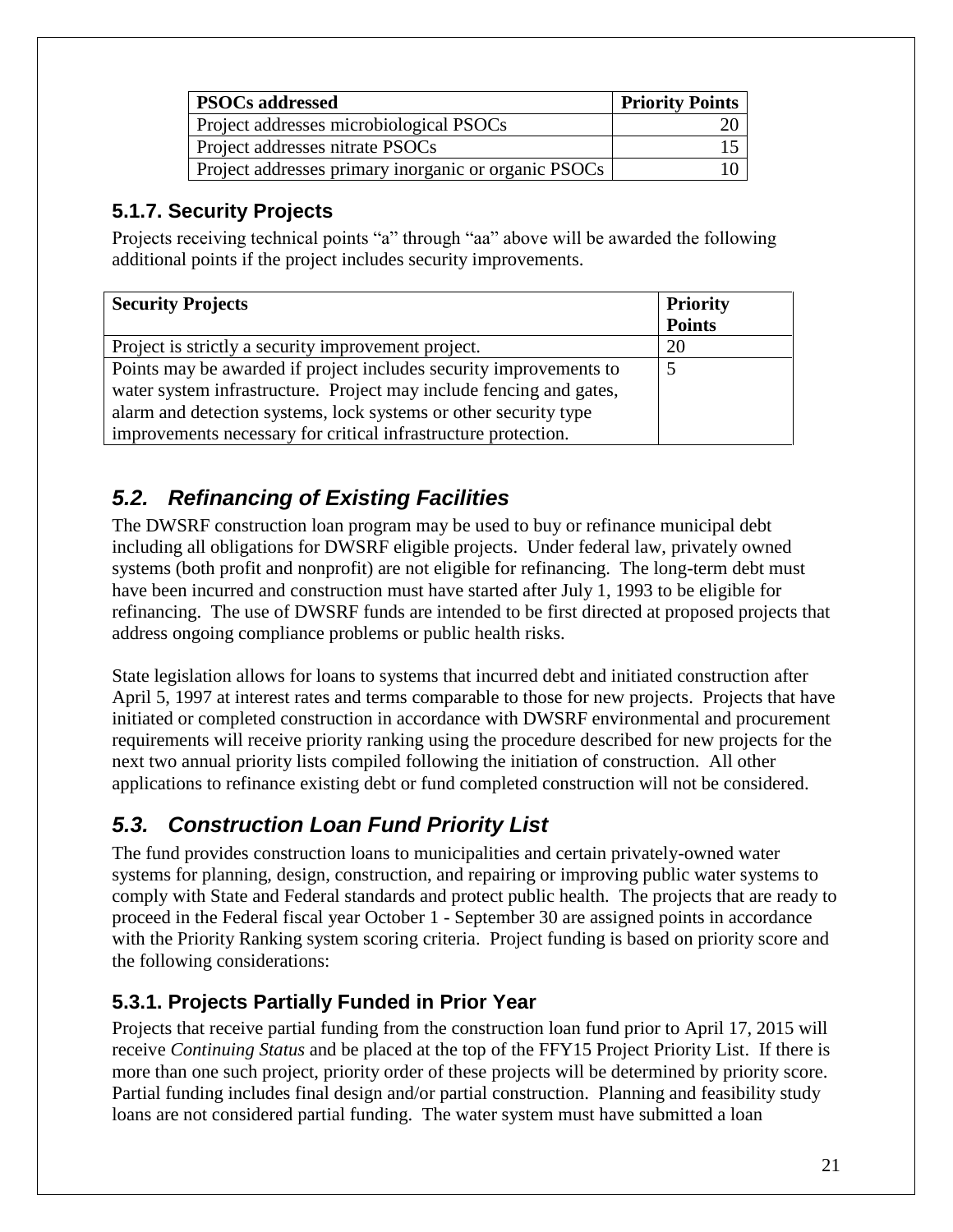application and Facilities Engineering Division funding commitments must be made prior to April 17, 2015 to receive Continuing Status consideration; projects that have received in excess of \$9 million for construction costs are not eligible.

#### <span id="page-21-0"></span>**5.3.2. Commingling of New Projects with Continuing Projects**

At the Department's discretion, Continuing projects will be commingled with new projects receiving technical priority points in the categories A., B., and C. listed in Section 5.1.1, i.e., for a microbiological contaminated source, 120 points; contaminants above MCL, 120 points; and unapproved source of water, 110 points, respectively. New projects with technical points in one of these three categories will be commingled with continuing projects based on the total amount of points available for the project. The projects will be funded in priority order.

#### <span id="page-21-1"></span>**5.3.3. Tie Breaking Procedure**

When two or more projects score equally under the project priority system, the higher total score under the system facility deficiencies criteria will be used as a tiebreaker. If the projects are still tied, the system serving the lowest population will be given priority.

#### <span id="page-21-2"></span>**5.3.4. Amendments**

The state revolving fund priority list may be amended up to twice a year to consider updated or new information from water systems. A public participation process will be followed for any amendments to the priority list.

### <span id="page-21-3"></span>**5.3.5. Funding Cap**

All three loan funds have maximum annual funding limits. No more than the following amounts of funds available in any given year can go to a single project, except when there is a surplus of funds, or when the Secretary specifically approves an exception.

| <b>Loan Fund</b>                   | <b>Funding Cap</b> |
|------------------------------------|--------------------|
| <b>Construction Loan Fund</b>      | \$3,000,000        |
| <b>Source Protection Loan Fund</b> | \$250,000          |
| Planning Loan Fund                 | \$150,000          |

#### <span id="page-21-4"></span>**5.3.6. Bypass System**

It is the intention of the state of Vermont to adhere to the priority list to the maximum extent possible. However, there are certain funding limits that could result in changes to the list. Also, the state recognizes that some systems may not be ready to proceed or emergency events could occur that would necessitate systems being bypassed in a given funding year. Anticipated Loan Recipients with a total cost of projects that does not exceed the estimated funds available during the fiscal year are identified in the Intended Use Plan.

#### <span id="page-21-5"></span>**5.3.7. Bypassed Projects**

Bypassed projects in any given year may be eligible for funding in the next funding year. The projects will be considered for the following year's project priority list. Updated information on project plans and scheduling will be required. Projects that will be bypassed will receive formal written notification in advance of being bypassed.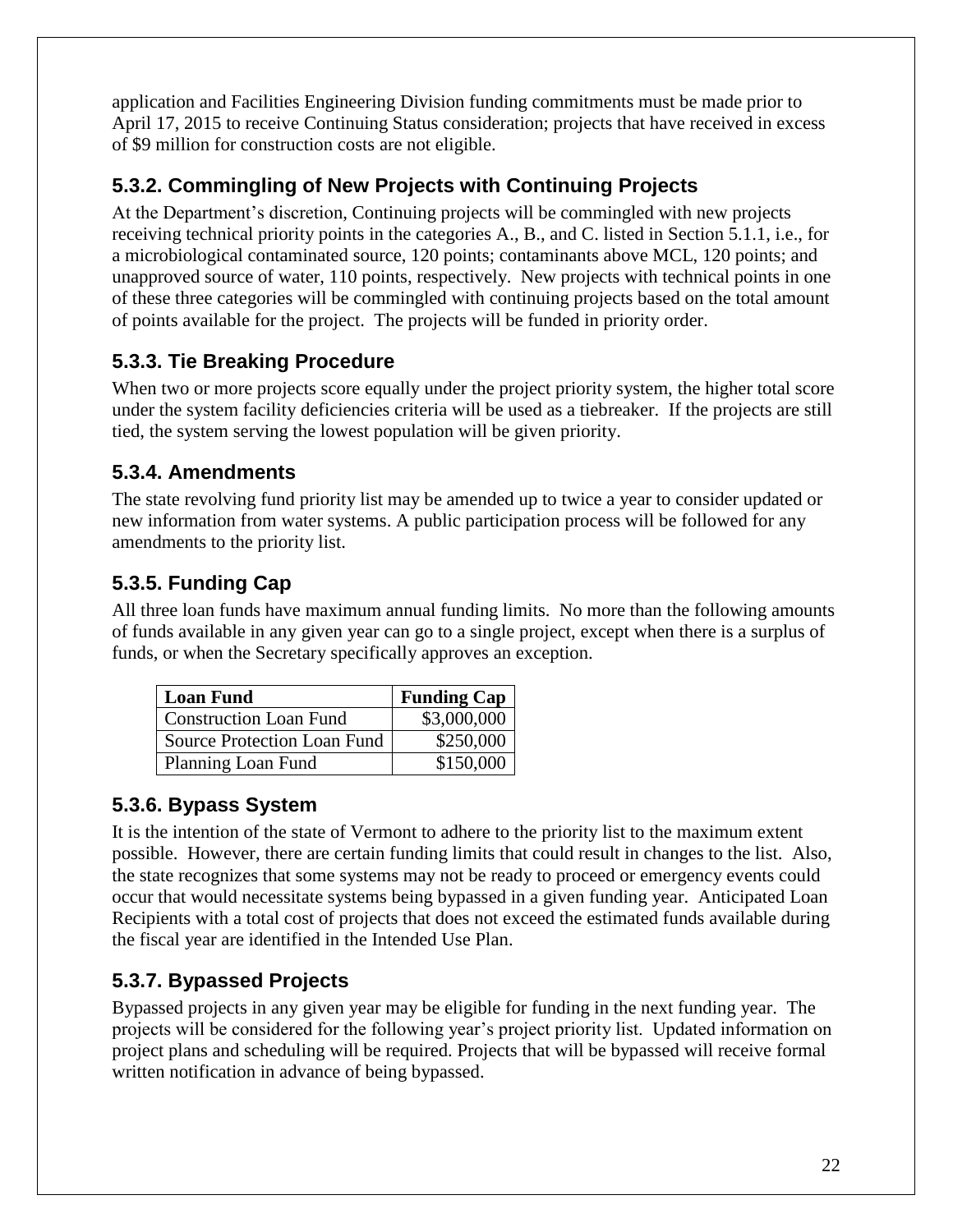Programs funded under the technical assistance and the local assistance set-aside will be used to assist bypassed systems with pre-project activities required for project approval and funding.

#### <span id="page-22-0"></span>**5.3.8. Bypass Mechanisms**

#### **5.3.8.1. Small Water Systems**

A minimum of 15 percent of the DWSRF monies must go to systems serving fewer than 10,000 persons. Meeting this minimum funding requirement should not be a problem in Vermont since all but seven systems serve a population of fewer than 10,000 people. However to ensure compliance with this item, the projects on the list serving more than 10,000 people will be bypassed in any given year by the highest priority projects serving fewer than 10,000 people as necessary to meet the 15% funding requirement for the Anticipated Loan Recipients.

#### **5.3.8.2. Private Water Systems**

A maximum of 20 percent of the available funds can go to privately owned water systems. If necessary, privately owned water system projects on the list will be bypassed to comply with the 20% limitation for Anticipated Loan Recipients.

#### **5.3.8.3. Financial Capacity or Readiness**

Systems that have not demonstrated financial capacity (e.g., positive bond vote) or are not ready to proceed (i.e., do not meet schedules approved by the Department of Environmental Conservation such as feasibility and engineering studies, final design, construction or signed agreements) may be bypassed in any given funding year. Starting with the 2014 IUP, the DWSRF Program will be requiring PER submittal by the end of calendar year 2014, voter approval by March 31, 2015, and a project start by December 31, 2015. When projects not meeting the eligibility guidelines are bypassed, the highest priority projects not identified as Anticipated Loan Recipients will become eligible for funding, utilizing the monies made available. In general, new funding commitments will not be made after September  $30<sup>th</sup>$  of the funding year. Any uncommitted funds identified after September  $30<sup>th</sup>$  can be awarded to those projects outside the fundable range that have notified FED in writing prior to April 17, 2015 of project readiness and determined by FED to meet readiness-to-proceed criteria. Such additional projects will be funded in priority order. Any remaining funds will be used to fund projects on the following year priority list.

#### **5.3.8.4. Disadvantaged Community**

When grant awards limit loan subsidy, disadvantaged communities can elect to be bypassed if they are not able to receive loan subsidy because an annual maximum has been reached, which with most grants is 30%, exceptions being the ARRA 2009, the 2010, and 2011 federal grants. The highest priority project(s) not identified as Anticipated Loan Recipients will then be selected for funding up to the dollar amount allocated to the bypassed project. Lack of funding does not alter the obligation of the bypassed system to comply with the SDWA and WSR regulatory requirements.

#### **5.3.8.5. Emergencies**

Systems either on or off the Priority List that experience an emergency resulting in an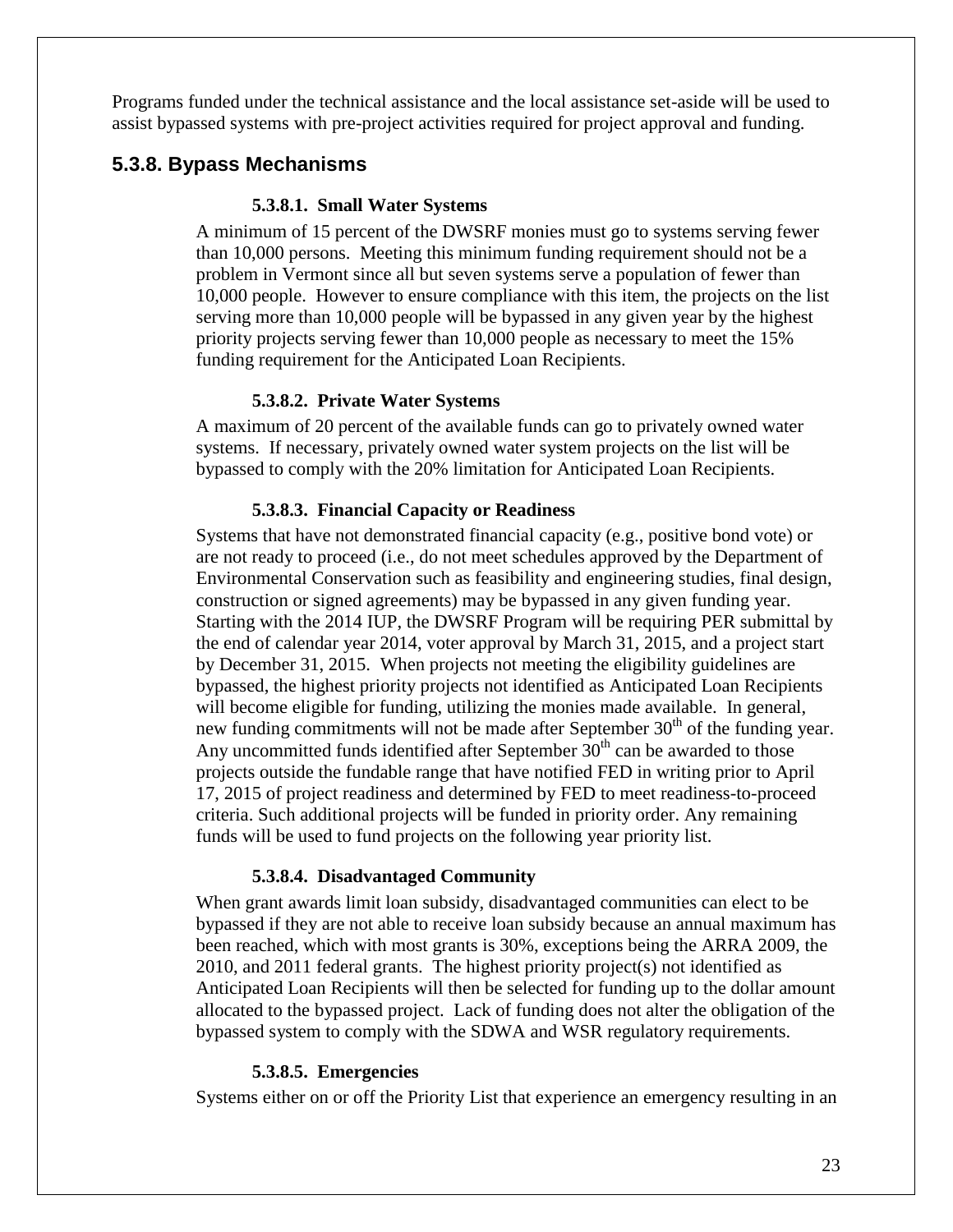imminent and substantial threat to the public health may bypass all other projects and may be assigned top priority. Emergency additions to the Priority List will result in the lower priority projects identified as Anticipated Loan Recipients being bypassed. The number of projects bypassed will depend upon the amount of funds needed to cover the emergency. Projects that may be required to address such a health risk could involve installation of treatment facilities, construction of a new water source, or replacement of a failed system element.

#### <span id="page-23-0"></span>**5.3.9. Minor Changes to Fundable Projects**

Once a project is determined to be fundable, minor scope changes that occur during project development or during construction may be eligible without having to re-rank the project. This will be acceptable provided the project scope includes correction of the facility deficiency that was the basis for the points awarded to the project on the adopted list.

#### <span id="page-23-1"></span>*5.4. Planning Loan Fund*

The planning loan fund provides loans to municipalities and privately owned non-profit community water systems (other privately owned water systems are not eligible) for preparation of preliminary engineering planning studies and final engineering plans and specifications for water system improvement projects. The maximum annual loan amount for planning loans is \$150,000, except when there is a surplus of funds or the Secretary specifically approves an exception. Note: the planning loan fund is currently at surplus so loan amounts exceeding the cap can be approved. Priority list applications for planning loans may be submitted at any time for projects that are ready to proceed. Proposed projects that are ready to proceed are assigned points in accordance with the priority ranking system scoring criteria and available funds are used to fund the projects with the highest scores. Initial funding commitments for new funding will be made based on priority list applications received on or before October 1st. Additional projects are funded in priority order as funds become available. Water systems are given 60 days to submit loan applications following notification of available funds. Additional time to submit applications based on a project schedule approved by the Facilities Engineering Division may be authorized by the DWSRF Program Manager. Expenditures by the applicant prior to fund commitment by the Department are not loan eligible. Assigning points and prioritization of planning loans will only be implemented when planning loan requests equal the current balance of unobligated funds, consisting of prior years' allocations, loan repayments plus fund interest.

#### <span id="page-23-2"></span>**5.4.1. Planning Loan Forgiveness**

Under certain circumstances up to \$50,000 of the unpaid balance of a planning loan to a municipality may be forgiven by the Secretary. Potentially eligible preliminary engineering and design cost forgiveness will be determined by DEC using DEC guidance documents (Engineering Fee Allowance Curve) and the completed documented construction cost eligible for revolving loan funds. *Please note that forgiveness criteria will be modified in the near future (see Section 7.4)*. Procedures and eligibility criteria for planning loan forgiveness are detailed in a Drinking Water and Groundwater Protection Division guidance document.

#### **5.4.1.1. General Eligibility Criteria**

- 1) The system must demonstrate capacity.
- 2) The system must be in compliance with the Water Supply Rule including any temporary operating permit or other compliance schedule.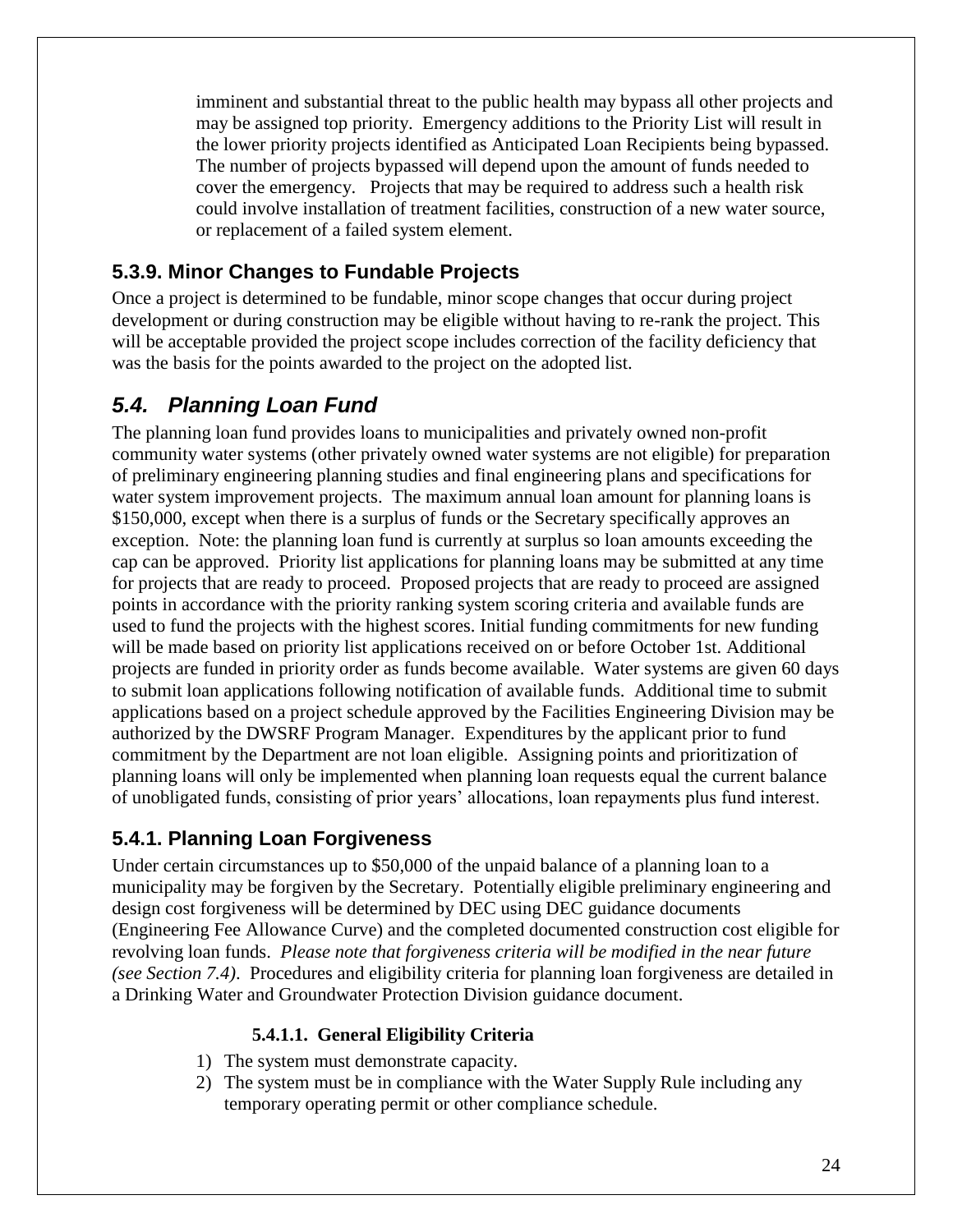- 3) The system must be current on fee payments.
- 4) A construction permit must be issued and the requirements must be satisfied including O&M manual and as-built requirements.
- 5) The loan funding agreement must be signed following the effective date of legislation authorizing loan forgiveness (June 16, 2001).

#### **5.4.1.2. Specific Eligibility Criteria**

Projects must meet at least one of the criteria below to qualify for forgiveness.

- 1) Construction of the project was completed using non-Drinking Water State Revolving Loan Funds (DWSRF) and the project did not receive other state appropriated funds for project costs.
- 2) If the project serves a small population, the maximum forgiveness shall be \$25,000. Projects for systems serving populations of 300 or fewer shall receive 100 percent of eligible forgiveness. The percent eligible for forgiveness for systems serving 300 to 500 populations shall be reduced by 0.5% for an increase of one in the design population. Systems serving populations of 500 and above will not be eligible for any forgiveness under this criterion.
- 3) User rates exceed 2% of the median household income. The amount of forgiveness will be determined by increasing the forgiveness until the 2% target, the \$50,000 maximum, or the amount of the unpaid balance is reached. The annual planning loan cost to the municipality will be determined using construction loan terms and interest rates for DWSRF funded projects.

## <span id="page-24-0"></span>*5.5. Source Protection Fund*

The source protection fund provides loans to municipalities (privately-owned water systems are not eligible) for purchasing land or conservation easements in order to protect public water sources and ensure compliance with drinking water regulations. Priority list applications for land purchase or conservation easement projects may be submitted at any time for projects that are ready to proceed. The proposed projects are assigned points in accordance with the Priority Ranking System Scoring Criteria; projects are funded in priority order when funds become available. Water systems are required to submit a project schedule for approval by the Drinking Water and Groundwater Protection Division within 30 days of notification of available funding.

# <span id="page-24-1"></span>**6. Information on Set-asides**

The State of Vermont plans to set aside \$2,027,725 (22.93%) of the Capitalization Grant for various non-construction related activities that are authorized in the Safe Drinking Water Act Amendments of 1996. These activities are often vital to water systems so that they can develop and maintain the financial, technical, and managerial capacity to run their system effectively. A portion of the set-aside money will be used to develop and implement programs within state government necessary to implement the DWSRF and the SDWA Amendments of 1996.

The SDWA provides guidance for a variety of uses of the set-aside money. The set-aside money will be placed in separate accounts outside the Project Fund. The SDWA allows for transfers between the set-aside accounts, and from the Set-aside Account to the Project Fund Account, but not from the Project Fund Account to the Set-aside Account. The set-aside amounts and Project Fund amounts are the current best estimates of the funds required to complete the programs and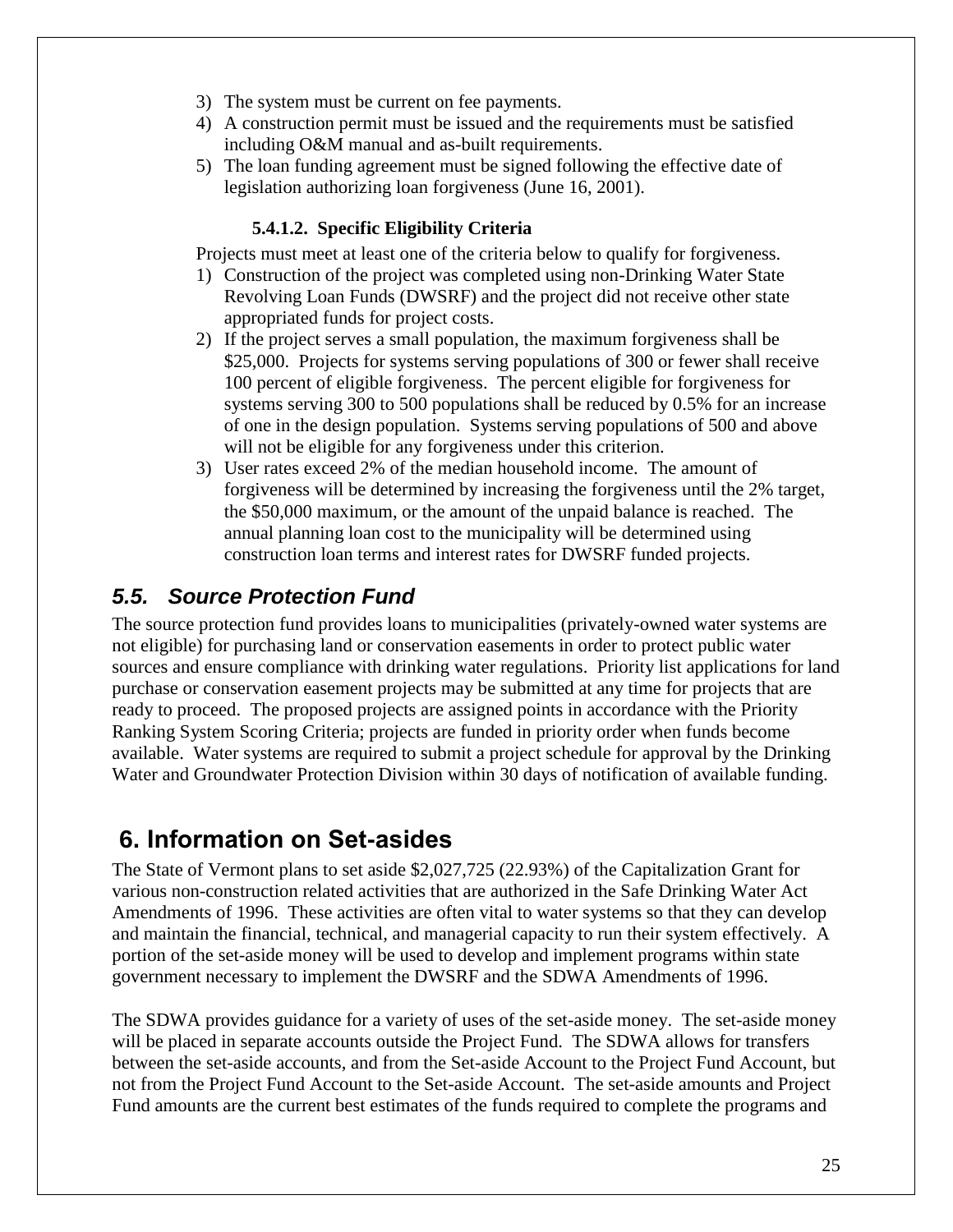projects described in the IUP. Transfers of funds between accounts and projects in accordance with EPA requirements will be made as necessary to accomplish the programs and projects described and efficiently and effectively use the available funds. The SDWA limits the percentage of the capitalization grant that can be used in each of these set-asides and whether the set-aside funds can be "banked" or reserved for future use.

## <span id="page-25-0"></span>*6.1. DWSRF Administrative Set-aside*

Up to 4% of the capitalization grant can be used for the DWSRF Administrative Set-aside. The full 4%, \$353,800, will be taken for the various uses described below. The maximum 4% administrative set-aside has been taken each year. Expenditures are made from the earliest fiscal year funds available. Total administrative set-aside funding awarded through July 1, 2014 (inclusive of ARRA 2009 funds) is \$6,718,900. With the award of the FFY14 funds, the total will be \$7,072,700

The set-aside will be used to pay for approximately 3.0 FTEs within the Facilities Engineering Division to support their role in project development and financial management of the DWSRF. Project development activities include reviewing engineering contracts, ensuring that state and federal guidelines are followed, monitoring and approving funding obligations, environmental reviews, project approvals, preparation of the IUP and grant applications, preparation of reports, and legislative testimony in support of the state match. Financial management activities include coordination/preparation of loan documents, maintaining project financial records, approving loan disbursements, completing project audits, inspections, managing loan closeouts, monitoring loan repayments, managing compliance with Federal Cross-cutting Authorities, and general program accounting. Additional FTEs performing work in the DWSRF Program are funded through other sources.

As part of the financial administration required by Vermont Statute and federal guidelines, setaside funds will be used for financial administration of the DWSRF. This money will go to other state agencies or authorities in accordance with Memoranda of Understandings contained in the FFY97 Capitalization Grant Application and subsequently amended. Briefly, these organizations consist of the Vermont Municipal Bond Bank, which is responsible for the overall fund and is a party to all loan awards to municipal applicants, and the Vermont Economic Development Authority, which is responsible for conducting creditworthiness reviews of loan applicants for privately-owned water systems and is a party to those loans.

#### <span id="page-25-1"></span>*6.2. State Program Management Set-aside*

Up to 10% of the capitalization grant can be used for the DWSRF Program Management Setaside, plus up to the amount of authority reserved from prior capitalization grants. The state is requesting to take \$884,500 or the full 10% of the grant for the Program Management Set-aside. The State Program Management Set-aside can be used to fund a variety of SDWA required programs, including emergency support and various federal Public Water Supply Supervision programs. This year's Program Management Set-aside funds will be used to fund Drinking Water and Groundwater Protection Division personnel costs.

#### <span id="page-25-2"></span>**6.2.1. DWGWP Division Personnel Costs**

#### Amount - \$884,500

The money will provide funding for approximately 6.24 FTEs and associated operating costs.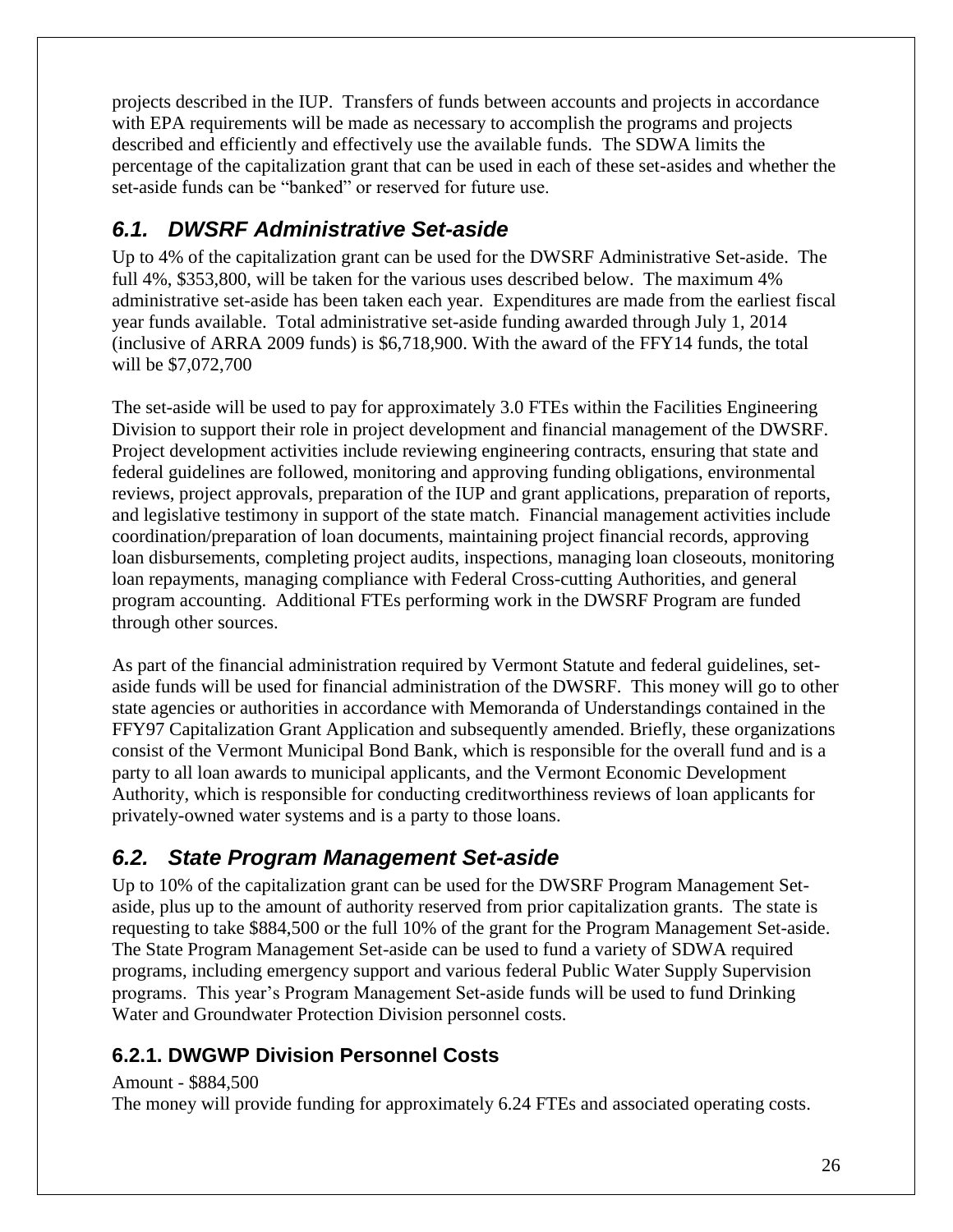Duties of the FTEs include capacity development, consumer confidence report assistance, adoption and implementation of new regulations, implementation of new and existing federal rules, source water assessment and protection, planning, outreach, data management, engineering, compliance supervision, and other drinking water program activities.

### <span id="page-26-0"></span>**6.2.2. Continued Activities Using Prior Year Funds**

A number of programs described and funded under prior IUPs are still active but do not require additional funding this year. These include Drinking Water and Groundwater Protection Division owner/operator communications, group training and one-on-one technical assistance, Public Service Board user rate setting assistance, board member/owner's manual, consolidation assistance, emergency support, electronic permits & fees, IT support, DWGWPD personnel and operating expenses. If limited additional funding is required for some of these programs, funds will be transferred between the various program management set-aside activities.

# <span id="page-26-1"></span>*6.3. Small Systems Technical Assistance Set-aside*

The State of Vermont has chosen to take the allowed 2% of the DWSRF for the Small Systems Technical Assistance Set-aside and continue activities initiated with the FFY 97 Capitalization Grant. The state is requesting the full amount of FFY14 funds available for this set-aside, or \$176,900. These funds will be combined with the funds remaining from previous grants to provide technical assistance to small public water systems.

#### <span id="page-26-2"></span>**6.3.1. Water System Operator Training Contract**

#### Amount - \$125,000

We are proposing to allocate \$125,000 for a contract to provide professional training to public water system owners and operators in Vermont. These training efforts support the Vermont Water Operator Certification Program administered by the DWGWPD. The current contract for these services expires April 30, 2015 and this allocation will ensure there will not be a gap in training services provided.

#### <span id="page-26-3"></span>**6.3.2. Asset Management and Direct Technical Assistance**

#### Amount - \$51,900

This money will primarily fund DWGWPD personnel's involvement in creating a water system asset management training program in Vermont as well as providing on-going assistance to public water system officials as they implement their program. Funding for the training program comes from previous Technical Assistance Set-aside grant allocations (FFY11 & FFY13) but this new allocation is to support staff time in the development and implementation of the program. Additionally, a portion of this allocation will be used by engineering and operations staff in the DWGWPD to provide other forms of direct technical assistance to public water systems.

#### <span id="page-26-4"></span>**6.3.3. Continuing Activities**

Past years' funds will be used for a number of programs described in prior IUPs, which include the operator training contract with the VRWA, possible resumption of a multi-year engineering contract to provide operational troubleshooting assistance to small water systems, income surveys, archeological, leak detection surveys, flood vulnerability and emergency preparedness assessments, energy and water conservation audits, asset management assistance, and other forms of direct technical assistance to small public water systems.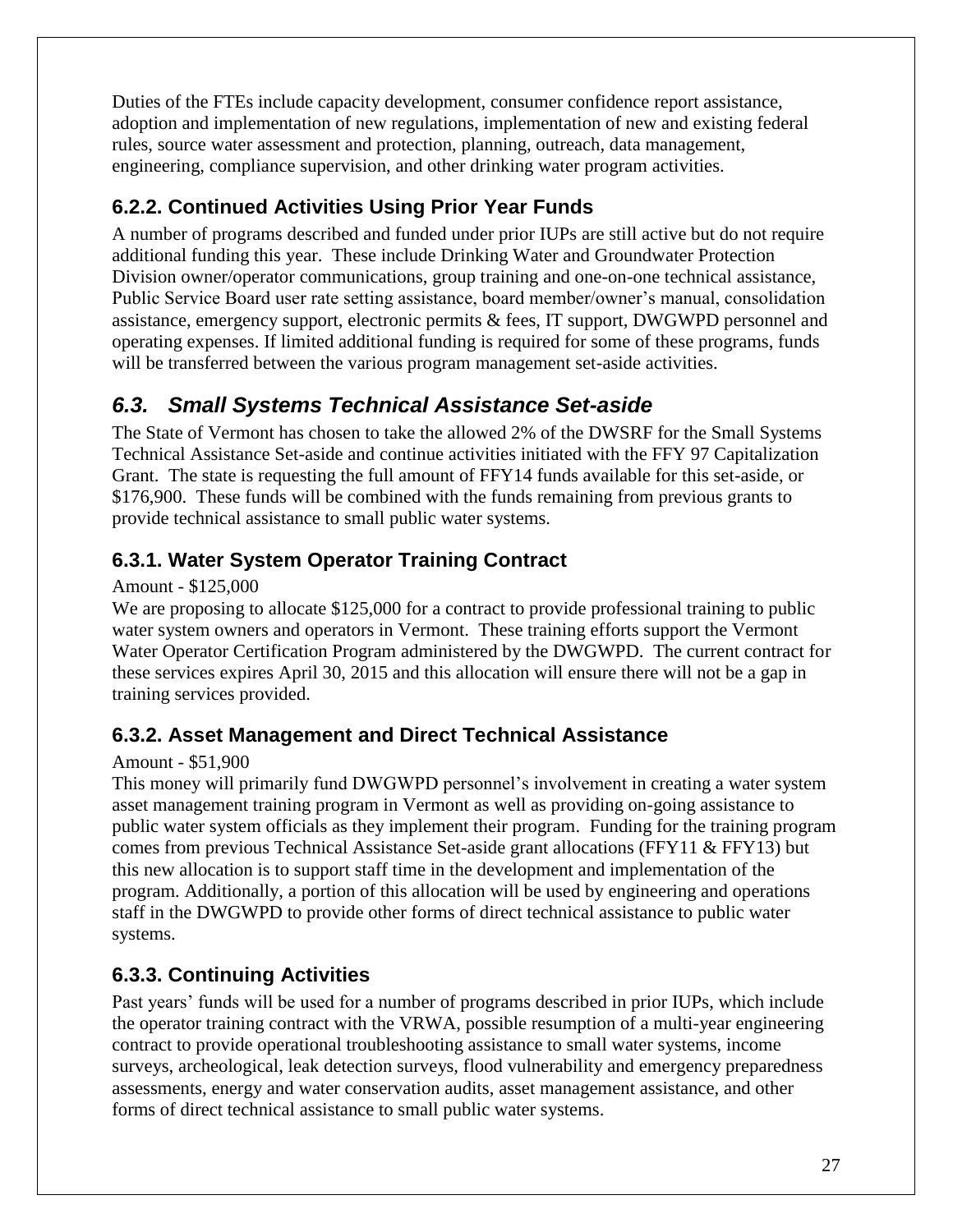#### <span id="page-27-0"></span>*6.4. Local Assistance and other State Programs Assistance Setasides*

States are authorized to take up to 15% of the capitalization grant for this set-aside. The authorized activities under this set-aside include a land acquisition and conservation easement loan program, a voluntary source water quality protection efforts loan program, establishment and implementation of a wellhead protection program, and technical and financial capacity implementation. No more than 10% of the capitalization grant can be used for any one of these authorized activities. The State of Vermont is requesting to take \$612,525 for this set-aside, which is 6.93% of the capitalization grant.

#### <span id="page-27-1"></span>**6.4.1. Capacity Implementation**

Capacity implementation includes a variety of activities to support the development and implementation of technical, financial, and managerial capacity for public water systems. The Drinking Water and Groundwater Protection Division will allocate \$528,315 of the FFY14 grant to provide this assistance.

#### **6.4.1.1. Outreach, Communication, and Training**

#### Amount - \$10,000

We are proposing to allocate \$10,000 to enhance outreach, communication, and training specific to our capacity development initiatives. Activities could include updating the capacity development website to be more interactive, creating program fact sheets, re-instating the newsletter and other forms of outreach to the regulated community, webinar development, and board member training. The over-arching goal of this activity is to help decision makers manage their water systems more efficiently, and to help improve communication between decision makers and water system operators.

#### **6.4.1.2. Capacity Positions**

#### Amount - \$293,315

With the FFY14 grant we are proposing to allocate \$113,000 to fund personnel in the Geology Division for their effort in groundwater mapping to benefit public water systems. This was a new form of capacity assistance starting with the FFY13 grant and will be continued this year. The balance of \$180,315 will be allocated to fund ongoing capacity activities as described below, which will fund approximately 2.6 FTEs and associated costs.

#### **6.4.1.3. Asset Inventory and Criticality Program**

#### Amount - \$225,000

We are proposing to initiate an asset inventory and criticality program in which a contractor or temporary position will lead an effort with participating water systems to create an inventory of short and long-term assets and assign criticality for each asset. The inventory is envisioned to serve as the foundation for an asset management plan, which will result in a prioritized list of water infrastructure improvement projects. Full payout on each grant will rely on an in-kind match from the participating water system in the form of documented hours paid for an employee(s) who trains with and perform tasks under the guidance of the contractor.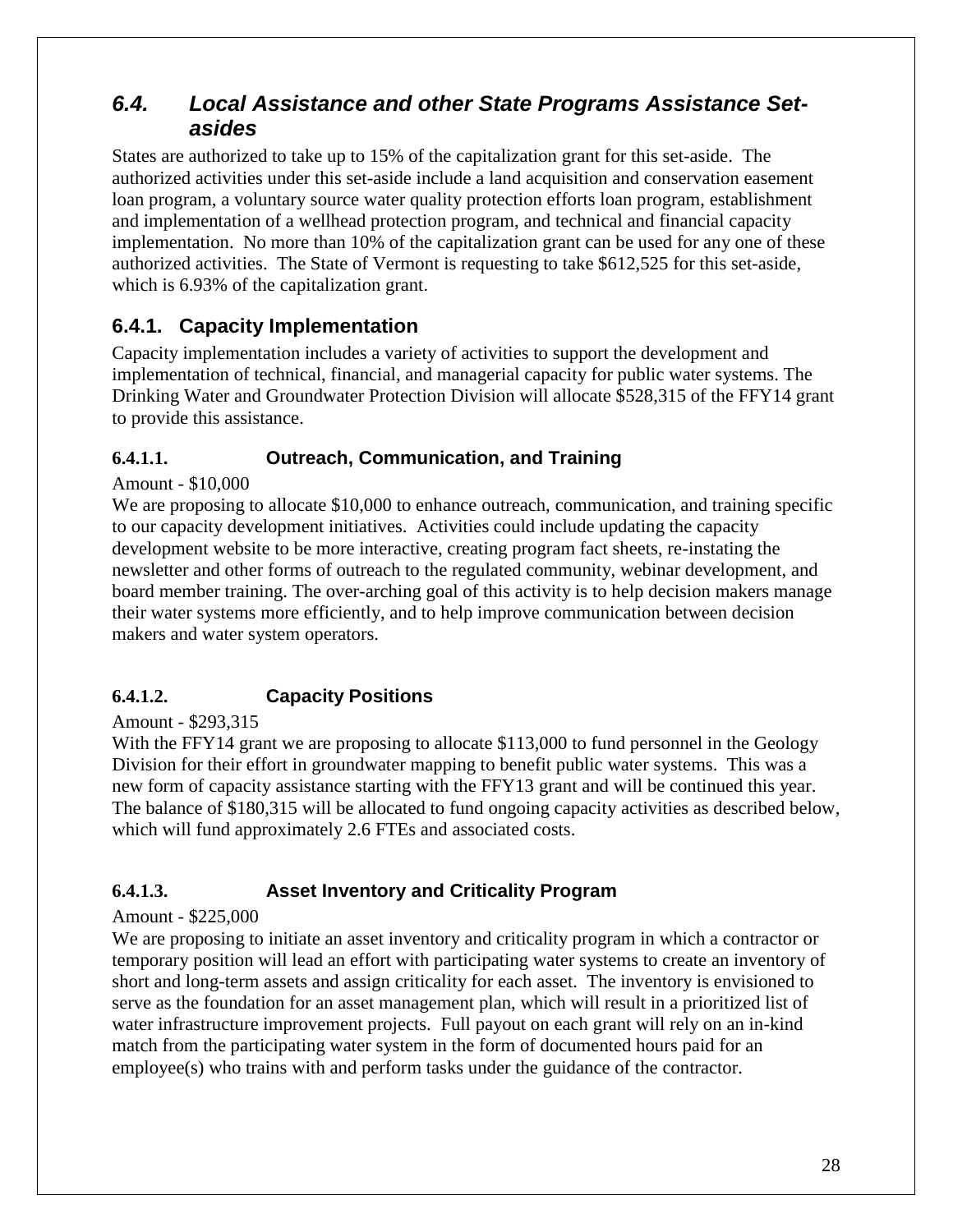#### **6.4.1.4. Planning Loan Program**

#### Amount - \$0

The State of Vermont does not intend to capitalize this account with FFY 14 grant funds as there is a sustainable loan balance to meet our planning loan demand until at least the next capitalization grant.

| <b>Summary of Planning Loan Set-aside Amounts</b>    |               |  |
|------------------------------------------------------|---------------|--|
| <b>Funding Year</b>                                  | <b>Amount</b> |  |
| FFY98                                                | \$534,195     |  |
| FFY99                                                | \$300,000     |  |
| FFY00                                                | \$200,000     |  |
| FFY01                                                | \$500,000     |  |
| FFY02                                                | \$250,000     |  |
| FFY03                                                | \$225,000     |  |
| FFY04                                                | \$225,000     |  |
| FFY05                                                | \$225,000     |  |
| FFY06                                                | \$300,000     |  |
| FFY06<br>(Transfer from Source Protection Loan Fund) | \$632,515     |  |
| FFY07                                                | \$450,000     |  |
| FFY08                                                | \$500,000     |  |
| FFY09                                                | \$500,000     |  |
| FFY10                                                | \$1,153,705   |  |
| FFY11                                                | \$542,330     |  |
| FFY12                                                | \$516,960     |  |
| FFY13                                                | \$427,050     |  |
| FFY14                                                | \$0           |  |
| <b>Subtotal</b>                                      | \$7,481,755   |  |
| Cumulative Net Other Funds 6/30/14                   |               |  |
| (repayments, interest, miscellaneous)                | \$5,187,140   |  |
| Projected Repayments thru SFY15                      | \$300,000     |  |
| <b>Total Funds Projected Received at</b>             |               |  |
| 7/1/2015                                             | \$12,968,895  |  |
| Total Commitments at 6/30/2014                       | \$8,317,286   |  |
| Projected Commitments SFY15                          | \$850,000     |  |
| <b>Total Commitments Projected at 7/1/15</b>         | \$9,167,286   |  |
| Projected Available at 7/1/15                        | \$3,801,609   |  |

#### **6.4.1.5. Ongoing Capacity Activities**

Ongoing activities with prior year's funds include the Drinking Water and Groundwater Protection Division newsletter, the Source Protection Loan Program, asset management assessments contracts, engineering contracts to prepare O&M manuals, public water system groundwater mapping and other forms of technical assistance to public water systems.

#### <span id="page-28-0"></span>**6.4.2. Wellhead Protection Program**

#### Amount - \$84,210

We are proposing to continue the funding of positions to implement the groundwater portion of the Source Water Protection Program. We are seeking to provide funding for approximately 0.52 of an FTE and associated costs. The funding for surface water protection activities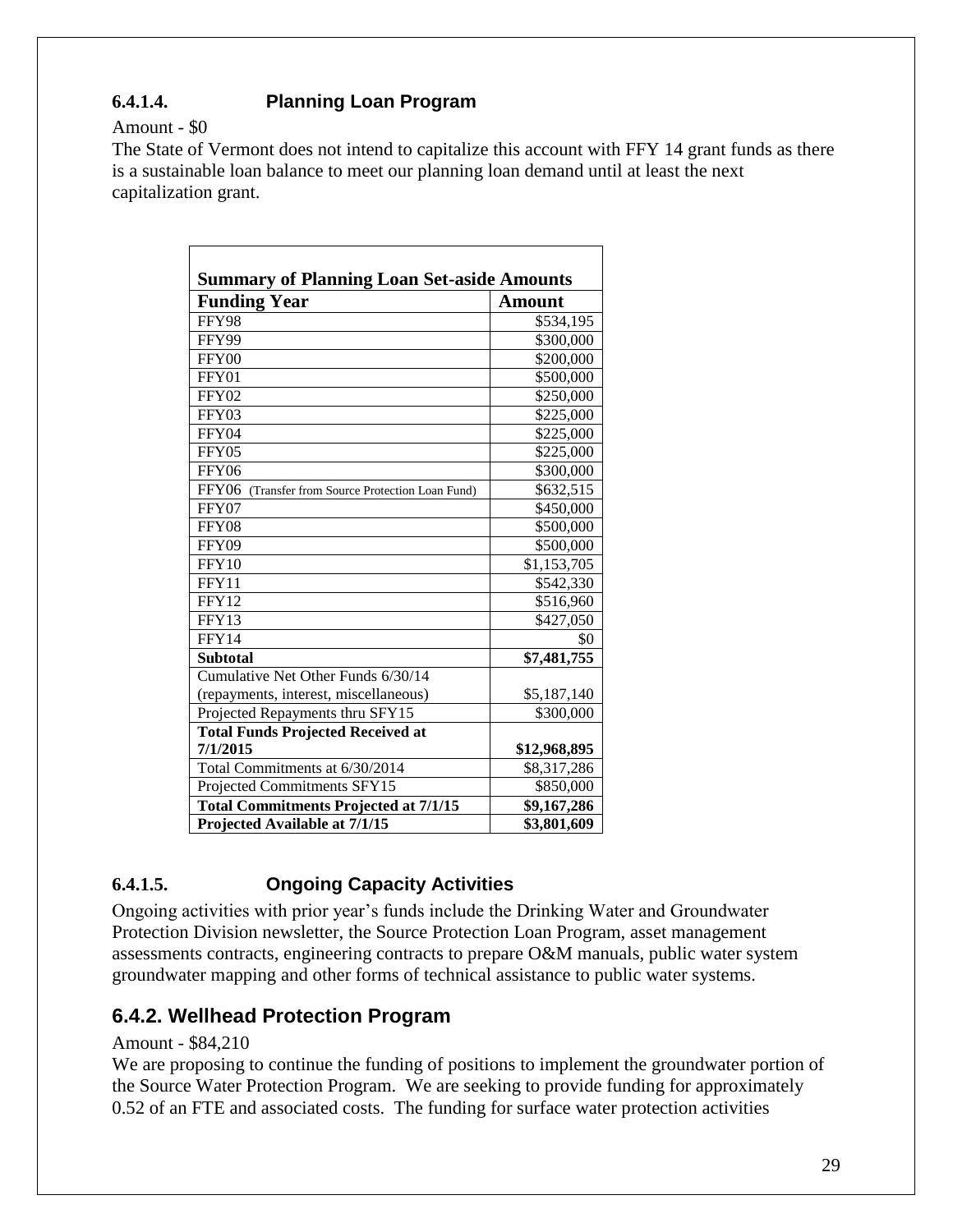performed by these positions is funded under the Program Management Set-aside. This program includes the review and approval of Source Protection Plans, creating and reviewing Source Water Assessments, reviewing Source Protection Plans as part of the Phase II/V waiver review process, and outreach and assistance on source protection.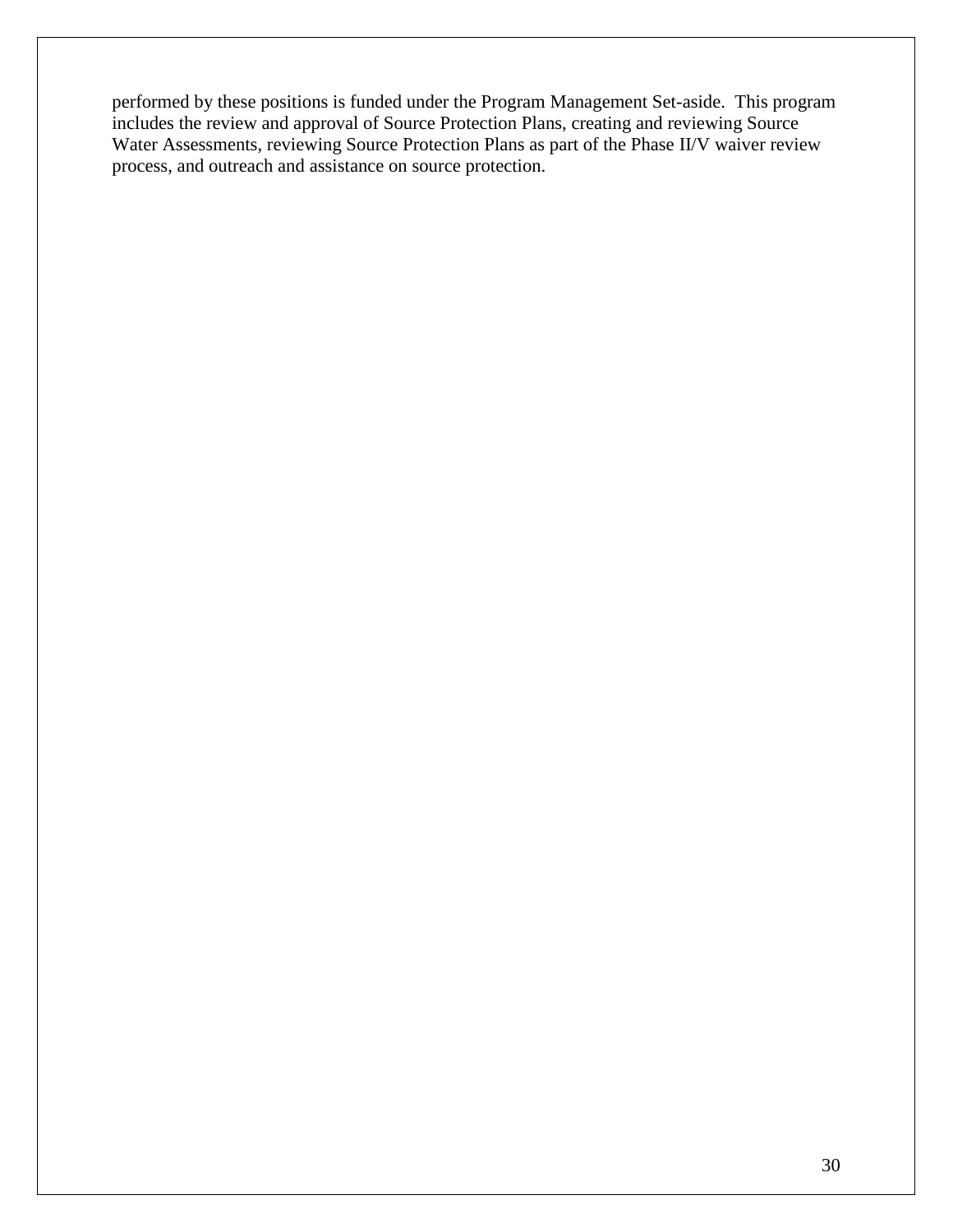#### <span id="page-30-0"></span>*6.5. Summary of DWSRF Set-asides for FFY2014*

| <b>DWSRF Set-asides for FFY14</b> |                        |                      |  |
|-----------------------------------|------------------------|----------------------|--|
| Set-aside (Maximum %)             | <b>Funds Allowable</b> | <b>Grant Request</b> |  |
| Administration (4%)               | \$353,800              | \$353,800            |  |
| Technical Assistance (2%)         | \$176,900              | \$176,900            |  |
| Program Management (10%)          | \$884,500              | \$884,500            |  |
| Local Assistance (15%)            | \$1,326,750            | \$612,525            |  |
| Totals                            | \$2,741,950            | \$2,027,725          |  |

| <b>DWSRF Set-asides Summary (Includes ARRA 2009 Funds)</b> |                                     |                                           |                                                   |                                              |                                                               |  |  |  |
|------------------------------------------------------------|-------------------------------------|-------------------------------------------|---------------------------------------------------|----------------------------------------------|---------------------------------------------------------------|--|--|--|
| Set-aside                                                  | <b>Prior Years'</b><br><b>Funds</b> | <b>Current Year</b><br><b>FFY14 Funds</b> | <b>Total with</b><br><b>FFY14</b><br><b>Funds</b> | <b>Expended</b><br>(drawn) as<br>of 5/1/2014 | <b>Unexpended</b><br>(drawn) as of<br>$5/1/2014$ <sup>1</sup> |  |  |  |
| Administration                                             | \$6,718,900                         | \$353,800                                 | \$7,072,700                                       | \$6,258,662                                  | \$814,038                                                     |  |  |  |
| Technical<br>Assistance <sup>2</sup>                       | \$2,899,330                         | \$176,900                                 | \$3,076,230                                       | \$2,153,320                                  | \$922,910                                                     |  |  |  |
| Program<br>Management <sup>3</sup>                         | \$13,857,967                        | \$884,500                                 | \$14,742,467                                      | \$10,837,327                                 | \$3,905,140                                                   |  |  |  |
| <b>Local Assistance</b><br>Totals                          | \$12,236,834<br>\$35,713,031        | \$612,525<br>\$2,027,725                  | \$12,849,359<br>\$37,740,756                      | \$9,163,077<br>\$28,412,386                  | \$3,686,282<br>\$9,328,370                                    |  |  |  |
|                                                            |                                     |                                           |                                                   |                                              |                                                               |  |  |  |

<sup>1</sup> Plans for use of unexpended funds are included in work plans; some of these funds are committed in grants, contracts, or loans committed to activities described in previous work plans.

<sup>2</sup> Vermont has reserved the right to take additional technical assistance funds from future grants totaling \$462,920, based on deferred authority from ARRA FFY09 for \$300,000 plus FFY2008 for \$162,920.

<sup>3</sup> Vermont has reserved the right to take additional program management funds from future grants based on the following authorization balances from prior grants:

| FFY97:               | \$669,258   |
|----------------------|-------------|
| <b>FFY98:</b>        | \$592,130   |
| <b>FFY99:</b>        | \$226,380   |
| <b>FFY00:</b>        | \$275,700   |
| FFY01:               | \$48,910    |
| <b>FFY03:</b>        | \$177,410   |
| <b>ARRA FFY09:</b>   | \$1,730,000 |
| Less Prior Transfer: | \$(780,505) |
| Total:               | \$2,939,283 |
|                      |             |

Note 1: The above ARRA Program Management (PM) Set-aside amount is \$1,730,000, which is the sum of \$975,000 plus a transfer of \$755,000 of unexpended Project Management Set-Aside funds to the Fund.

Note 2: The FY97 banked authority was \$1,105,880, but has been reduced by \$178,422 to the amount shown to reflect amendment to the 2009 grant, which was increased by \$222,387, \$43,965 of which was within the 10% allowable from the 2009 grant.

Note 3: The FY97 banked authority was further reduced with the FFY11 IUP from \$927,458 to \$669,258 (a decrease of \$258,200) to enable increased request above the 10% limit of the FY11 Program Management Set-Aside.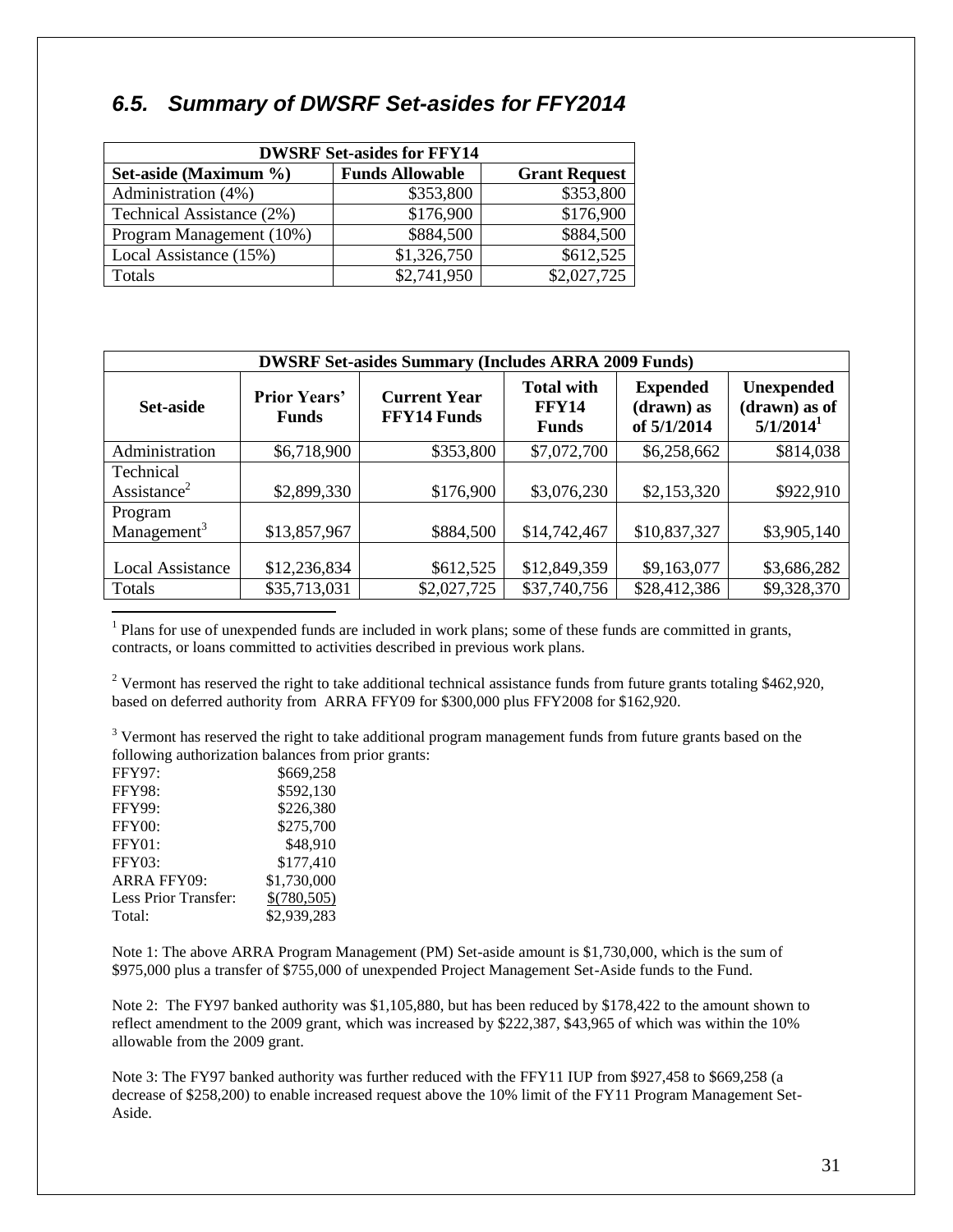# <span id="page-31-0"></span>**7. Program Changes**

#### <span id="page-31-1"></span>*7.1. Preliminary Engineering Report Template*

The DWSRF will require the use of the Interagency Preliminary Engineering Report template, dated January 16, 2013, for all projects funded through the DWSRF Program. For small water system improvement projects with a limited scope, DWSRF staff may waive some or all of the portions of the report template that do not apply to the specific application process. A copy of the report template can be found on the Facilities Engineering Division's website or by contacting DWSRF staff.

### <span id="page-31-2"></span>*7.2. Short-lived Asset Replacement Reserve Fund*

The DWSRF Program brought up for discussion during the 2013 IUP Public Hearing implementing a requirement for all loan recipients to develop a short-lived assets reserve table, make an annual payment to a reserve fund based on the short-lived asset table, and verify deposits to the reserve fund on an annual basis. The DWSRF Program will seek stakeholder comment in late 2014 and implementation (including a start date) will be detailed in revisions to our guidance documents.

### <span id="page-31-3"></span>*7.3. Readiness-to-Proceed Criteria*

Due to a national focus on reducing unliquidated obligations (ULO) and consistent with our ULO reduction strategy, the DWSRF Program will be setting more stringent readiness-toproceed criteria to get on or remain on the fundable priority list. Starting with the 2014 IUP, we will be requiring PER submittal by the end of calendar year 2014, voter approval by March 31, 2015, and a project start by December 31, 2015. These three milestones will need to be agreed to on the project timeline due one month after receiving funds availability letters in September 2014. Starting with the 2015 IUP, PER submittal and voter approval may be necessary to be included in the fundable range of the project priority list.

## <span id="page-31-4"></span>*7.4. Planning Loan Forgiveness*

In order to incentivize proactive planning (e.g., asset management) and generate even more construction projects quicker to reflect readiness-to-proceed changes mentioned above, the DWSRF Program is restructuring its planning loan forgiveness program. All changes and implementation (including a start date) will be detailed in revisions to DWSRF Guidance Document #22.

## <span id="page-31-5"></span>*7.5. Asset Management Priority Points*

The DWSRF Program will apply a weighting factor of 1.2 to the system facility deficiency category for any public community water system seeking funding for the highest priority construction project identified using a State-approved asset management program. The State believes the incentivizing of these types of projects starting with the 2015 IUP will result in funding better projects and maximize the use of limited state and federal funding for water system improvement projects.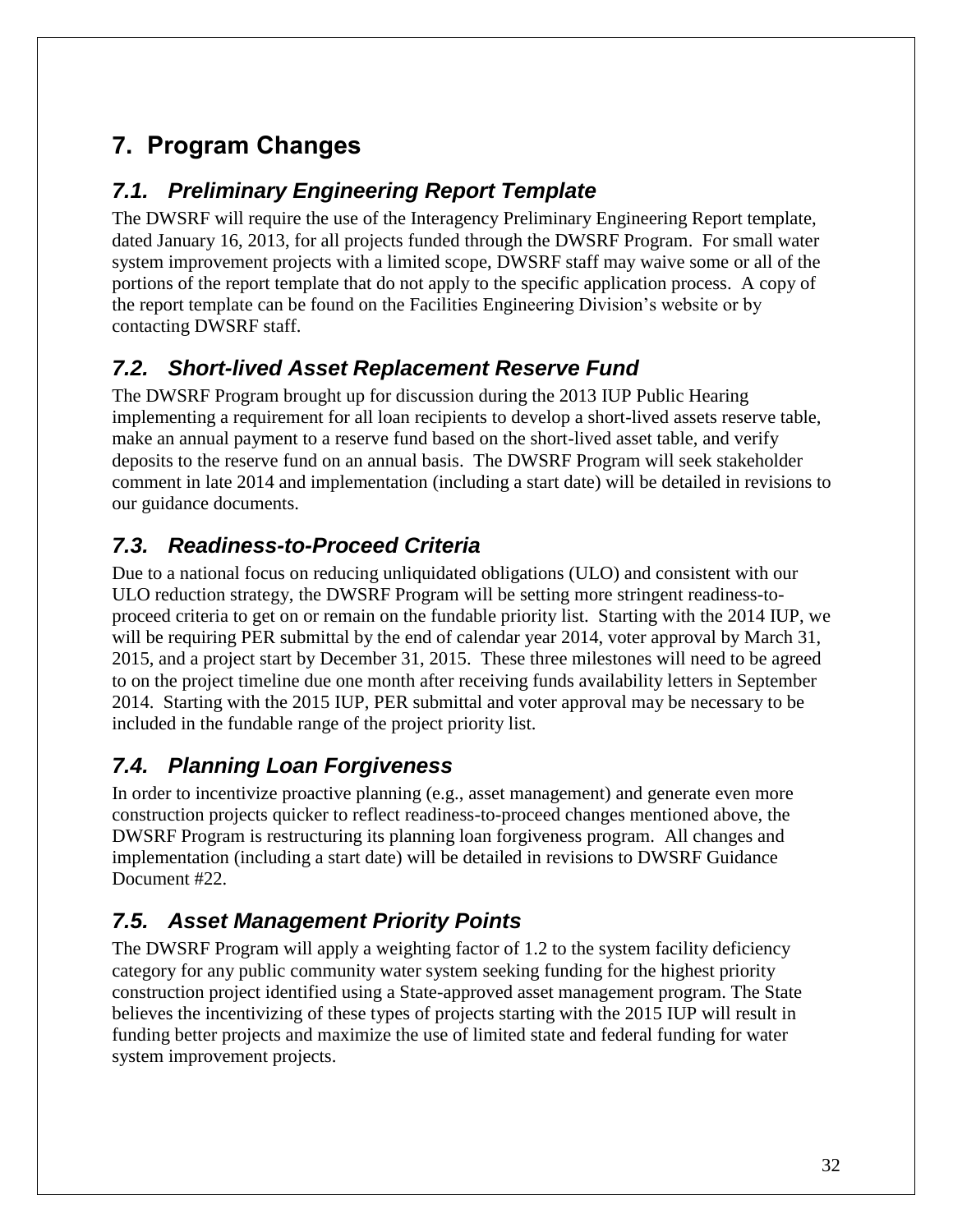# <span id="page-32-0"></span>*7.6. Engineering Services Agreement Template*

The DWSRF Program will accept only FED Simplified Step I/II Service Agreement Templates consistent with its sister CWSRF Program starting September 1, 2014. The DWSRF Program already accepts only the FED Simplified Step III Template for construction engineering services.

### <span id="page-32-1"></span>*7.7. Incorporating Federal Grant Requirements*

The following includes some key grant provisions that apply to projects funded with FFY2014 funds.

- Davis-Bacon wage rate requirements will continue to apply to all construction loans on the FFY2014 PPL. This requirement applied for the first time to the ARRA 2009 projects and was subsequently expanded to apply to all projects receiving loan awards after October 30, 2009.
- The Consolidated Appropriations Act of 2014 (Public Law 113-76) includes an "American Iron and Steel (AIS)" requirement that requires Drinking Water State Revolving Fund (DWSRF) assistance recipients to use iron and steel products that are produced in the United States for projects for the construction, alteration, maintenance, or repair of a public water system or treatment works if the project is funded through an assistance agreement executed beginning January 17, 2014 (enactment of the Act), through the end of Federal Fiscal Year 2014. Note that this requirement may be extended into the future through subsequent federal legislation.
- All loan recipients must obtain a D-U-N-S number prior to receiving a loan to enable the state to satisfy Federal Funding Accountability and Transparency Act (FFATA) requirements. DWSRF employees will report FFATA information on a monthly basis into the Federal Sub-award Reporting System (FSRS).
- At least 20% but no more than 30%, of the grant funds must be provided in the form of additional loan subsidy.
- Beginning with the ARRA 2009 grant and continuing with the FFY2010 grant and all future grants, all project loans capitalized, at least in part, with these funds are entered in a national database known as Drinking Water Projects & Benefits Reporting, or PBR for short. DWSRF employees enter information into PBR following award of a loan agreement or amendment, generally on a weekly basis.

## <span id="page-32-2"></span>*7.8. Potential Future Changes*

The DWSRF is considering a number of potential program changes as outlined below.

 The DWSRF Program is planning to change the data we use to determine the statewide median household income and the median household income of an applicant community. Currently, the data is derived from the 2000 Census and inflated 4% a year starting with the 2003 data. The income information was not updated in the 2010 Census release. Like USDA, the DWSRF Program is planning to adopt the American Communities Survey (ACS) to obtain income data for the program. In Vermont, the ACS data is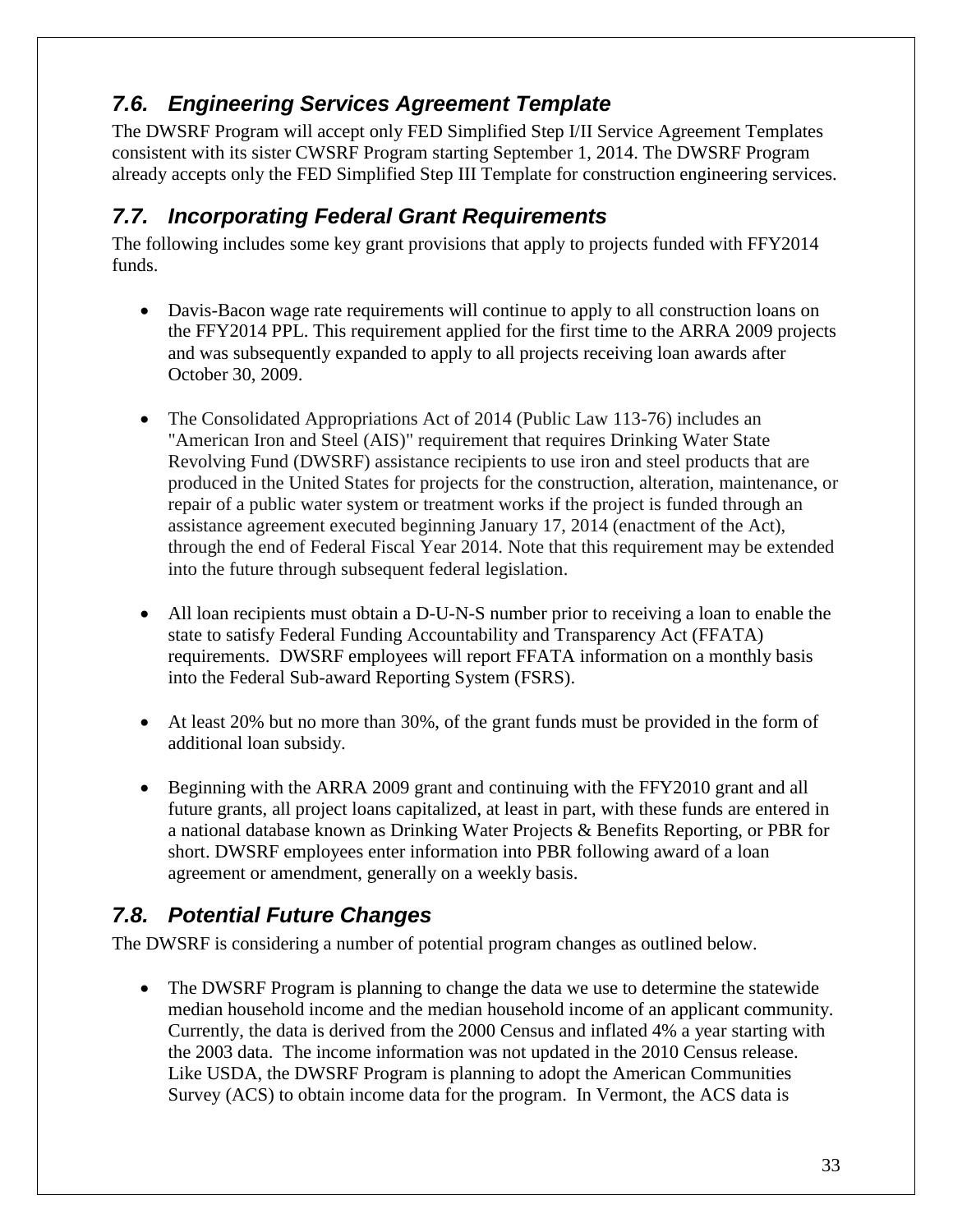collected for each Town and updated every five years. The DWSRF Program will be seeking a statute change during the Spring 2015 Legislative Session to enable the program to use the ACS data.

- The DWSRF Program is strongly considering a change to the method for providing subsidy to disadvantaged communities. The change would eliminate the current negative interest methodology and move towards providing all subsidies in the form of principal forgiveness. The Affordability Subsidy Initiative on the 2012 and 2013 IUPs will serve as the basis for granting principal forgiveness, but establishing the exact amount of subsidy per affordability point will need further analysis before full implementation under the FFY2015 Intended Use Plan, and may require statutory changes to the definition of the term 'disadvantaged municipality.'
- The DWSRF Program is considering assigning additional points on the construction priority list for projects stemming from flood vulnerability and emergency preparedness assessments. A final decision will not be made until the first round of assessment results are completed and reviewed in late Fall 2014.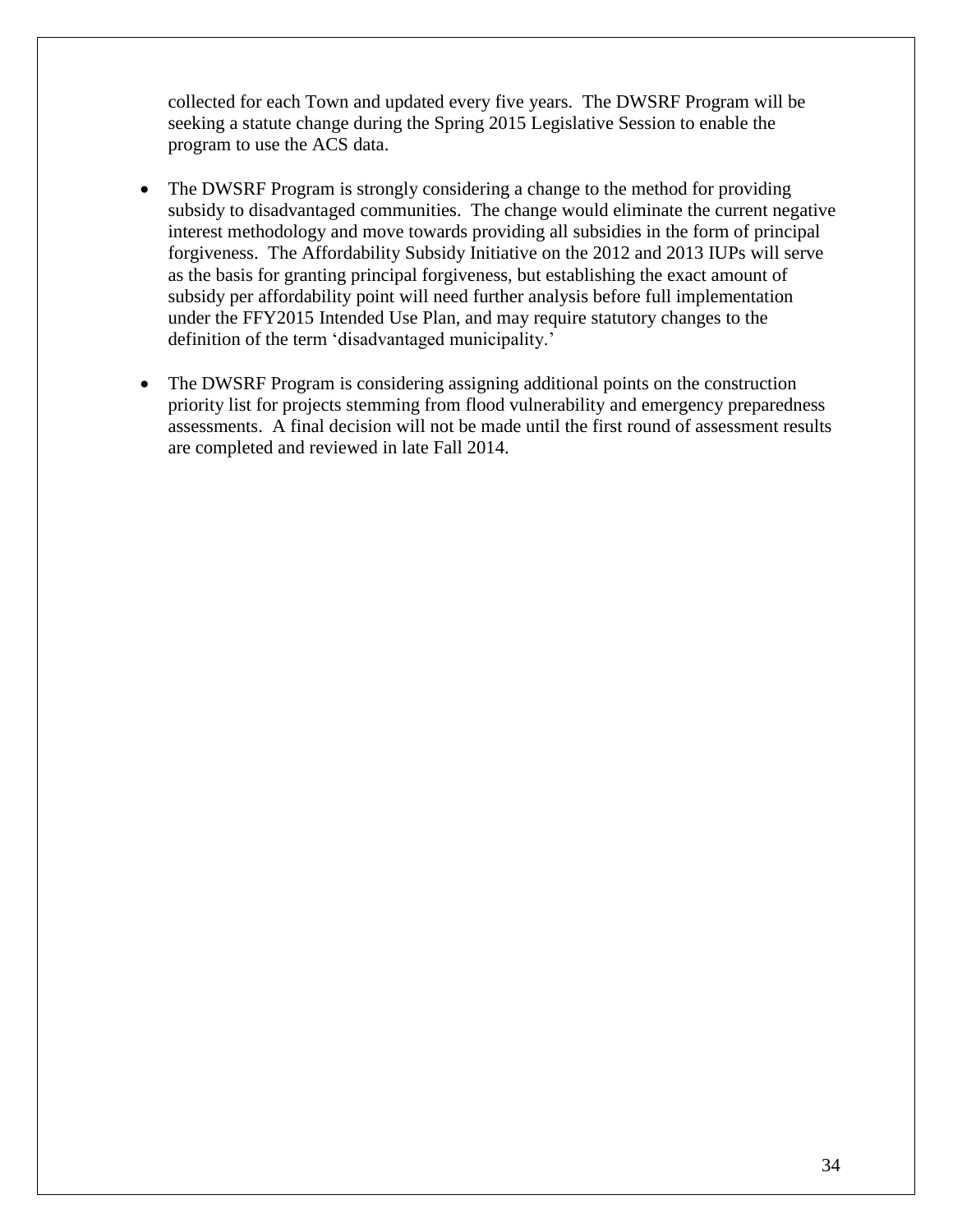## <span id="page-34-0"></span>**8. Public Participation Documents**

#### <span id="page-34-1"></span>*8.1. Priority List Solicitation and Public Hearing Announcement*

# FY2014 DWSRF Project Priority List and IUP Public Hearing Announcement **April 7, 2014**

The Drinking Water State Revolving Fund (DWSRF) provides low interest loans to municipalities and certain privately owned water systems for planning, final design and construction of water system improvements that protect public health and facilitate compliance with the Safe Drinking Water Act (SDWA). The DWSRF is now accepting [priority list applications](http://r20.rs6.net/tn.jsp?f=001LPvePK77tjrMQ4VqYkdKeSoqplF-1P7IAHAlHjU0P2mhUqD1WSumIXI0YQvJTmfxGN6e7SOu_y9q7Lm3ox5v4ollwudBvV7R8GCYKW1wETEiJrymj6iOZo5ezZZQ_XMV-4vtHpktb8kFtMWFxn5qr3Jq2hEl7BUlLxY8lScuDMpta_D03TFEhSFrmpFMXpTea3pr7qlVgZdBuSRSBVjv44lTf4y2-4oqMnoTA3wiMBBAQ4RD3x_Q16uBi5SipjuIs8YH3TAFocU=&c=__v-3Y5BeZSdJmMA_Sl4R45yH4vYbr5HXUPONDDzrFTM6tinZMBVvg==&ch=CMr8Wn5IbAK_mHxcbYgbSj2xxM6vBe8gljwYDxU-chnR6IZY5gauaw==) for placement on the 2014 DWSRF Project Priority List. **The deadline for 2014 priority list applications is Monday, May 12, 2014**.

The remaining schedule for the Federal FY2014 Capitalization Grant award process is as follows:

| 5/12/2014<br>Deadline for Priority List Applications                   |           |  |  |  |
|------------------------------------------------------------------------|-----------|--|--|--|
| 5/30/2014<br>Complete Draft Intended Use Plan (IUP) for the 2014 Grant |           |  |  |  |
| Send out Notice of Draft IUP and Project Priority List Availability    | 5/30/2014 |  |  |  |
| <b>Hold Public Meeting</b><br>6/5/2014                                 |           |  |  |  |
| Closeout of Public Comment Period                                      | 6/20/2014 |  |  |  |
| Adoption of IUP for 2014 Grant                                         | 5/1/2015  |  |  |  |
| Anticipated Grant award (funds available for projects)                 | 5/1/2015  |  |  |  |

A draft priority list will be available on our [website](http://r20.rs6.net/tn.jsp?f=001LPvePK77tjrMQ4VqYkdKeSoqplF-1P7IAHAlHjU0P2mhUqD1WSumIZBQqtIPn_kO2psSMd1RRLWclpLKJhdcnpWFhwsKKDcjTym4UHOYSY7KZ6LSl1X8bWpqzNpOD4Bu3GECoF3tlvG0YIZQNhR_d9R54S8o9B84xscu6GhpQKrzPcRFs75WujnKBcBtFXSz86LO82XM9NpwLgpCs9pKXA==&c=__v-3Y5BeZSdJmMA_Sl4R45yH4vYbr5HXUPONDDzrFTM6tinZMBVvg==&ch=CMr8Wn5IbAK_mHxcbYgbSj2xxM6vBe8gljwYDxU-chnR6IZY5gauaw==) by the close of the business day on Friday, May 30, 2014. A public meeting to receive comments on the draft priority list and FY2014 Vermont Intended Use Plan will be held on Thursday June 5, 2014 from 11:00 A.M. to 12:00 P.M. in the Winooski Room at the [National Life Building in](http://r20.rs6.net/tn.jsp?f=001LPvePK77tjrMQ4VqYkdKeSoqplF-1P7IAHAlHjU0P2mhUqD1WSumIZBQqtIPn_kO03hknFTC1Ext88eEmRKaQsnlWWuqccCfHHB0Vg0BU-DwsJN7KqIu3RXrMHSYw6ANBqAgREQyq0MW2gvlidEzdzbdPzSWje5rl0Zg8q1xyDSapHb8nNrOmbhizgjcEtdzAqZp6Atdxkh0dmKo_juAHGeeQqFqfQyau13NLhy2NsnaZXk9NaRP_OrF6oEk127zmWbFIwLC84mEs-WLddFX4BBt4lGYIGbRGj7j47tenZQciDc5t4VdPE7kv21m-BvBnkEM3mXddybx0QpeDeBVrjhc4y53dkPq5xwT7l-Gx6H1dx2RZwoxT7bX_ktYpvnQJ-wBfZJ9KWgtSrQKHJW6QJ_-190Y8h5LnhitNAXqIkX6vevUDICwh3VuMZHMRBMCx-ZJAeJgIvWmCXNxsMMjJXYN3vkjtVXaXXW0wdIYX4yGaGvt5ZH0QYpeh2kvIAln&c=__v-3Y5BeZSdJmMA_Sl4R45yH4vYbr5HXUPONDDzrFTM6tinZMBVvg==&ch=CMr8Wn5IbAK_mHxcbYgbSj2xxM6vBe8gljwYDxU-chnR6IZY5gauaw==)  [Montpelier,](http://r20.rs6.net/tn.jsp?f=001LPvePK77tjrMQ4VqYkdKeSoqplF-1P7IAHAlHjU0P2mhUqD1WSumIZBQqtIPn_kO03hknFTC1Ext88eEmRKaQsnlWWuqccCfHHB0Vg0BU-DwsJN7KqIu3RXrMHSYw6ANBqAgREQyq0MW2gvlidEzdzbdPzSWje5rl0Zg8q1xyDSapHb8nNrOmbhizgjcEtdzAqZp6Atdxkh0dmKo_juAHGeeQqFqfQyau13NLhy2NsnaZXk9NaRP_OrF6oEk127zmWbFIwLC84mEs-WLddFX4BBt4lGYIGbRGj7j47tenZQciDc5t4VdPE7kv21m-BvBnkEM3mXddybx0QpeDeBVrjhc4y53dkPq5xwT7l-Gx6H1dx2RZwoxT7bX_ktYpvnQJ-wBfZJ9KWgtSrQKHJW6QJ_-190Y8h5LnhitNAXqIkX6vevUDICwh3VuMZHMRBMCx-ZJAeJgIvWmCXNxsMMjJXYN3vkjtVXaXXW0wdIYX4yGaGvt5ZH0QYpeh2kvIAln&c=__v-3Y5BeZSdJmMA_Sl4R45yH4vYbr5HXUPONDDzrFTM6tinZMBVvg==&ch=CMr8Wn5IbAK_mHxcbYgbSj2xxM6vBe8gljwYDxU-chnR6IZY5gauaw==) Vermont. The meeting will be held in a wheelchair accessible facility. Upon request, the agency will provide interpreters, listening devices, auxiliary aides or other assistance that may be necessary to make this hearing accessible to all interested parties.

If you have questions about completing the application or the loan program in general, please contact Eric Law at 802-585-4905 or by [email.](mailto:eric.law@state.vt.us) We look forward to assisting you with your infrastructure improvement needs.

Sincerely,

Eric Law, DWSRF Program Water Infrastructure Financing Programs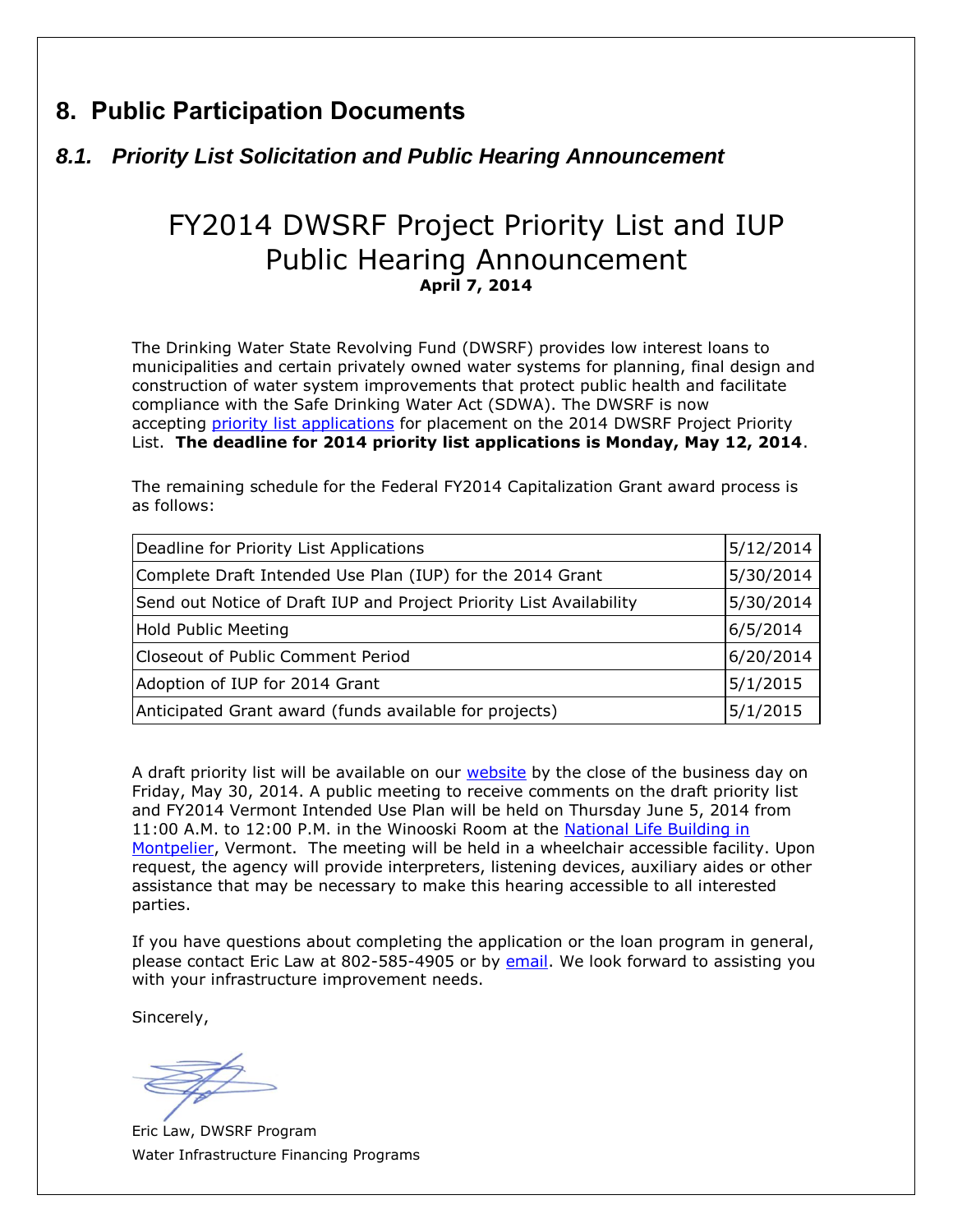#### <span id="page-35-0"></span>*8.2. Notice of Availability of 2014 Intended Use Plan for Public Comment*



## FY2014 DWSRF Draft IUP and Project Priority List **May 30, 2014**

Please find attached the draft Federal Fiscal Year 2014 (FFY2014) Drinking Water State Revolving Fund (DWSRF) [Intended Use Plan \(IUP\) and Project Priority List.](http://r20.rs6.net/tn.jsp?f=001p22whgmadvcQN57gDKoohTIefCOb8FUhtCLU8XmYeHlLEjT05Kt4AzDhwEsf4kexiI7b_eDuPiQQKWb79lvgukfiZIYCC-0BwAEixQgtpTrAZiQNVny2hA27aa08d5mvlDPjyUVXRerHpUuKh_HPLCyiXvLqJm9DanqwV5jHjuHYqQBOpRhGDfS_9V9HJXxdbqVp0mbB074tM7BCCMz0U2aUTVzOsaJOMpGbd1iPQInBbSzoROoNVpYouKqzLK2QDsZC0ttHX30=&c=XbEYQS0vQRFDRLJe-hm1MU3Q8d9eeZkHLrfUlSWutrBEMrCnmGCs3Q==&ch=0DiLsl348Ad0HYdmbGAYgmN0ejU4rpZu0TfgBvFt5Ibb1g8Sg69xzw==) For FFY2014 the State of Vermont will have a total of \$15,885,064 of new project funding, section 9 of the document contains the comprehensive construction project priority list. Section 6 of the document outlines the intended uses for \$1,918,620 of new funding in the DWSRF set-aside accounts, which can fund nonconstruction related activities as authorized by the Safe Drinking Water Act Amendments of 1996.

The Environmental Protection Agency (EPA) is now recommending the spending of grant money within two years of award date and in response, **the DWSRF Program will be setting more stringent readiness-to-proceed criteria to get on or remain on the fundable priority list**. Starting with this IUP, we will be requiring PER submittal by the end of calendar year 2014, voter approval by March 31, 2015, and a project start by December 31, 2015. Below are some key dates systems should keep in mind as your projects develop:

| Conduct Public Meeting*                                    | 6/5/2014  |
|------------------------------------------------------------|-----------|
| Closeout of Public Comment Period                          | 6/20/2014 |
| FED Submits Grant Application to EPA                       | 6/27/2014 |
| Funds Availability Letters Emailed                         | 9/1/2014  |
| State Funds for Construction Available                     | 9/1/2014  |
| Successful Bond Vote/RF3 Construction Application Deadline | 3/31/2015 |
| Continuing Status/Non-Fundable Letter-of-Intent Deadline   | 4/17/2015 |
| Federal Funds for Construction Available                   | 7/15/2015 |

\*The public meeting will be held in the Winooski Room at the [National Life Building](http://r20.rs6.net/tn.jsp?f=001p22whgmadvcQN57gDKoohTIefCOb8FUhtCLU8XmYeHlLEjT05Kt4A_NuPol6EoFUijKhxc412wRRB7NyIb0Yu29I-xXKTrfbdkH1sxKJuDR3dN7FD6NWunseOOPrE1lGvsjIV9SHFhK4iQqnKz2Z8wz6PmKRnmU_zlm14P4LRvJeLEsyRfm6vA5sXEkeP-LQ5MjLRmDs2bVMacly7z5-UN72yh9APjPznlIykLwSbQOZU4JIYqklc7aBouhUyHHtbCKwNr_6N_JETqaMymefXOnkxKNeBMuejN1nTQYDMHTIK-NkjjK-jsOMxS8BC0vu3oE_oYn4Wpe3O2VN1gOae3DFlCjnHoKSq3DoZg6yagb97AH8a4MKNYEA53uEGwe4BZczlEiTekcW9AOn_ueGD1VgnEgaChyrPe0A-Cdftr1uMGrGxPhJAk1eZIALRS2gYKODcrihYUIESCKcOEZZZ5bklKu6alZiD-gsqDpiS34l4WDjLPsG_DnEGBmxN1Sd&c=XbEYQS0vQRFDRLJe-hm1MU3Q8d9eeZkHLrfUlSWutrBEMrCnmGCs3Q==&ch=0DiLsl348Ad0HYdmbGAYgmN0ejU4rpZu0TfgBvFt5Ibb1g8Sg69xzw==) in Montpelier, Vermont from 11:00 A.M. -12:00 P.M.

In order to incentivize proactive planning (e.g., asset management) and generate even *more* construction projects *quicker* to reflect readiness-to-proceed changes mentioned above, **the DWSRF Program is proposing a restructuring of its planning loan forgiveness program**. Details will be enumerated in the IUP and outlined in Guidance Document #22.

Lastly, the DWSRF Program is considering **awarding additional points on the construction priority list** for public community water systems seeking construction funding for a project to be completed in accordance with an approved asset management program.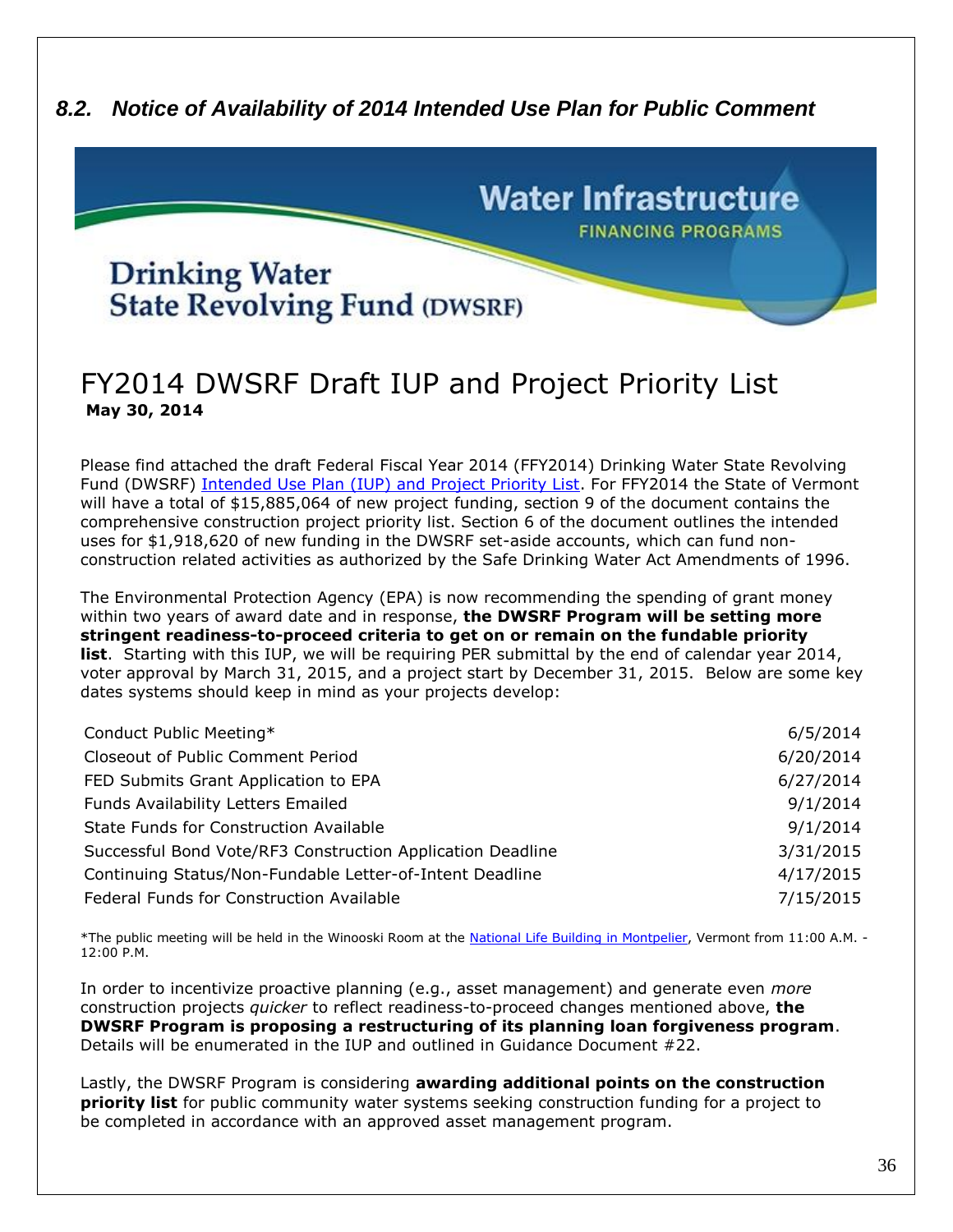If you have questions regarding priority ranking, would like to request a breakdown of priority points, or have general loan program questions, please contact Eric Law at 802-585-4905 or by [email.](mailto:eric.law@state.vt.us) We look forward to assisting you with your infrastructure improvement needs.

Sincerely,

Eric Law, DWSRF Program Water Infrastructure Financing Programs Facilities Engineering Division Department of Environmental Conservation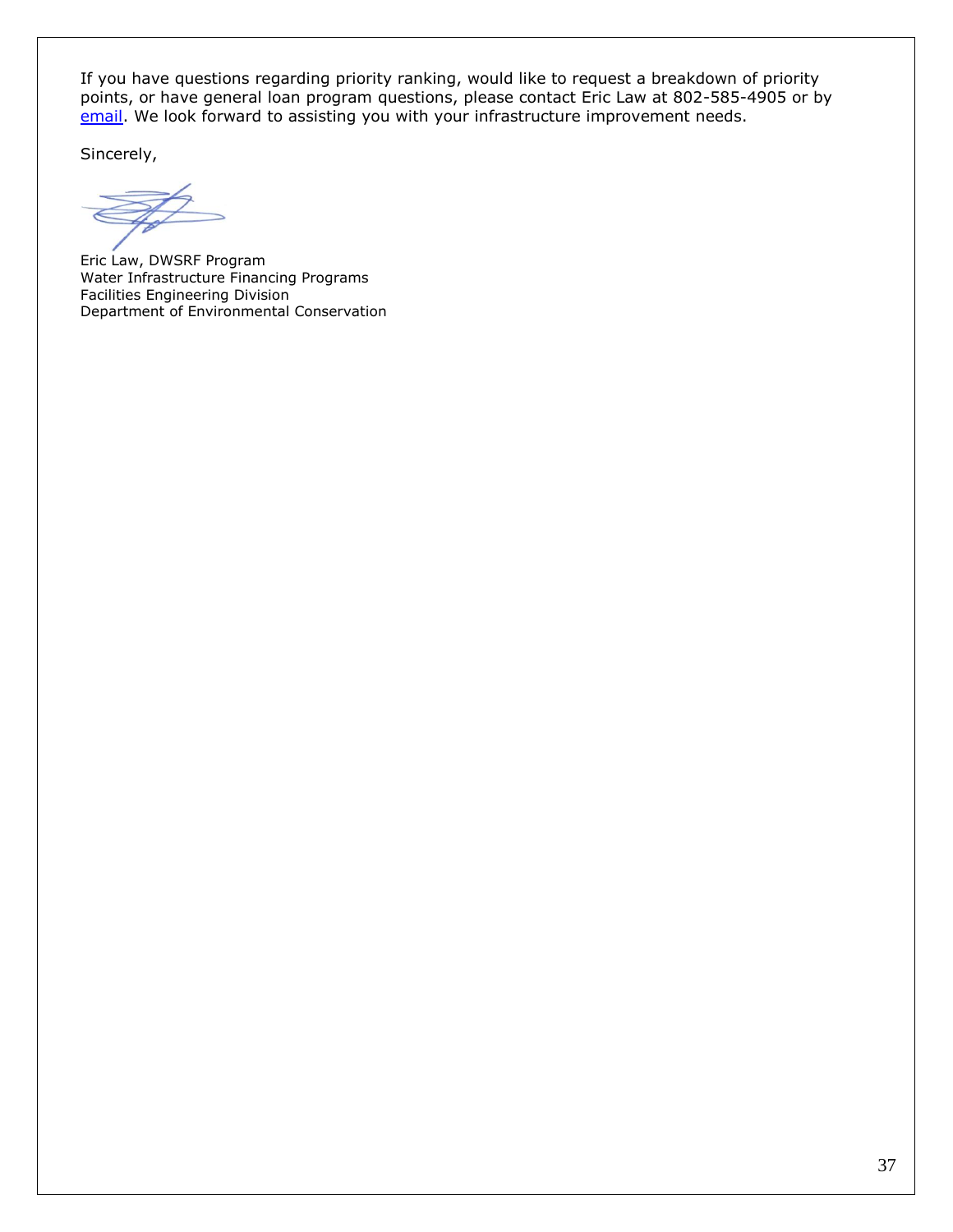#### <span id="page-37-0"></span>*8.3. Public Comments – Responsiveness Summary*

The following responsiveness summary will list questions and comments received during the June 5, 2014 public hearing through the public comment period ending June 20, 2014. Some comments will be edited for brevity/clarity.

| <b>Question or Comment</b>                                                                                                                                                                                                            | <b>Response</b>                                                                                                                                                                                                                                                                                                                                                                                                                                                                                                                                                                                                                                                                                                                                                            |  |  |  |
|---------------------------------------------------------------------------------------------------------------------------------------------------------------------------------------------------------------------------------------|----------------------------------------------------------------------------------------------------------------------------------------------------------------------------------------------------------------------------------------------------------------------------------------------------------------------------------------------------------------------------------------------------------------------------------------------------------------------------------------------------------------------------------------------------------------------------------------------------------------------------------------------------------------------------------------------------------------------------------------------------------------------------|--|--|--|
| How do current DWGWPD processing<br>times for Preliminary Engineering Reports<br>(PER) and Permits-to-Construct factor into<br>a more aggressive project funding cycle?                                                               | A project currently in the fundable range of the<br>FFY14 Project Priority List will remain<br>fundable if a PER is submitted prior to the end<br>of 2014. Since bypassing is linked to the<br>submittal and not the approval of PERs, review<br>time by DWGWPD engineering staff will not<br>impact a project's funding status. Delays in the<br>review and approval of Permits-to-Construct do<br>not factor in project bypassing. Looking<br>forward to the FFY15 Project Priority List<br>where PER submittal will be a prerequisite for<br>inclusion in the fundable range, the DWSRF<br>Program will again rank and bypass projects<br>based on what a water system has control over<br>rather than what they do not have control over<br>(e.g., regulatory review). |  |  |  |
| The tighter schedule will in the long run<br>pay off as it will spur towns to move to a<br>bond vote in a timely manner.                                                                                                              | The advantages of stricter readiness-to-proceed<br>criteria mentioned in Section 7.3 are three-fold<br>as it should generate more projects quicker,<br>reduce the DWSRF's unliquidated obligations<br>(ULOs), and moving forward help the DWSRF<br>Program commit federal funds within two years<br>of award. The Program will be closely tracking<br>the effectiveness of these funding eligibility<br>changes on project development.                                                                                                                                                                                                                                                                                                                                    |  |  |  |
| Why not reward communities saving for<br>distribution and storage improvements in a<br>reserve fund? In many cases this<br>represents most if not all of the system<br>which makes me question the effectiveness<br>of this approach. | In the origination of DWSRF loans, project<br>development staff allow for a short-lived asset<br>reserve fund to be no more than 15% of the total<br>operations and maintenance budget. Water<br>systems fully capitalizing a reserve fund have<br>demonstrated they can meet this 15% maximum<br>threshold without having to resort to waterline,<br>treatment, and storage replacement, which are<br>traditionally paid for with long-term capital<br>financing. The DWSRF Program will take this<br>comment and others into consideration during<br>stakeholder meetings later this year on the<br>implementation of requiring a short-lived asset<br>reserve fund for DWSRF loan recipients<br>starting with the FFY15 Priority List.                                  |  |  |  |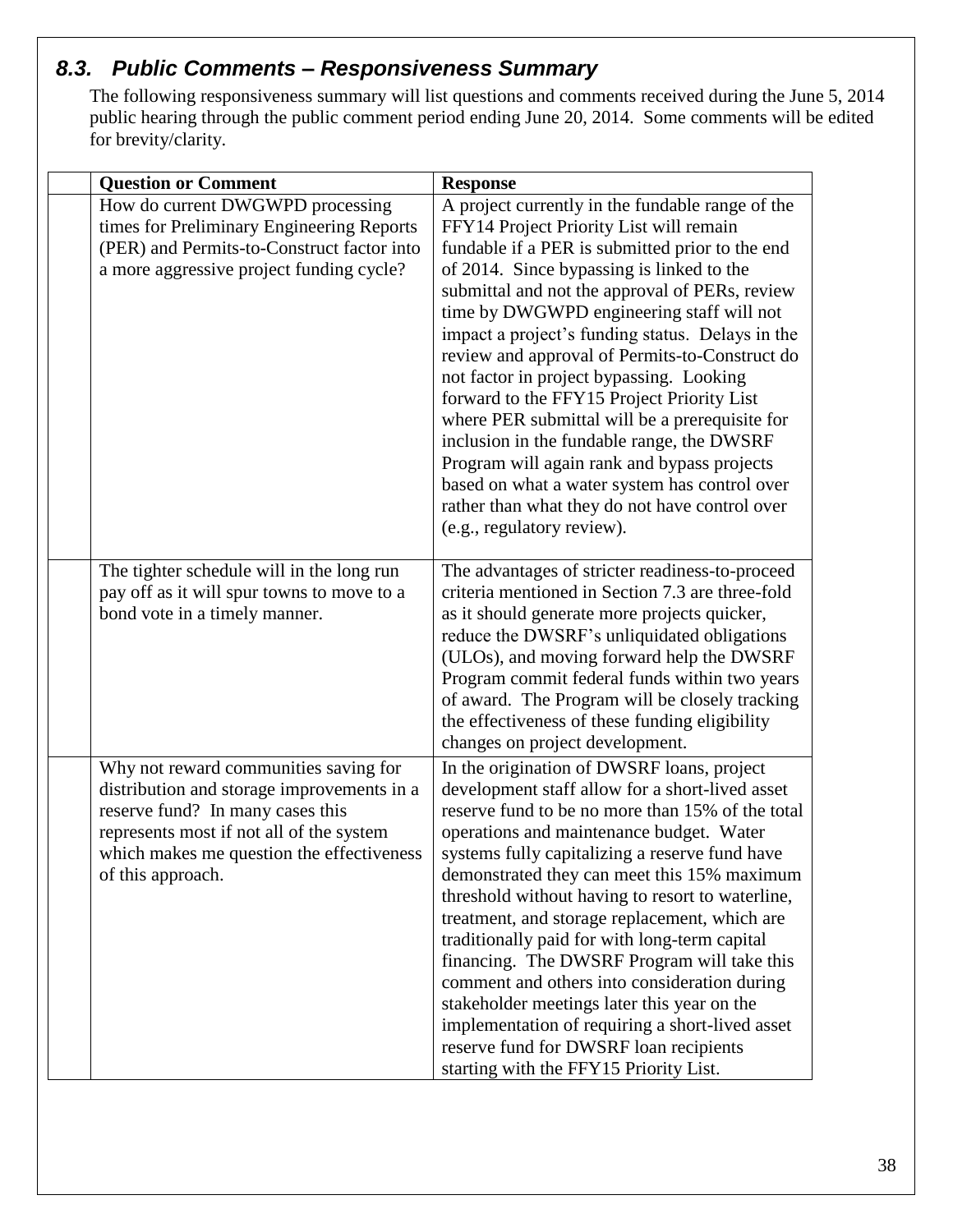| <b>Question or Comment</b>                   | <b>Response</b>                                         |
|----------------------------------------------|---------------------------------------------------------|
| Would the short-term asset table and         | Municipal community water systems which                 |
| reserve fund need to be established prior to | currently contribute to a reserve fund are              |
| approving the loan? Would there be any       | potentially eligible for incentivized loans.            |
| long-term monitoring of the fund? USDA-      | There is no requirement nor is there anticipated        |
| RD has a similar requirement and in our      | to be a requirement for a short-lived asset             |
| experience contributions to the fund will    | reserve fund to be eligible for an <i>initial</i> DWSRF |
| fall off in time.                            | loan. However, starting with the FFY15 Project          |
|                                              | Priority List all loan recipients will need to          |
|                                              | establish a short-lived asset reserve table, create     |
|                                              | a legal framework for a reserve fund (e.g.,             |
|                                              | board meeting minutes, ordinance, charter, etc.),       |
|                                              | and agree to account separately for the reserve         |
|                                              | fund prior to their first loan repayment. The           |
|                                              | DWSRF Program will consider these comments              |
|                                              | in implementing the requirements for annual             |
|                                              | contributions (and verification of deposits) to a       |
|                                              | reserve fund, but a default position could be a         |
|                                              | public water system not being eligible for a            |
|                                              | second DWSRF loan after the reserve fund                |
|                                              | requirement goes into effect with the FFY15             |
|                                              | Project Priority List.                                  |
|                                              |                                                         |
| Changing to a standard engineering           | The DWSRF Program will accept only the FED              |
| agreement is not much of a concern, the      | Simplified Step I/II Service Agreement                  |
| bigger issue is standardizing the front-end  | Template consistent with its sister CWSRF               |
| documents between the funding agencies.      | Program starting September 1, 2014. DEC and             |
|                                              | USDA-RD will continue discussions on an                 |
|                                              | interagency template for front-end construction         |
|                                              | bid documents.                                          |
|                                              |                                                         |
|                                              |                                                         |
| What is the timing for changes in the way    | The DWSRF Program will again seek public                |
| subsidy is administered (i.e., moving from   | comment on subsidy changes during the public            |
| negative interest to principal forgiveness)? | comment period for the FFY15 IUP. The                   |
|                                              | earliest the subsidy changes can be fully               |
|                                              | implemented would be upon award of the                  |
|                                              | FFY15 EPA Capitalization Grant.                         |
|                                              |                                                         |
|                                              |                                                         |
| Instead of giving calculated fixed sums of   | The DWSRF Program will take this                        |
| principal loan forgiveness, consider tying   | recommendation into consideration when                  |
| MHI to a percentage of principal             | further developing the affordability subsidy            |
| forgiveness a project would receive.         |                                                         |
|                                              | changes.                                                |
| Offering a chunk of forgiveness based on a   |                                                         |
| calculation may result in communities        |                                                         |
| phasing projects so each of the projects     |                                                         |
| would receive a higher percentage of         |                                                         |
| forgiveness.                                 |                                                         |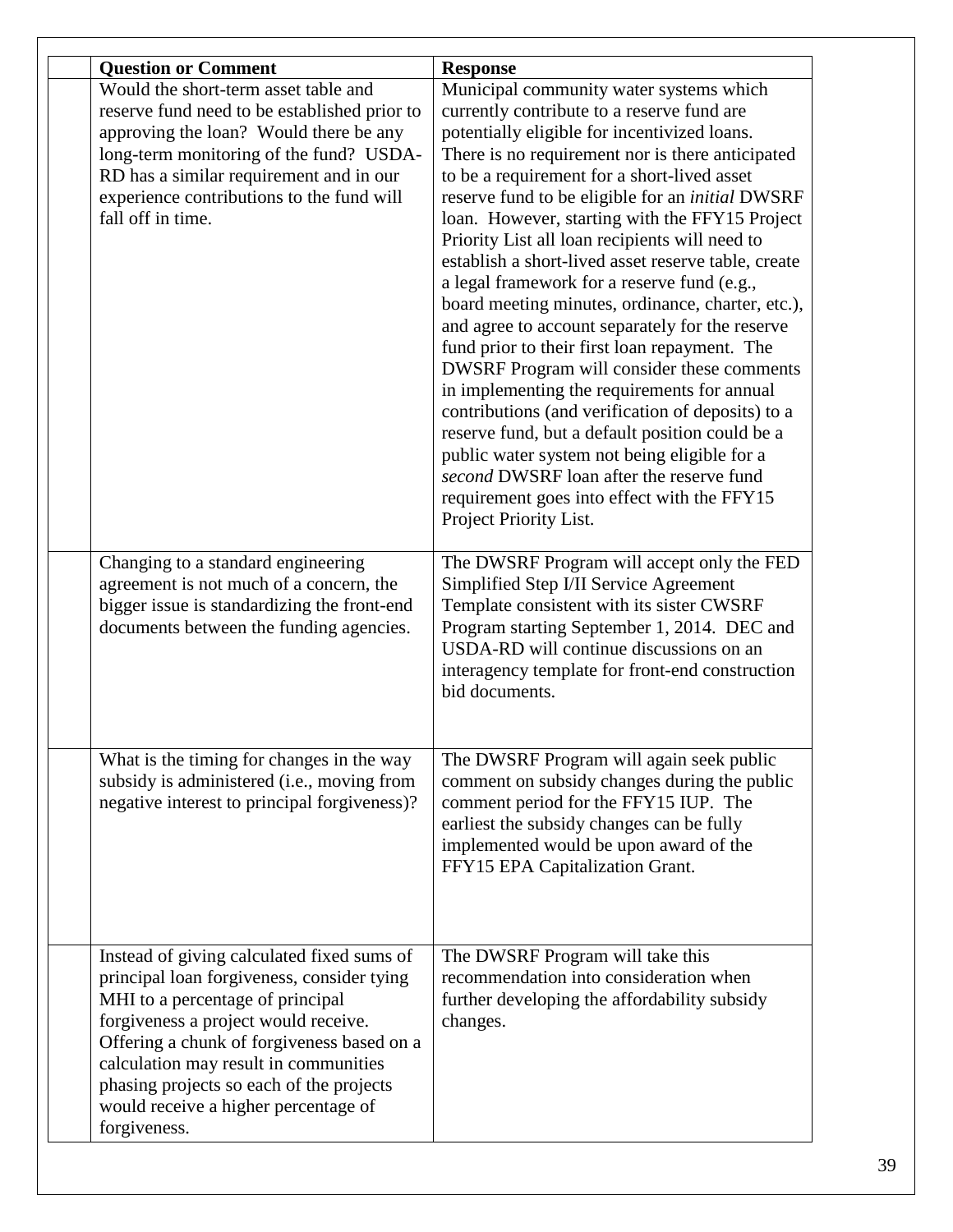| <b>Question or Comment</b>                                                                                                                                                                                                                                                                                                                                                  | <b>Response</b>                                                                                                                                                                                                                                                                                                                                                                                                                                                                                                                                                                                                |  |  |  |
|-----------------------------------------------------------------------------------------------------------------------------------------------------------------------------------------------------------------------------------------------------------------------------------------------------------------------------------------------------------------------------|----------------------------------------------------------------------------------------------------------------------------------------------------------------------------------------------------------------------------------------------------------------------------------------------------------------------------------------------------------------------------------------------------------------------------------------------------------------------------------------------------------------------------------------------------------------------------------------------------------------|--|--|--|
| Concern over combining the VMBB and<br>DWSRF applications. Typically the<br>engineer handles the DWSRF application<br>and the community handles the VMBB<br>application.                                                                                                                                                                                                    | The DWSRF Program will organize a<br>stakeholder meeting consisting of local<br>municipal officials, private consultants, and the<br>Vermont Municipal Bond Bank to review the<br>draft joint application before final release.                                                                                                                                                                                                                                                                                                                                                                                |  |  |  |
| At what point in the project will the<br>proposed one-on-one application meeting<br>occur? USDA-RD is considering<br>implementing a similar meeting once the<br>PER is submitted and reviewed but prior to<br>delivering technical review comments. Is<br>there an opportunity to make this a joint<br>meeting if the project is a potential USDA-<br>RD funding candidate? | The DWSRF Program is planning to visit the 22<br>public water systems within the fundable range<br>on the FFY14 PPL once the 2014 IUP is<br>formally adopted and funds availability letters<br>have been sent out. DWSRF staff will invite a<br>USDA-RD representative to the meetings.                                                                                                                                                                                                                                                                                                                        |  |  |  |
| Surcharge terminology is not well known<br>and may not be recognized by the<br>municipalities.                                                                                                                                                                                                                                                                              | An article in the 2012 Summer Edition of<br>Waterline, a publication of the DWGWPD,<br>describes in detail the different types of reserve<br>funds available to municipal public community<br>water systems. The article will be distributed to<br>all municipal priority list applicants when the<br>funds availability letters are sent out via e-mail<br>in September 2014. DWSRF staff will also<br>educate municipal officials during the one-on-<br>one applicant consultation meetings mentioned<br>above and the private consultant community at<br>an upcoming Engineer Liaison Committee<br>Meeting. |  |  |  |
| Please post a copy of the power point to<br>the website.                                                                                                                                                                                                                                                                                                                    | The 2014 IUP Presentation was posted on the<br>DWGWPD's website the week of June 9, 2014.<br>http://drinkingwater.vt.gov/dwsrf/pdf/2014iuppr<br>esentationmtg.pdf                                                                                                                                                                                                                                                                                                                                                                                                                                              |  |  |  |
| Requirements of USDA-RD and DWSRF<br>environmental reports are different.                                                                                                                                                                                                                                                                                                   | Through a memorandum of understanding<br>between USDA-RD and DEC the DWSRF's<br>environmental report template is acceptable to<br>both funding agencies as of February 2013.<br>More recently, the CWSRF Program has begun<br>accepting the environmental report.                                                                                                                                                                                                                                                                                                                                              |  |  |  |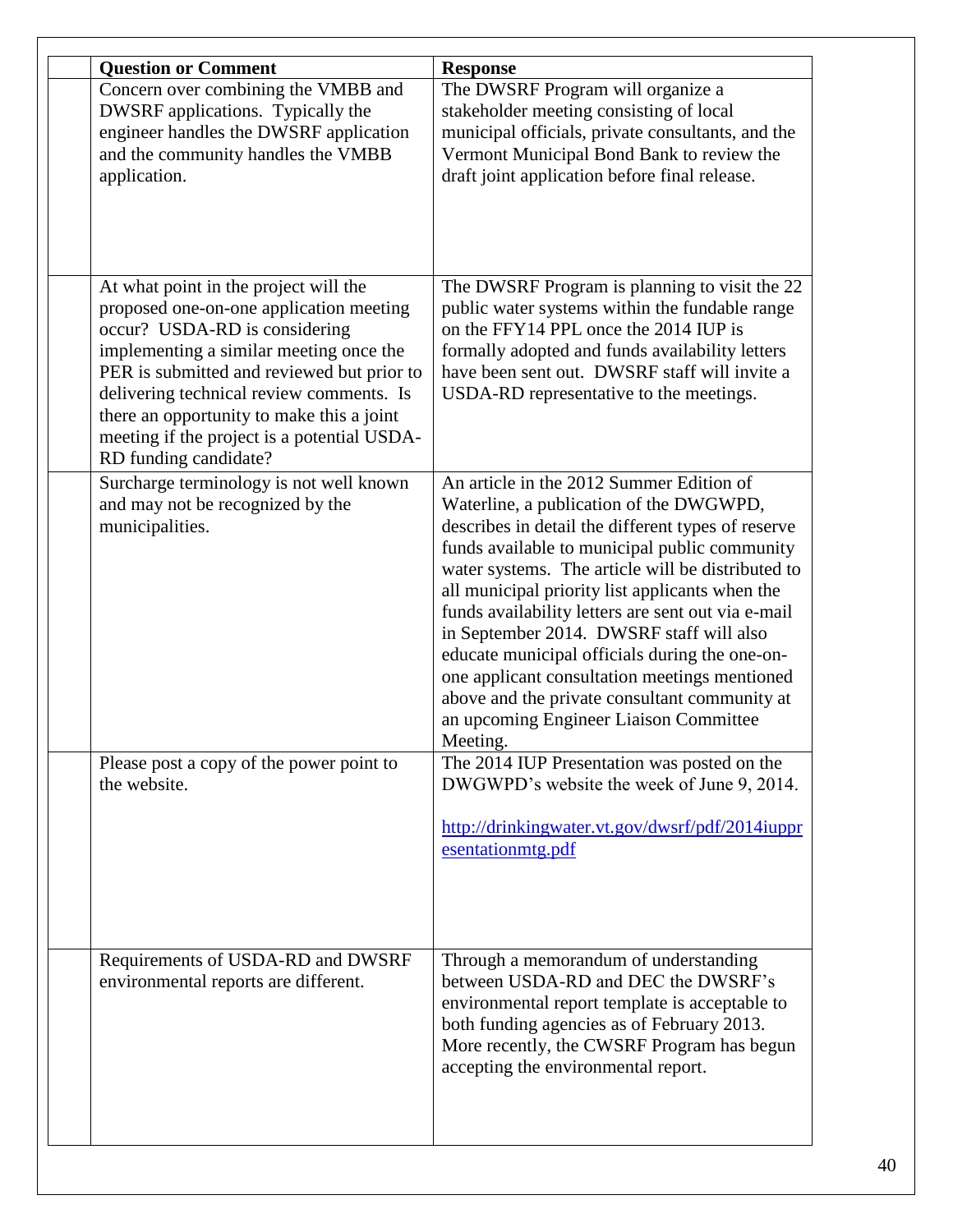| <b>Question or Comment</b>                                                                                                                                                               | <b>Response</b>                                                                                                                                                                                                                                                                                                                                                                                                                                                                                                                                                          |
|------------------------------------------------------------------------------------------------------------------------------------------------------------------------------------------|--------------------------------------------------------------------------------------------------------------------------------------------------------------------------------------------------------------------------------------------------------------------------------------------------------------------------------------------------------------------------------------------------------------------------------------------------------------------------------------------------------------------------------------------------------------------------|
| When contemplating changes to the<br>subsidy approach pay careful attention to<br>the impact on small communities<br>completing larger projects.                                         | The DWSRF Program's intent is to offer a<br>similar subsidy package for disadvantages<br>communities as we potentially transition from<br>negative interest to principal forgiveness.                                                                                                                                                                                                                                                                                                                                                                                    |
| How firm is the March 31, 2015 bond vote<br>date in the funding cycle schedule? Is this<br>the date for the vote to be completed or<br>scheduled?                                        | The March 31, 2015 deadline is for a vote to be<br>scheduled and approved. For example, if a<br>municipality schedules a vote in March 2015<br>but the vote doesn't pass the project will be<br>bypassed in favor of projects further down the<br>list who have met all their readiness-to-proceed<br>requirements.                                                                                                                                                                                                                                                      |
| What is the outreach plan to municipalities<br>to educate them on all of these program<br>changes?                                                                                       | In addition to highlighting changes in FFY14<br>IUP e-mail correspondence, the public hearing<br>process, one-on-one applicant consultation<br><i>meetings</i> , stakeholder meetings, conferences,<br>and on both DWGWPD and FED websites, the<br>DWSRF Program plans to release press releases<br>and fact sheets to a wider audience on specific<br>program changes and initiatives in the next six<br>months. The Program will take special care to<br>target water system professionals and<br>associations, the engineering community, and<br>municipal officials. |
| Timeline for municipalities to prepare<br>budgets and properly warn articles (for<br>projects just now initiating planning) in<br>time for Town Meeting Day 2015 will be<br>challenging. | The DWSRF Program recognizes that a change<br>in readiness-to-proceed requirements on the<br>FFY14 and FFY15 Project Priority Lists will<br>fundamentally change project development at<br>the community level. Essentially, more project<br>development will need to occur before the<br>DWSRF funding cycle rather than during it.<br>Although there will be some adjusting, the<br>DWSRF Program believes stricter readiness-to-<br>proceed criteria will make the Program more<br>predictable and sustainable in the long-term.                                      |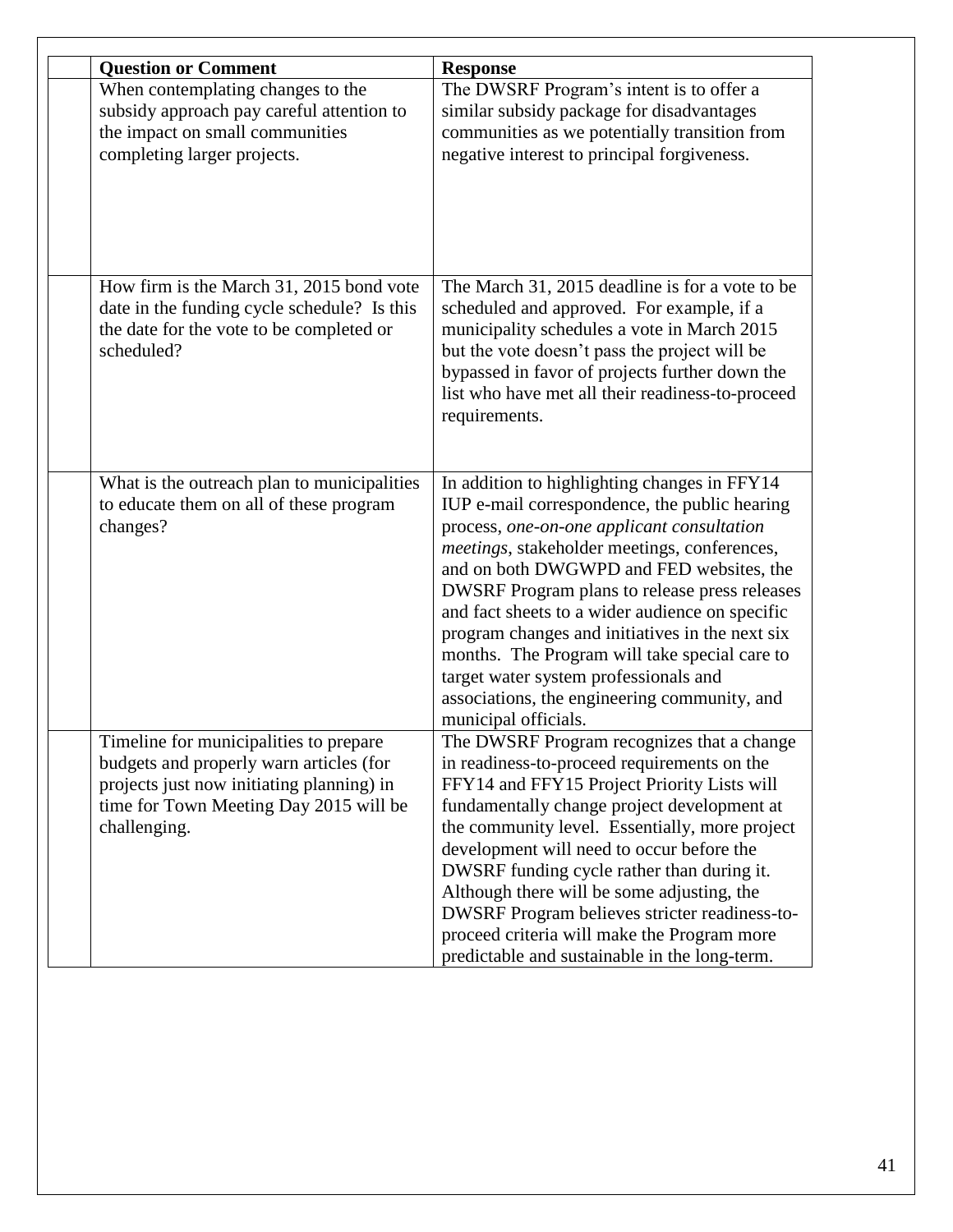| <b>Question or Comment</b>                                                                                                                                                                                                                                                                                                                                                                                                                                                                                                                                                                                                                                                                                                                                                                                                                                       | <b>Response</b>                                                                                                                                                                                                                                                                                                                                                                                                                                                                                                                                                                                                                                                                                                                                                                                            |  |  |  |
|------------------------------------------------------------------------------------------------------------------------------------------------------------------------------------------------------------------------------------------------------------------------------------------------------------------------------------------------------------------------------------------------------------------------------------------------------------------------------------------------------------------------------------------------------------------------------------------------------------------------------------------------------------------------------------------------------------------------------------------------------------------------------------------------------------------------------------------------------------------|------------------------------------------------------------------------------------------------------------------------------------------------------------------------------------------------------------------------------------------------------------------------------------------------------------------------------------------------------------------------------------------------------------------------------------------------------------------------------------------------------------------------------------------------------------------------------------------------------------------------------------------------------------------------------------------------------------------------------------------------------------------------------------------------------------|--|--|--|
| Does the Vermont Municipal Bond Bank<br>require an audit for DWSRF projects?                                                                                                                                                                                                                                                                                                                                                                                                                                                                                                                                                                                                                                                                                                                                                                                     | Audits are not required for DWSRF projects but<br>they are required for non-SRF loans with<br>VMBB.                                                                                                                                                                                                                                                                                                                                                                                                                                                                                                                                                                                                                                                                                                        |  |  |  |
| Asset Management Tables: Overall, an<br>emphasis on asset management is a good<br>thing for communities and should be<br>supported. There are some concerns with<br>intermixing consultants with communities<br>if the State agrees to fund a contract<br>through a consultant $(s)$ to help with putting<br>asset management tables together. In many<br>of these communities the engineer has<br>extensive institutional knowledge about the<br>water systems and the community usually<br>will prefer to use a specific consultant. We<br>would be concerned about another<br>consultant (working under a State contract)<br>putting together or updating asset<br>management tables we already have a<br>relationship with. Consultants will most<br>likely prefer that the water system have the<br>option of working and/or selecting their<br>consultant. | The DWSRF Program will take this<br>recommendation into consideration when<br>further developing the Asset Inventory and<br>Criticality Program.                                                                                                                                                                                                                                                                                                                                                                                                                                                                                                                                                                                                                                                           |  |  |  |
| Loan Subsidies: These should really<br>benefit those water systems with the lower<br>MHI's and higher water rates to bring in<br>the affordability factor. It would also be<br>easier to understand if there is consistency<br>between the DWSRF and CWSRF<br>programs on how this is administered.                                                                                                                                                                                                                                                                                                                                                                                                                                                                                                                                                              | DWSRF loan subsidy is safely centered,<br>actually built upon, the issue of affordability. If<br>the DWSRF Program decides in the future to<br>offer construction loan subsidy based on<br>affordability points (versus negative interest)<br>we would still have the same fundamental<br>focus. The DWSRF Program will use the next<br>year to vet subsidy changes to make sure we<br>don't have any unexpected and negative<br>consequences. It is with the planning loan<br>program where we are proposing the biggest<br>changes this year and the DWSRF Program<br>agrees that affordability should remain a pivotal<br>factor.<br>As the CWSRF Program enters the arena of<br>planning loan subsidy, SRF staff will ensure as<br>much as possible that there is consistency<br>between the programs. |  |  |  |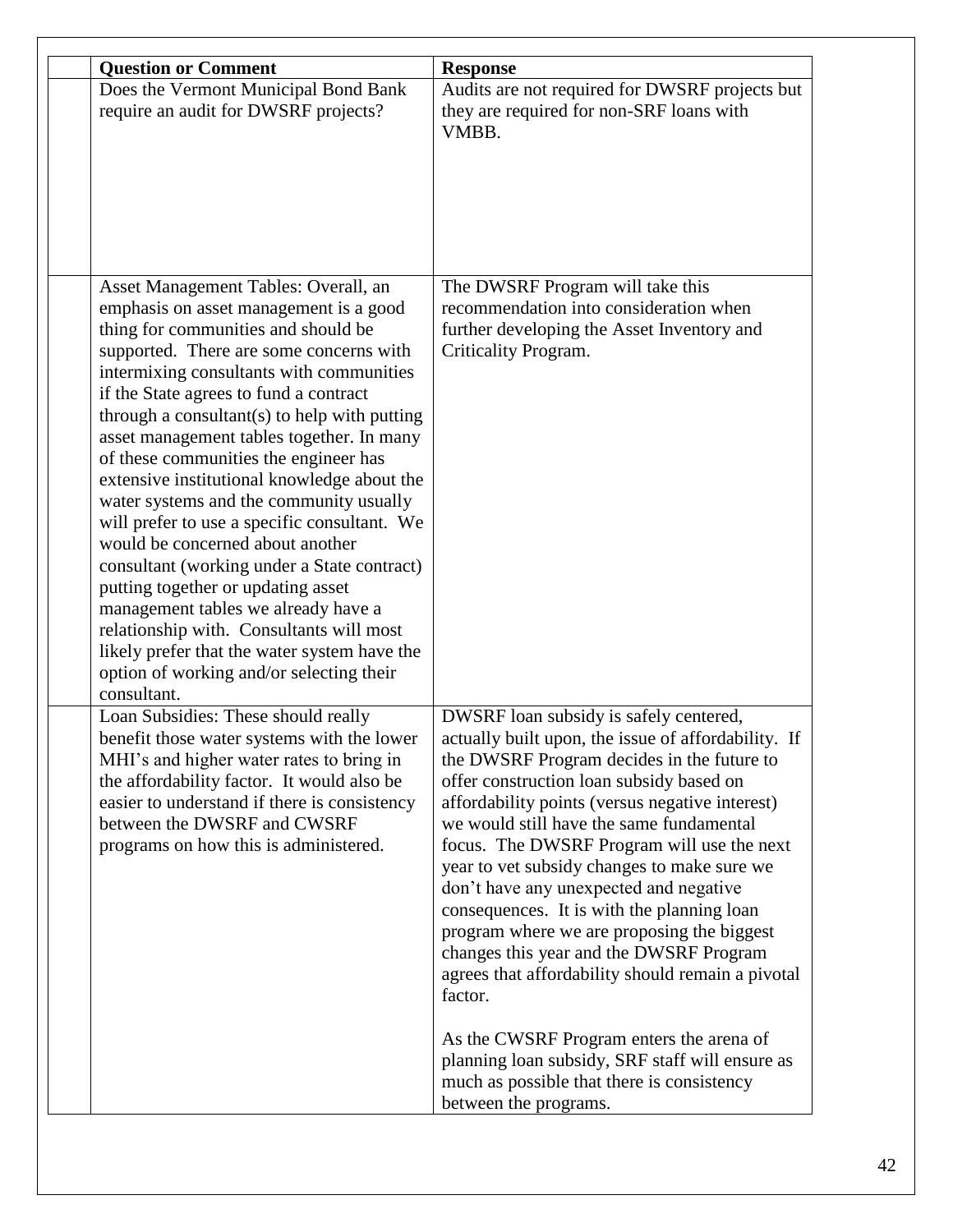| <b>Question or Comment</b>                               | <b>Response</b>                                                                                                                                                         |
|----------------------------------------------------------|-------------------------------------------------------------------------------------------------------------------------------------------------------------------------|
| Two applications received from the Town<br>of Northfield | The waterline projects on King Street and<br>Central/Washington Streets have been added to<br>the final priority list and both projects received<br>70 priority points. |
| Application received from Lunenburg FD                   | The project has been added to the final priority                                                                                                                        |
| #1                                                       | list and has received 95 priority points.                                                                                                                               |
| Application received from the Town of                    | The project has been added to the final priority                                                                                                                        |
| Franklin                                                 | list and has received 102 priority points.                                                                                                                              |
| Application received from the Berlin Town                | The project has been added to the final priority                                                                                                                        |
| <b>School District</b>                                   | list and has received 65 priority points.                                                                                                                               |
| Application received from the Town of                    | The project has been added to the final priority                                                                                                                        |
| Rochester                                                | list and has received 10 priority points.                                                                                                                               |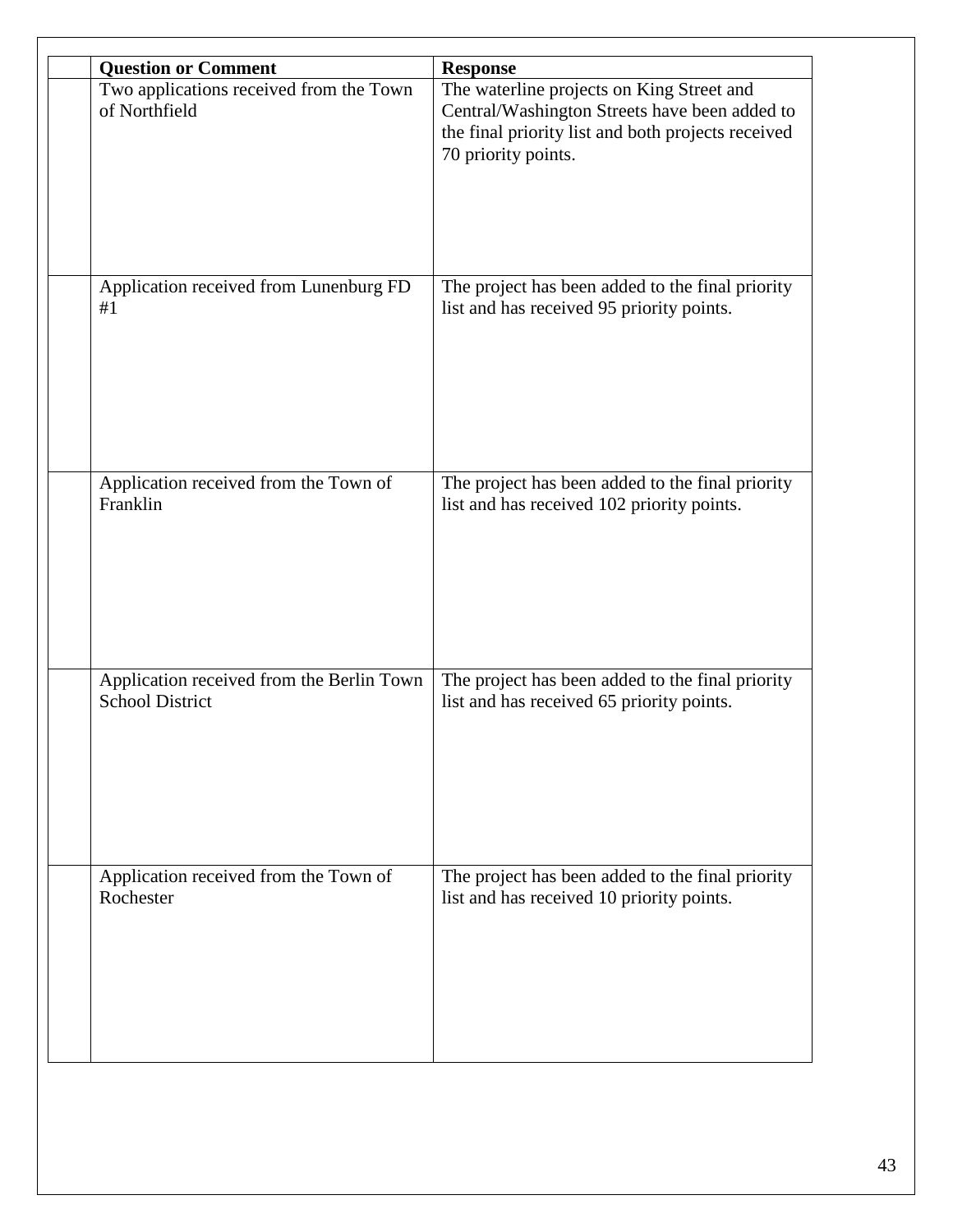| <b>Question or Comment</b>                                                                                                        | <b>Response</b>                                               |
|-----------------------------------------------------------------------------------------------------------------------------------|---------------------------------------------------------------|
| Application received from the Town of                                                                                             | The project has been added to the final priority              |
| Cabot                                                                                                                             | list and has received 92 priority points.                     |
| Application received from the Okemo                                                                                               | The project has been added to the final priority              |
| Village Owners' Association                                                                                                       | list and has received 137 priority points.                    |
| Application received from Websterville                                                                                            | The project has been added to the final priority              |
| FD#3                                                                                                                              | list and has received 65 priority points.                     |
| Application received from the Georgia                                                                                             | The project has been added to the final priority              |
| <b>Industrial Development Corporation</b>                                                                                         | list and has received 55 priority points.                     |
| Notification received from USDA-Rural<br>Development that they are prepared to<br>close on a loan for the Canaan FD #1<br>Project | The project has been removed from the final<br>priority list. |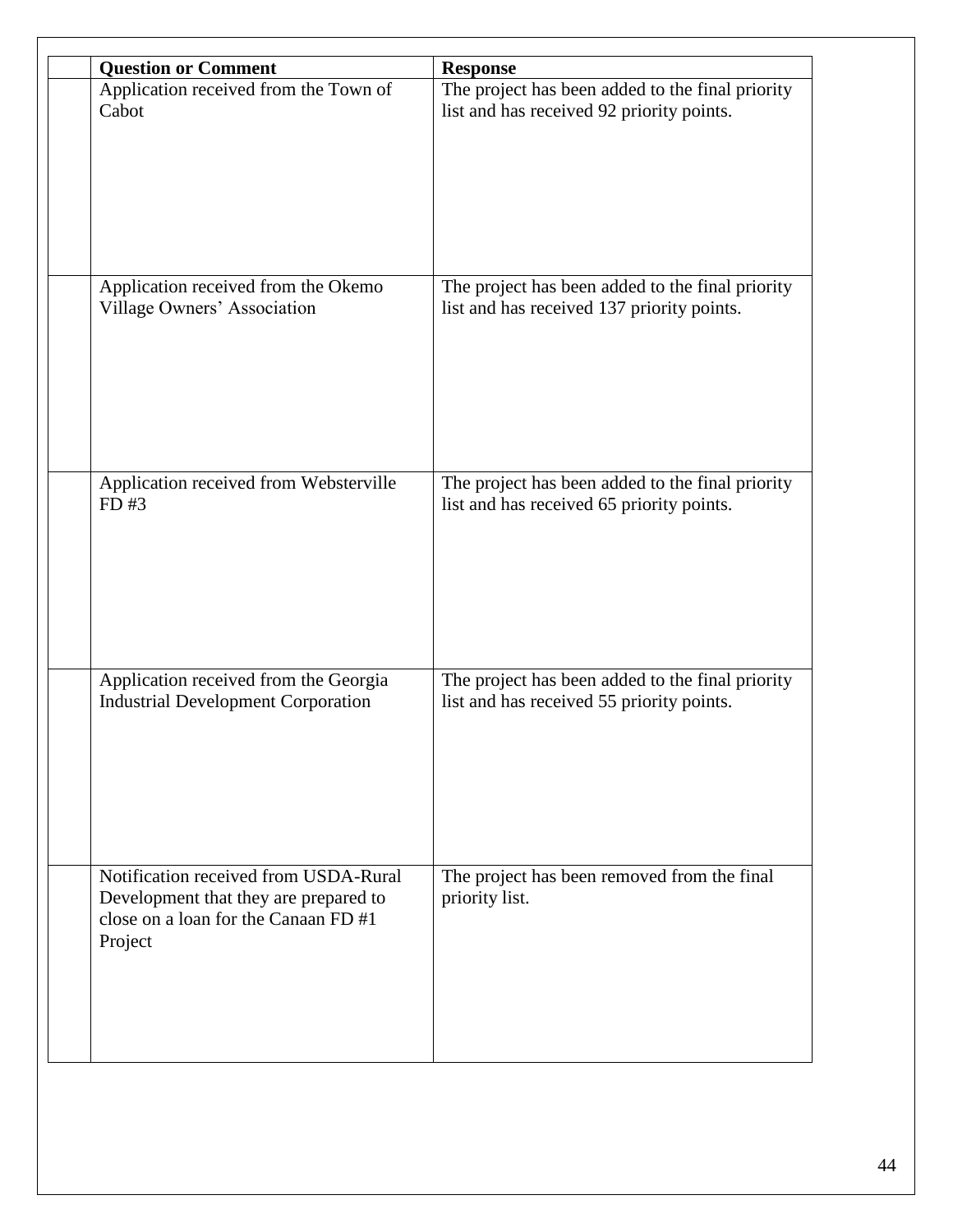# **9. Projects Priority Lists and Anticipated Loan Recipients - Construction Loans**

# *9.1. Comprehensive List – New Funding Commitments*

#### *2014 Drinking Water State Revolving Fund Capitalization Grant Final Comprehensive Project Priority List Total Available Funding: \$16,245,064*

<span id="page-44-1"></span><span id="page-44-0"></span>

| <b>Pts</b> | <b>Funding</b><br><b>Type</b> | <b>Funding</b><br><b>Status</b> | <b>WSID</b> | <b>WS Name</b>                              | Pop.  | <b>Project Description</b>                                                                                                                                                                                                                                                                                                                                                    | Loan<br><b>Amount</b> | Rate     | <b>Term</b> | <b>Cumulative</b><br><b>Total</b> |
|------------|-------------------------------|---------------------------------|-------------|---------------------------------------------|-------|-------------------------------------------------------------------------------------------------------------------------------------------------------------------------------------------------------------------------------------------------------------------------------------------------------------------------------------------------------------------------------|-----------------------|----------|-------------|-----------------------------------|
| 135        | $\mathsf{C}$                  | F                               | VT0005016   | <b>BENNINGTON WATER</b><br><b>DEPT</b>      | 13250 | A joint Town of Bennington and<br>Southern Vermont College water<br>storage tank/transmission main project<br>which will solve the compliance issues<br>(lack of disinfection; repeated total<br>coliform bacteria hits) related to the<br>lower college campus, place the<br>College on the Town water system,<br>and help solve the Town's related<br>water pressure issues | \$3,000,000           | 3.00%    | 20          | \$3,000,000                       |
| 80         | $\mathsf{C}$                  | F                               | VT0005298   | <b>BELLOWS FALLS WATER</b><br><b>DEPT</b>   | 3700  | Phase I and Phase II Improvements                                                                                                                                                                                                                                                                                                                                             | \$3,000,000           | $-3.00%$ | 30          | \$6,000,000                       |
| 140        | N                             | F                               | VT0005240   | <b>HEMLOCK RIDGE</b><br><b>CONDOMINIUM</b>  | 63    | Connection of a new well source.<br>radium treatment if necessary, a<br>replacement storage tank, and<br>flushing valves                                                                                                                                                                                                                                                      | \$384.070             | 3.00%    | 20          | \$6,384,070                       |
| 140        | N                             | F                               | VT0005033   | <b>BURKE FIRE DISTRICT 1</b>                | 142   | Waterline replacement and installation<br>of a master meter vault, a disinfection<br>treatment unit, and flushing hydrants                                                                                                                                                                                                                                                    | \$225,000             | 3.00%    | 20          | \$6,609,070                       |
| 140        | N                             | F                               | VT0005115   | <b>EAST BERKSHIRE</b><br><b>WATER COOP</b>  | 184   | Water system upgrades to address<br>significant deficiencies in the system,<br>including filtration for groundwater<br>under the direct influence of surface<br>water                                                                                                                                                                                                         | \$600,000             | 3.00%    | 20          | \$7,209,070                       |
| 137        | N                             | F.                              | VT0005324   | <b>OKEMO VILLAGE</b><br><b>CONDOMINIUMS</b> | 180   | Installation of an uranium treatment<br>unit                                                                                                                                                                                                                                                                                                                                  | \$45,000              | 0.00%    | 20          | \$7,254,070                       |
| 130        | N                             | F                               | VT0021449   | <b>WARREN MUNICIPAL</b><br><b>BUILDINGS</b> | 25    | Well exploration, connection of a new<br>source, a new 1,000 storage tank,<br>and new replacement waterline to<br>serve all connections                                                                                                                                                                                                                                       | \$86,110              | 3.00%    | 20          | \$7,340,180                       |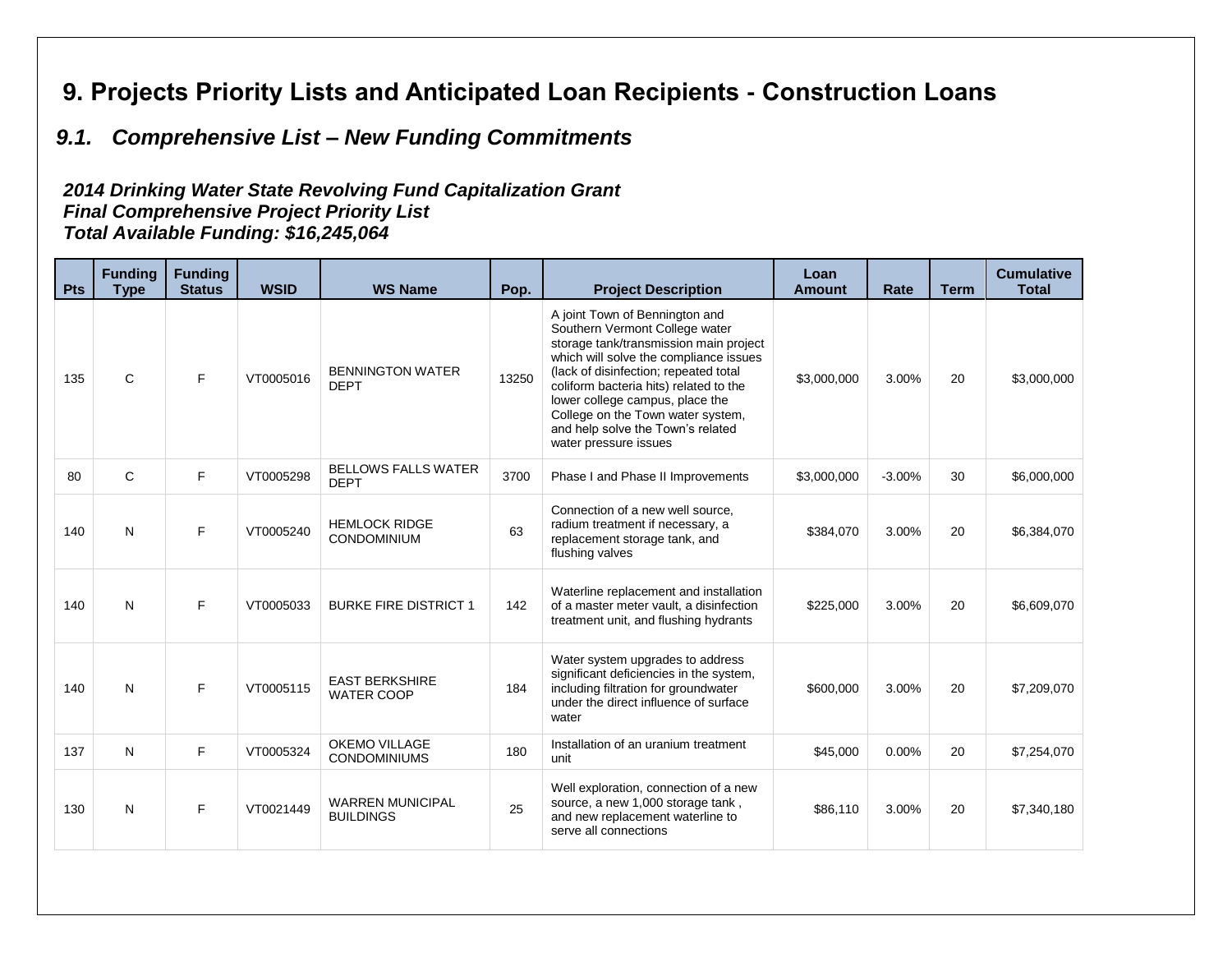| 128 | N         | F. | VT0000000 | MONTESSORI SCHOOL<br>OF CENTRAL VERMONT                 | 25   | Installation of a disinfection treatment<br>unit for a newly-regulated NTNC                                                                                                                                                                                     | \$35,000    | 3.00%    | 20 | \$7,375,180  |
|-----|-----------|----|-----------|---------------------------------------------------------|------|-----------------------------------------------------------------------------------------------------------------------------------------------------------------------------------------------------------------------------------------------------------------|-------------|----------|----|--------------|
| 120 | N         | F. | VT0005013 | <b>TOWN OF ARLINGTON</b>                                | 1250 | The Town of Arlington's purchase of<br>the Arlington Water Co. and<br>comprehensive water utility upgrades                                                                                                                                                      | \$2,000,000 | 3.00%    | 20 | \$9,375,180  |
| 115 | N         | F. | VT0020925 | <b>HIDEAWAY</b><br>CAMPGROUND<br><b>ASSOCIATION INC</b> | 102  | Installation of disinfection treatment                                                                                                                                                                                                                          | \$80,000    | 3.00%    | 20 | \$9,455,180  |
| 110 | N         | F  | VT0005043 | <b>RYEGATE FIRE DISTRICT</b><br>2                       | 131  | Water system improvements including<br>storage tank repairs, distribution/fire<br>protection modifications, and removal<br>of in-home, in-line booster pumps                                                                                                    | \$150,000   | 3.00%    | 20 | \$9,605,180  |
| 110 | N         | F  | VT0005176 | <b>WELLS RIVER WATER</b><br><b>SYSTEM</b>               | 490  | Waterline and storage tank<br>replacement                                                                                                                                                                                                                       | \$1,500,000 | $-3.00%$ | 30 | \$11,105,180 |
| 102 | N         | F. | VT0005120 | <b>FRANKLIN FIRE</b><br><b>DISTRICT 1</b>               | 400  | Town acquistion of Franklin Fire<br>District #1 and necessary<br>improvements including tank level<br>control equipment, source metering,<br>and disinfection (and potentially<br>corrosion control) installation                                               | \$100,000   | 3.00%    | 20 | \$11,205,180 |
| 95  | ${\sf N}$ | F  | VT0005112 | LUNENBURG FD 1                                          | 250  | Source exploration, development, and<br>connection of a new well to the<br>existing water system to overcome<br>declining well yield and adequately<br>meet system demand                                                                                       | \$250,000   | 3.00%    | 23 | \$11,455,180 |
| 93  | N         | F  | VT0005160 | TOWN OF MORRISVILLE                                     | 2935 | Replacement of the main transmission<br>main running through Cadys Falls<br>Water Coop (WSID #5159) and<br>connection of the Coop to Morrisville<br>Water & Light                                                                                               | \$274,884   | 3.00%    | 20 | \$11,730,064 |
| 92  | N         | F  | VT0005261 | <b>CABOT TOWN WATER</b><br><b>SYSTEM</b>                | 250  | Installation of 4,600 If of water main<br>and appurtenances to connect private<br>water supplies in Lower Cabot to the<br>Town of Cabot Water System to<br>eliminate private water supplies that<br>have been contaminated by an active<br>hazardous waste site | \$653,000   | 3.00%    | 20 | \$12,383,064 |
| 85  | N         | F. | VT0005208 | <b>ALPINE HAVEN</b>                                     | 250  | Complete water system overhaul<br>including source rehabilitation/new<br>well exploration, new treatment, new<br>storage, new pump station, and<br>controls                                                                                                     | \$450,000   | 3.00%    | 20 | \$12,833,064 |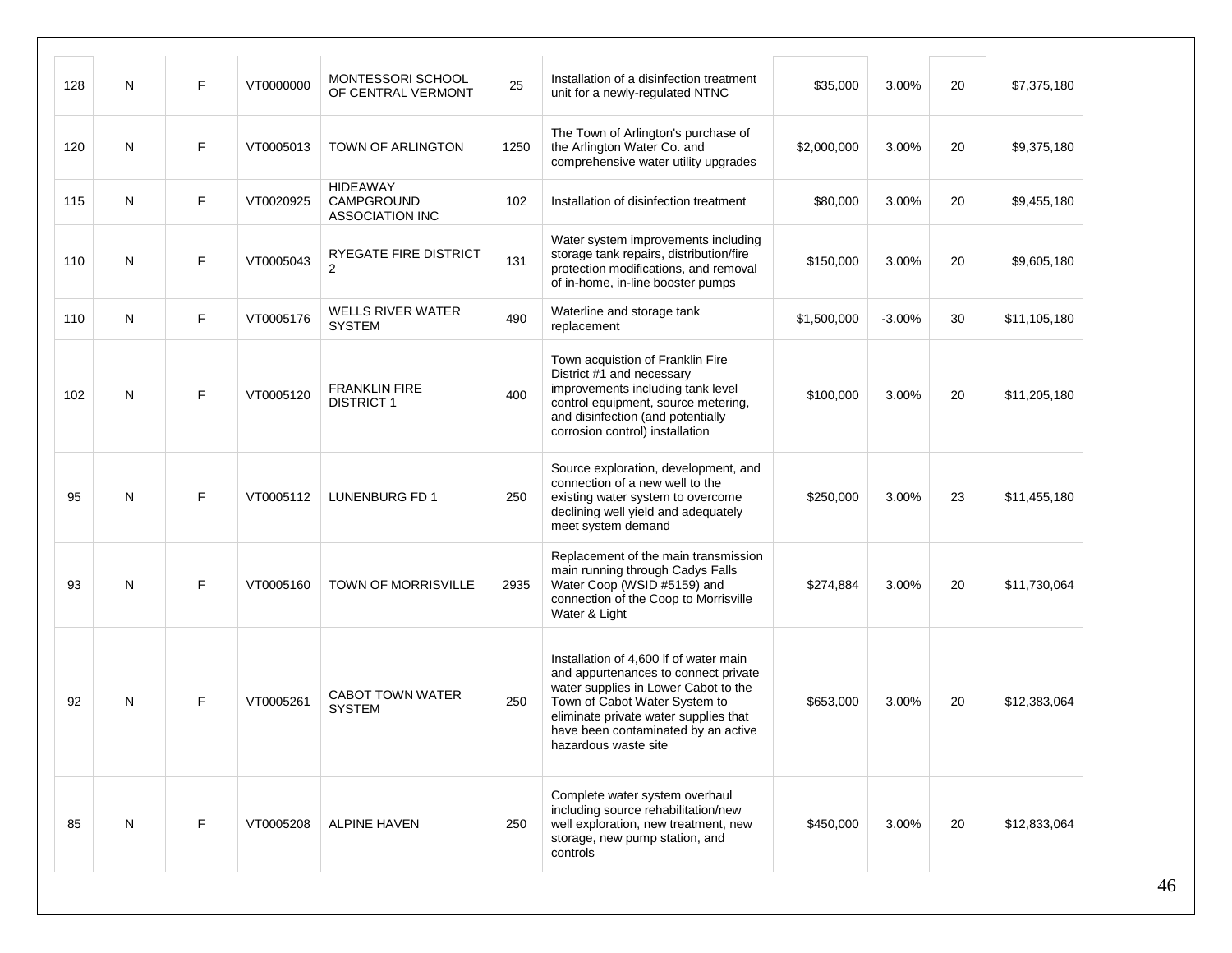| 80 | N | F         | VT0005204 | NEWPORT CENTER<br><b>WATER SYSTEM</b>       | 330  | Development of a new municipal well<br>to address water shortages                                                                                                                                                                                                                                                                                                                                                                                                                     | \$400,000   | 3.00% | 20 | \$13,233,064 |
|----|---|-----------|-----------|---------------------------------------------|------|---------------------------------------------------------------------------------------------------------------------------------------------------------------------------------------------------------------------------------------------------------------------------------------------------------------------------------------------------------------------------------------------------------------------------------------------------------------------------------------|-------------|-------|----|--------------|
| 78 | N | F         | VT0005313 | <b>COLD BROOK FIRE</b><br><b>DISTRICT 1</b> | 700  | Water storage tank replacement,<br>connecting waterline, and a well<br>access road to Well 20                                                                                                                                                                                                                                                                                                                                                                                         | \$170,000   | 3.00% | 20 | \$13,403,064 |
| 75 | N | F         | VT0005333 | SPRINGFIELD WATER<br><b>DEPT</b>            | 9800 | Waterline replacement on Pine and<br><b>Myrtle Streets</b>                                                                                                                                                                                                                                                                                                                                                                                                                            | \$200,000   | 3.00% | 20 | \$13,603,064 |
| 73 | N | F         | VT0005070 | <b>HINESBURG WATER</b><br><b>DEPT</b>       | 2800 | Well source exploration and the<br>connection of new wells to meet<br>current and future water demands<br>given declining yields with at least one<br>of the two existing well sources                                                                                                                                                                                                                                                                                                | \$1,000,000 | 3.00% | 20 | \$14,603,064 |
| 73 | N | F         | VT0005330 | <b>ROYALTON FD 1</b>                        | 1500 | Improvements to Lake John Dam,<br>1700 If of waterline replacement on<br>South Windsor St., a new water<br>storage tank at the water treatment<br>facility, and some treatment filtration<br>improvements                                                                                                                                                                                                                                                                             | \$1,642,000 | 1.41% | 30 | \$16,245,064 |
| 73 | N | <b>NF</b> | VT0005039 | <b>HARDWICK TOWN</b><br><b>WATER SYSTEM</b> | 1900 | Replacement of deteriorated 4-inch<br>asbestos cement waterline with<br>connecting fire hydrants with 8-inch<br>ductile iron                                                                                                                                                                                                                                                                                                                                                          | \$655,000   | 3.00% | 20 | \$16,900,064 |
| 70 | N | <b>NF</b> | VT0005275 | NORTHFIELD WATER<br><b>DEPT</b>             | 5145 | Installation of approximately 2,500<br>linear feet of new 12-inch and 200<br>linear feet of 8-inch diameter ductile<br>iron water main to replace the 100-<br>year-old cast iron pipe on Central<br>Street and Washington Street. This<br>project will reduce excessive leakage<br>in the 100-year-old distribution system.<br>The project would also replace the 16<br>fire hydrants that have been "locked<br>out" of service due to insufficient water<br>line sizes and fireflows | \$1,145,000 | 3.00% | 20 | \$18,045,064 |
| 70 | N | <b>NF</b> | VT0005275 | NORTHFIELD WATER<br><b>DEPT</b>             | 5145 | Installation of approximately 2,700<br>linear feet of new 8-inch and 200<br>linear feet of 6-inch diameter ductile<br>iron water main to replace old 6-inch<br>cast iron pipe on King Street                                                                                                                                                                                                                                                                                          | \$877,000   | 3.00% | 20 | \$18,922,064 |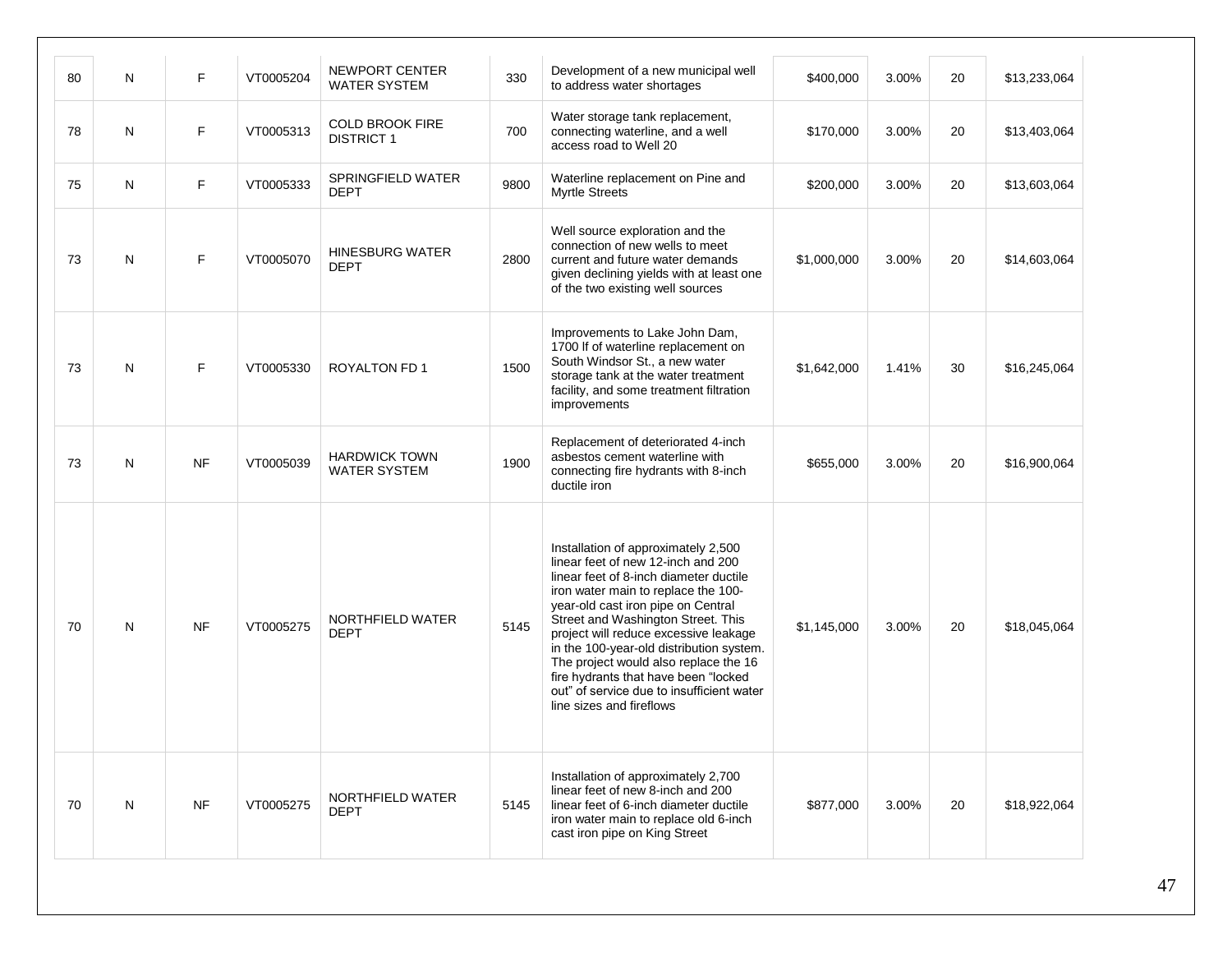| 70 | $\mathsf{N}$ | <b>NF</b> | VT0005130 | <b>ST ALBANS WATER</b><br><b>DEPT</b>         | 9956  | Construction of a second 1.0 mg<br>storage tank at the same hydraulic<br>grade line as the Aldis Hill Tank to<br>provide adequate volume for domestic<br>and fire flow conditions                                                                                         | \$1,200,000 | 3.00%    | 20 | \$20,122,064 |
|----|--------------|-----------|-----------|-----------------------------------------------|-------|---------------------------------------------------------------------------------------------------------------------------------------------------------------------------------------------------------------------------------------------------------------------------|-------------|----------|----|--------------|
| 70 | N            | <b>NF</b> | VT0005045 | ST JOHNSBURY WATER<br><b>SYSTEM</b>           | 5000  | Construction of a subaqueous<br>crossing of the Moose River                                                                                                                                                                                                               | \$754,000   | $-3.00%$ | 30 | \$20,876,064 |
| 70 | N            | <b>NF</b> | VT0005045 | ST JOHNSBURY WATER<br><b>SYSTEM</b>           | 5000  | Replacement of three 1.0 mgd clarifier<br>filter units                                                                                                                                                                                                                    | \$2,786,000 | $-3.00%$ | 30 | \$23,662,064 |
| 68 | N            | <b>NF</b> | VT0005084 | <b>RICHMOND WATER</b><br><b>DEPT</b>          | 1000  | Construction of water system<br>upgrades and appurtenances on<br>Bridge St., Pleasant St., East Main St.,<br>and Lemroy Court; also includes a<br>new 12" diameter water main higher<br>on the Bridge St. Bridge or via<br>directional boring under the Winooski<br>River | \$1,973,000 | 3.00%    | 20 | \$25,635,064 |
| 65 | N            | <b>NF</b> | VT0005247 | <b>WEBSTERVILLE FIRE</b><br><b>DISTRICT 3</b> | 367   | Comprehensive replacement of<br>10,000 If of old and deteriorated<br>waterline, installation of new "high-<br>service" pump station to address<br>cross-connection concerns, and<br>purchase of a backup generator                                                        | \$2,600,000 | 0.00%    | 20 | \$28,235,064 |
| 65 | N            | <b>NF</b> | VT0005092 | <b>CHAMPLAIN WATER</b><br><b>DISTRICT</b>     | 29095 | Installation of a new twin I MG contact<br>time tank to provide redundancy and<br>improve system reliability at the<br>existing water treatment facility                                                                                                                  | \$1,750,000 | 3.00%    | 20 | \$29,985,064 |
| 65 | N            | <b>NF</b> | VT0006618 | MILL RIVER USD 40                             | 960   | Abandonment of existing steel water<br>storage tank, booster pumps and<br>hydropneumatic tanks located on 2nd<br>floor of school with a new water<br>booster pump station with VFD pumps<br>and controls and a new pre-cast<br>concrete storage tank                      | \$150,000   | 3.00%    | 20 | \$30,135,064 |
| 65 | N            | <b>NF</b> | VT0006695 | <b>BERLIN ELEMENTARY</b><br><b>SCHOOL</b>     | 305   | Connection of the school to the new<br>municipal water system in Berlin                                                                                                                                                                                                   | \$25,000    | 3.00%    | 20 | \$30,160,064 |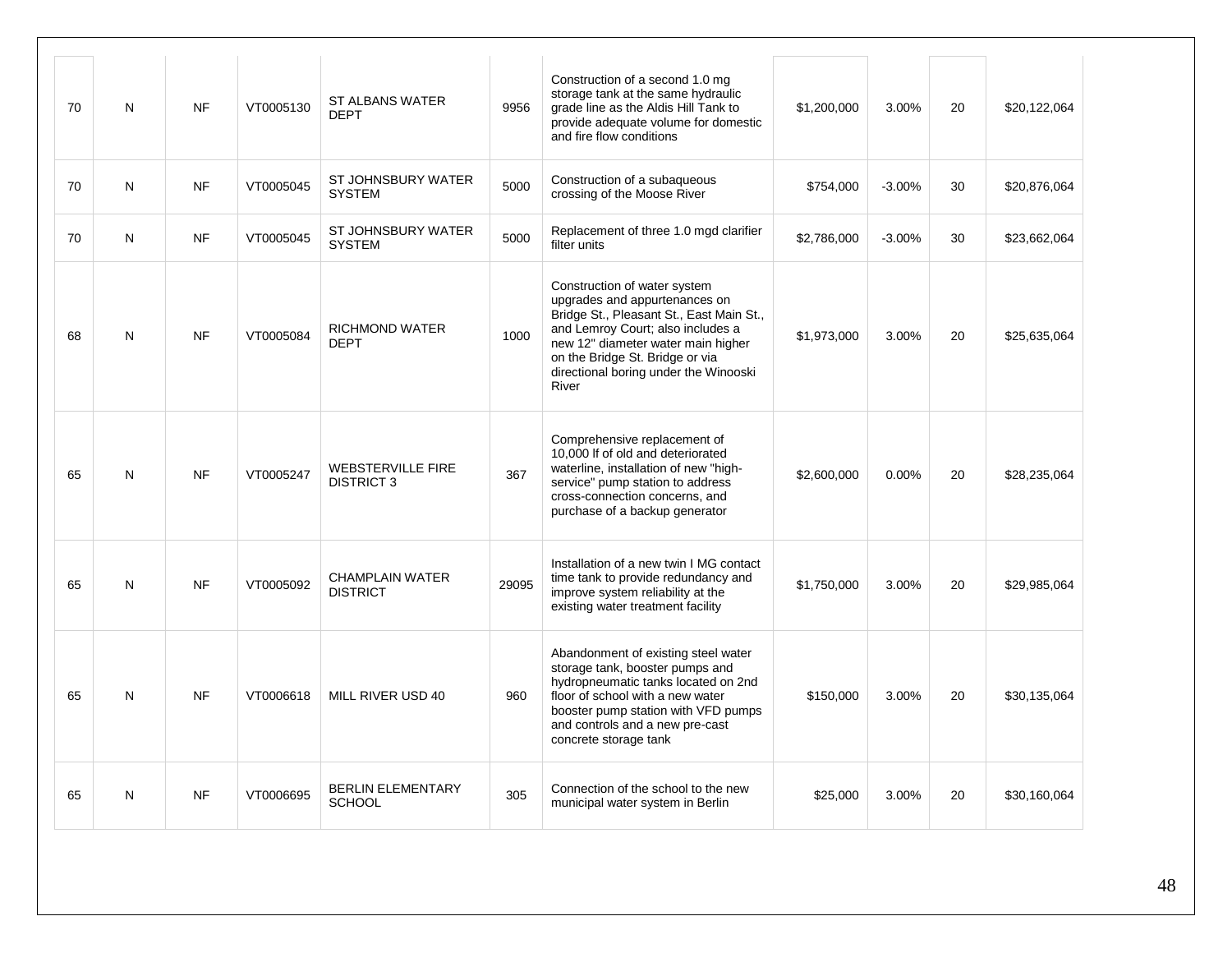| 63 | N | <b>NF</b> | VT0005318 | CHESTER WATER DEPT                             | 1490 | Replacement of 3200 If of deteriorated<br>10-inch asbestos cement waterline on<br>Main St./VT Rte. 103 and construction<br>of a .5 MG water storage tank in SE<br>corner of system to provide reliability,<br>redundancy, and reserve capacity as<br>well as alleviate pressure surges             | \$2,700,000 | 3.00%    | 20 | \$32,860,064 |
|----|---|-----------|-----------|------------------------------------------------|------|----------------------------------------------------------------------------------------------------------------------------------------------------------------------------------------------------------------------------------------------------------------------------------------------------|-------------|----------|----|--------------|
| 62 | N | <b>NF</b> | VT0020092 | <b>STERLING VIEW SENIOR</b><br><b>MHP</b>      | 290  | Installation of a manganese removal<br>system                                                                                                                                                                                                                                                      | \$45,000    | 3.00%    | 20 | \$32,905,064 |
| 60 | N | <b>NF</b> | VT0005130 | <b>ST ALBANS WATER</b><br><b>DEPT</b>          | 9956 | Improvements at the Fairfax Water<br><b>Treatment Plant</b>                                                                                                                                                                                                                                        | \$900,000   | 3.00%    | 20 | \$33,805,064 |
| 57 | N | <b>NF</b> | VT0005114 | <b>BAKERSFIELD FIRE</b><br><b>DISTRICT 1</b>   | 446  | Addition of second gravel pack well<br>within the vicinity of existing well to<br>provide redundancy                                                                                                                                                                                               | \$350,000   | 3.00%    | 20 | \$34,155,064 |
| 55 | N | <b>NF</b> | VT0008345 | <b>GEORGIA DAIRY</b><br><b>INDUSTRIAL PARK</b> | 340  | Water treatment plant upgrades to<br>address capacity and aging<br>infrastructure                                                                                                                                                                                                                  | \$1,910,000 | 3.00%    | 20 | \$36,065,064 |
| 55 | N | <b>NF</b> | VT0005320 | QUECHEE CENTRAL                                | 2262 | Addition of a new 200,000-gallon waer<br>storage tank to suplement the existing<br>40,000-gallon tank on Quechee<br>Hartland Rd. and provide adequate<br>storage and redundancy on the south<br>side of the Ottaquechee River; also<br>includes approximately 3,200 If of new<br>transmission main | \$1,500,000 | 3.00%    | 20 | \$37,565,064 |
| 55 | N | <b>NF</b> | VT0005107 | CANAAN FD#2                                    | 350  | Waterline replacement and relocation<br>for NH Rte. 3 Bridge                                                                                                                                                                                                                                       | \$250,000   | 3.00%    | 20 | \$37,815,064 |
| 40 | N | <b>NF</b> | VT0005329 | <b>MOUNTAIN VIEW WATER</b><br><b>ASSOC</b>     | 127  | Replacement of nearly 6,300 lf of<br>deteriorated and undersized waterline<br>with HDPE, a new waterline<br>connecting the well to the reservoir,<br>and a shift from a dead end system to<br>a closed loop                                                                                        | \$280,000   | $-1.09%$ | 30 | \$38,095,064 |
| 40 | N | <b>NF</b> | VT0005045 | ST JOHNSBURY WATER<br><b>SYSTEM</b>            | 5000 | Waterline replacement on Boynton<br>and Green Streets                                                                                                                                                                                                                                              | \$550,000   | $-3.00%$ | 30 | \$38,645,064 |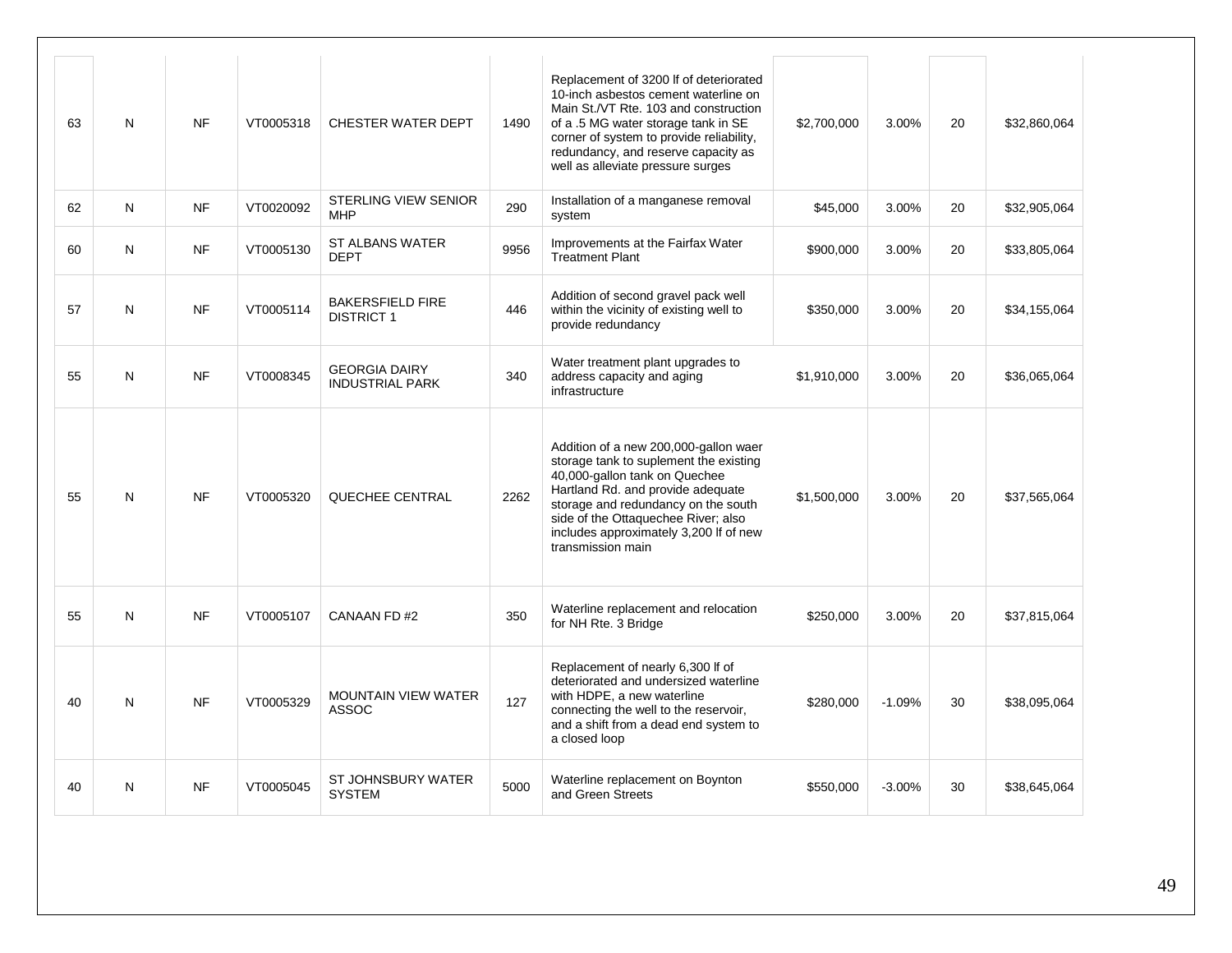| 30 | N | <b>NF</b> | VT0005083 | <b>MILTON MOBILE HOME</b><br><b>PARK</b> | 260 | Complete replacement of 2,560 lf of 4-<br>inch asbestos cement waterline with 8-<br>inch ductile iron                       | \$700,000 | 3.00% | 20 | \$39,345,064 |
|----|---|-----------|-----------|------------------------------------------|-----|-----------------------------------------------------------------------------------------------------------------------------|-----------|-------|----|--------------|
| 18 | N | <b>NF</b> | VT0005136 | ALBURGH VILLAGE<br><b>WATER SYSTEM</b>   | 576 | Water meter upgrades throughtout the<br>system to provide for accurate<br>accounting of water use and revenue<br>generation | \$227,000 | 3.00% | 29 | \$39,572,064 |
| 10 | N | <b>NF</b> | VT0005328 | ROCHESTER WATER<br><b>SYSTEM</b>         | 440 | Water meter upgrades throughout the<br>system to provide for accurate<br>accounting of water use and revenue<br>generation  | \$119,000 | 3.00% | 20 | \$39,691,064 |

Notes:

1) Total available funding is based on Federal Capitalization Grant, State Match, interest earnings, and other fund income.

2) Funding Type:  $E = E$ mergency Project,  $C =$  Continuing Project,  $N =$  New

3) Funding Status: F = Fundable Project, NF = Non Fundable Project.

4) Final eligibility determinations will be made at time of the loan application review.

5) Interest rates and loan terms are preliminary estimates only.

6) Interest rates and loan terms for new water systems is initially set to 3%, 20 years and is subject to change as further information becomes available.

7) For multi-year projects that anticipate subsequent years of DWSRF funding, interest rates may change as the loan value increases.

8) Point totals are subject to change as further documentation may be required to substantiate the priority points awarded.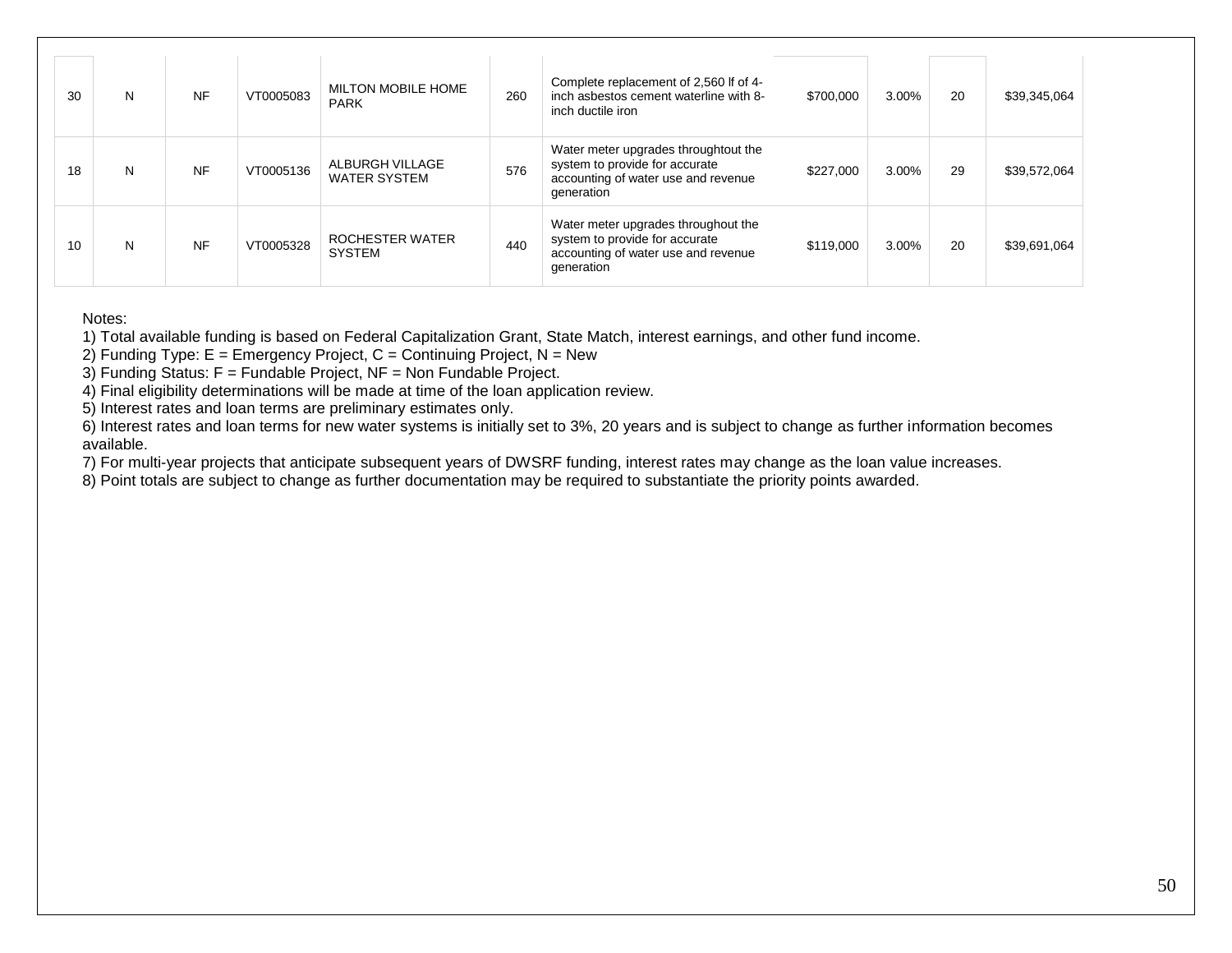# <span id="page-50-0"></span>*9.2. Prior Years' Pending Loan Commitment*

L

| Approved * Loan Awards/Amendments at 6/30/2014- Pending Prior Fiscal Years' PPLs |             |             |
|----------------------------------------------------------------------------------|-------------|-------------|
| Water System                                                                     | <b>PPL</b>  | Loan Amount |
| Killington Gateway II Condominium Association                                    | <b>FY10</b> | 50,985      |
| <b>Burlington</b>                                                                | <b>FY11</b> | 253,340     |
| Champlain Water District                                                         | <b>FY11</b> | 1,750,000   |
| Killington Gateway I Condominium Association                                     | <b>FY11</b> | 100,000     |
| Springfield                                                                      | <b>FY11</b> | 597,128     |
| Hardwick                                                                         | FY11 & 12   | 1,800,000   |
| Derby Line                                                                       | <b>FY12</b> | 1,138,500   |
| <b>Bellows Falls</b>                                                             | <b>FY12</b> | 260,270     |
| Royal Pine Villa, Inc.                                                           | <b>FY12</b> | 46,300      |
| East Ridge Acres                                                                 | <b>FY12</b> | 220,950     |
| Windemere Mobile Home Park                                                       | <b>FY12</b> | 496,148     |
| Wilmington Water District                                                        | <b>FY12</b> | 1,035,000   |
| Barnet FD#2                                                                      | <b>FY12</b> | 634,501     |
| Vernon Hall                                                                      | <b>FY13</b> | 139,115     |
| Fairfax Heights Water Coop                                                       | <b>FY13</b> | 18,837      |
| Total                                                                            |             | \$8,541,074 |

\* Approved means the loan or loan amendment has been approved by FED for preparation of legal documents.

| Loan Awards/Amendments at 0/30/2014- Fending Frior Fiscal Teats FFLS |             |              |
|----------------------------------------------------------------------|-------------|--------------|
| Water System                                                         | <b>PPL</b>  | Loan Amount  |
| <b>Bellows Falls</b>                                                 | <b>FY12</b> | 500,000      |
| Bennington/Southern Vermont College                                  | <b>FY12</b> | 3,234,000    |
| <b>Wells River</b>                                                   | <b>FY12</b> | 1,500,000    |
| East Montpelier FD #1                                                | <b>FY12</b> | 500,000      |
| Green Lantern Mobile Home Park                                       | FY12        | 50,000       |
| Castleton FD #1                                                      | FY13        | 435,770      |
| Richmond                                                             | FY13        | 1,428,468    |
| Harwood Union High School                                            | <b>FY13</b> | 350,000      |
| Northfield                                                           | <b>FY13</b> | 2,240,000    |
| Royal Pine Villa, Inc.                                               | <b>FY13</b> | 250,000      |
| Village of Alburgh                                                   | FY13        | 350,000      |
| Hinesburg                                                            | FY13        | 750,000      |
| <b>Bellows Falls</b>                                                 | <b>FY13</b> | 3,500,000    |
| Chester                                                              | <b>FY13</b> | 400,000      |
| Quechee Central                                                      | FY13        | 1,500,000    |
| Georgia Station                                                      | FY13        | 45,000       |
| Total                                                                |             | \$17,033,238 |

 $6/30/2014$ - Pending Prior Fiscal Years' PPI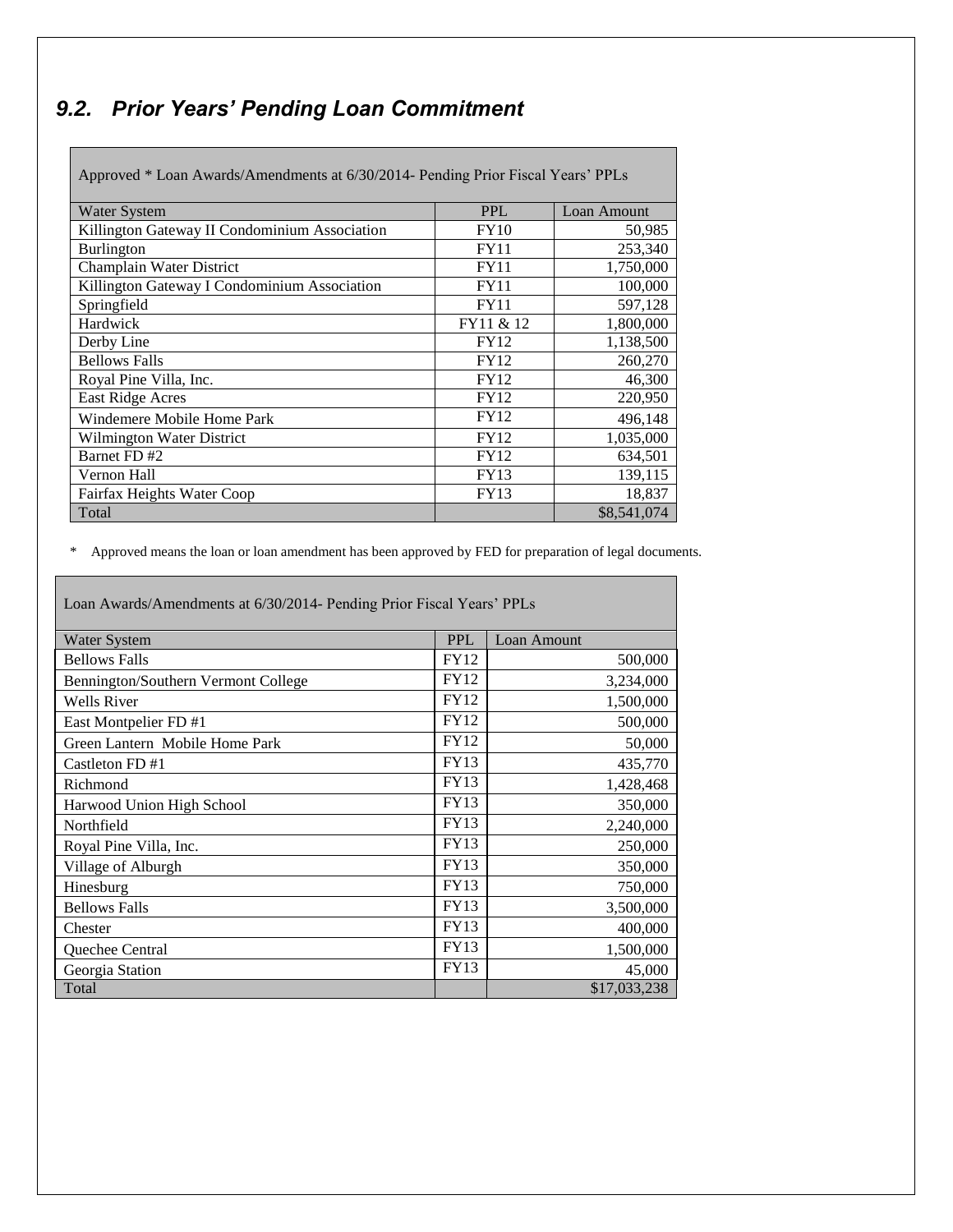#### <span id="page-51-0"></span>**10. Program Description PROGRAM DESCRIPTION VERMONT DRINKING WATER STATE REVOLVING FUND**

The following is a brief and general overview of the Drinking Water State Revolving Fund (DWSRF) program; official interpretations of policies and procedures may be obtained from FED (802-585-4905). The four sections in this Program Description are Construction Loans, Planning Loans, Source Protection Loans, and All Loans.

# <span id="page-51-1"></span>*10.1. Construction Loans (Planning & Design also eligible)*

#### **10.1.1. Eligible Organizations**

- <span id="page-51-2"></span>1) Publicly owned community water systems.
- 2) Privately owned community water systems.
- <span id="page-51-3"></span>3) Non-profit, Non-community water systems.

#### **10.1.2. Eligible Projects**

Nearly all water system improvement projects are eligible (new construction, renovation or replacement, or consolidation of systems) which will facilitate compliance with federal primary drinking water regulations or otherwise significantly further health protection objectives of the Safe Drinking Water Act (SDWA). Generally, the complete project will be eligible for a loan. Examples of eligible projects include:

- Replacement of contaminated sources with new sources;
- Construction of treatment facilities:
- Installation of disinfection facilities:
- Projects required to address compliance or enforcement issues;
- System consolidation or interconnection to address capacity issues;
- Costs for planning and engineering design associated with a DWSRF eligible project;
- Land acquisition integral to a DWSRF eligible project.
- Replacement of aging infrastructure, including all distribution and transmission lines;
- Upgrade or rehabilitation of existing water facilities;
- Installation of meters and back flow prevention devices; and
- <span id="page-51-4"></span> Refinancing of DWSRF eligible projects where the debt was incurred after July 1, 1993. (Funds currently not available.)

#### **10.1.3. Ineligible Projects**

The fund cannot provide funding assistance for the following projects and activities:

- Dams or rehabilitation of dams;
- Water rights, except if the water rights are owned by a system that is being purchased through consolidation as part of a capacity development strategy;
- Reservoirs, except for finished water reservoirs and those reservoirs that are part of the treatment process and are located on the property where the treatment facility is located;
- Laboratory fees for monitoring;
- Operation and maintenance expenses;
- Projects needed mainly for fire protection;
- Projects for systems that lack adequate technical, managerial and financial capability, unless assistance will ensure compliance;
- Projects for systems in significant noncompliance, unless funding will ensure compliance; and
- Projects primarily intended to serve future growth. This includes projects to develop new water systems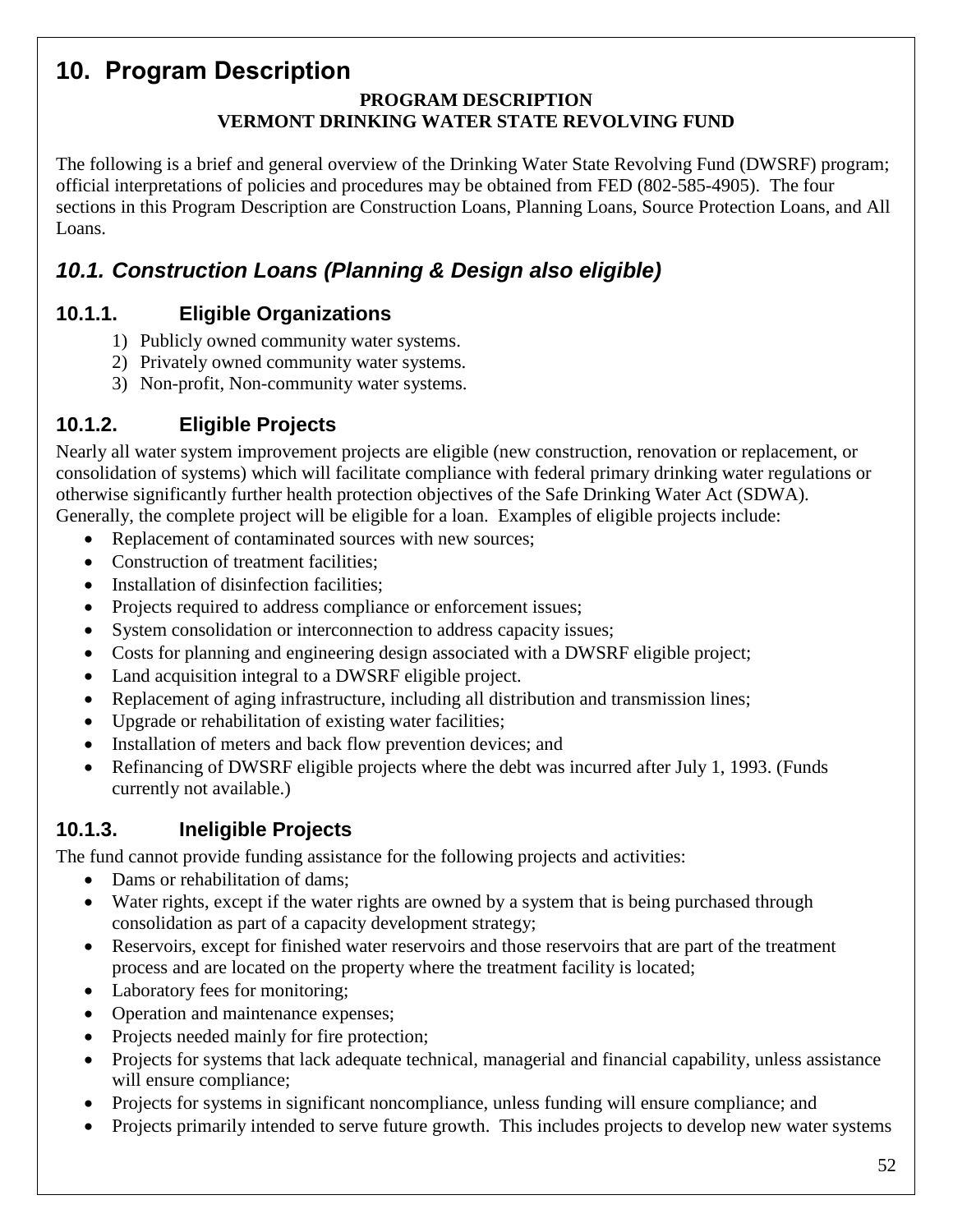<span id="page-52-0"></span>and/or water system extensions. Under certain circumstances, a new water system or water system extension may be determined to be eligible. Please contact the Drinking Water and Groundwater Protection Division for further information.

### **10.1.4. Project Planning**

The phasing of construction projects over multiple years is an acceptable practice. However, each application must identify a stand-alone project. The funding of future phases will be contingent on availability of funds and project priority.

#### <span id="page-52-1"></span>**10.1.5. Loan Rates and Terms**

The following rates are subject to change based on determinations by the State Treasurer and the Secretary.

| <b>LOAN TYPE</b> <sup>[1]</sup> | <b>ORGANIZATION TYPE</b>                                          | <b>INTEREST RATE PLUS</b><br><b>ADMINISTRATIVE</b><br><b>FEE</b> | <b>MAX</b><br>TERM <sup>[2]</sup>   |
|---------------------------------|-------------------------------------------------------------------|------------------------------------------------------------------|-------------------------------------|
| Planning                        | All                                                               | 0%                                                               | 5 yrs.                              |
| Construction                    | Municipal Community <sup>[3]</sup><br>Non-disadvantaged           | $(3\%) - (0\%)^{[7]}$                                            | 20 yrs.                             |
| Construction                    | Municipal/Disadvantaged<br>[4]                                    | $(3\%)$ - $(-3\%)^{[7]}$                                         | 30 yrs.                             |
| Construction                    | Private-Profit Community                                          | $3\%$ <sup>[8]</sup>                                             | 20 yrs.                             |
| Construction                    | Private-Non-Profit<br>Community<br>(Disadvantaged) <sup>[4]</sup> | $(3\%) - (-3\%)^{[10]}$                                          | 30 yrs.                             |
| Construction                    | Private-Non-Profit<br>Community (Non-<br>disadvantaged)           | $3\sqrt{8}$ <sup>[8]</sup>                                       | 20 yrs.                             |
| Construction                    | Private-Non-Profit Non-<br>Community                              | $3\sqrt{8}^{8}$                                                  | 20 yrs.                             |
| Construction                    | Municipal (Non-<br>Community)                                     | $3\%^{[9]}$                                                      | 20 yrs.                             |
| Refinancing                     | Municipal (Debt incurred<br>July 1, 1993 - April 5,<br>1997)      | $4.376\%^{[5]}$                                                  | 20 yrs.                             |
| Refinancing                     | Municipal (Debt incurred<br>after April 5, 1997)                  | New loan rates <sup>[6]</sup>                                    | <b>New</b><br>$loan^{[6]}$<br>terms |

- 1) Planning loans may include feasibility studies, preliminary engineering, engineering design etc., and will be rolled over into a long term loan if a loan is obtained for the proposed facilities. Construction loans include all system improvement type loans.
- 2) Loan durations are for maximum terms but may be for a shorter time based on loan amount and other considerations.
- 3) Municipal includes city, town, village, fire district, school district, etc. Interest rate plus administrative fee will not be less than necessary to achieve an annual household user cost of 1.00% of median household income.
- 4) A disadvantaged municipality has a median household income below the state average community median household income  $(\$40,368*1.04^{12} = \$61,470)$  or the user cost exceeds 2.5% of the MHI (applicable to municipal applicants only). Interest rate plus administrative fee and term will not be less than necessary to achieve an annual household user cost of 1.0% of median household income, and final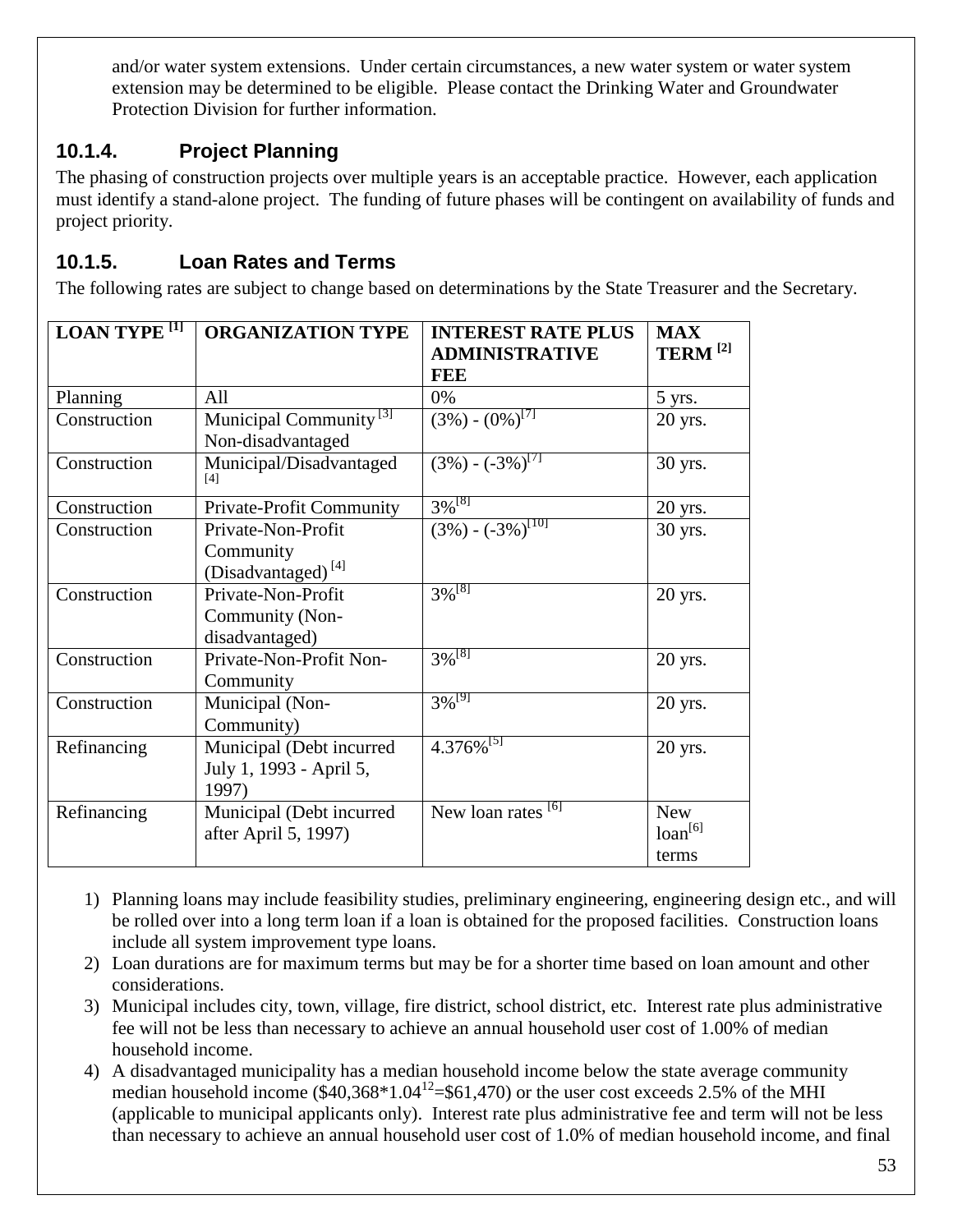adjustments will be made when loan is finalized after construction completion.

- 5) Interest rate set by State Treasurer.
- 6) Interest rate plus administrative fee and term will be the same as for new loans if funded within 2 years of the initiation of construction.
- 7) Administrative fee will be from 0% to 2%.
- 8) Administrative fee will be 3%.
- 9) Administrative fee will be 2%.
- <span id="page-53-0"></span>10) Administrative fee will be from 0% to 3%

# **10.1.6. Comprehensive Project List**

The Facilities Engineering Division maintains a list of known projects eligible for loans. The list is developed/updated annually and water systems are encouraged to identify projects and submit applications for this list. The Facilities Engineering Division may add projects to the list without an application from the water system.

# <span id="page-53-1"></span>**10.1.7. Project Ranking and Selection Criteria**

A project priority list is established for projects needing funds during the Federal fiscal year (October 1 - September 30 of each year). A priority score is established for each eligible project by assigning points based on established criteria. The criteria required by Federal and State regulations are covered under the following general categories:

- 1) System facility deficiencies (weighting factor of 1.2 is applied for eligible schools and childcare facilities).
- 2) Physical consolidation of water system,
- 3) Financial need/affordability,
- 4) Population,
- 5) Downtown area preference,
- 6) Source protection (applies only to source protection loans funded thru the LASRF),
- <span id="page-53-2"></span>7) Security projects, and

Projects are listed in priority order based on total point scores.

## **10.1.8. Anticipated Loan Recipients**

The highest priority projects with a total cost that does not exceed the estimated funds available during the fiscal year and which comply with the following Federal and State regulatory requirements are identified as Anticipated Loan Recipients on the list.

- 1) A minimum of 15% of the funds must be used for projects serving communities with populations of fewer than 10,000 persons.
- 2) Funds for private systems cannot exceed 20% of the available funds.
- 3) With the exception of ARRA FFY2009, FFY2010 and FFY2011 funds, subsidies for disadvantaged communities cannot exceed 30% of the federal capitalization grant.

Projects not identified as Anticipated Loan Recipients will be funded in priority order, if funds became available during the year.

# <span id="page-53-3"></span>**10.1.9. Bypassed Projects**

Anticipated Loan Recipients may be bypassed if they do not proceed in accordance with the planned project schedule or if emergency projects are funded to address imminent and substantial threats to public health.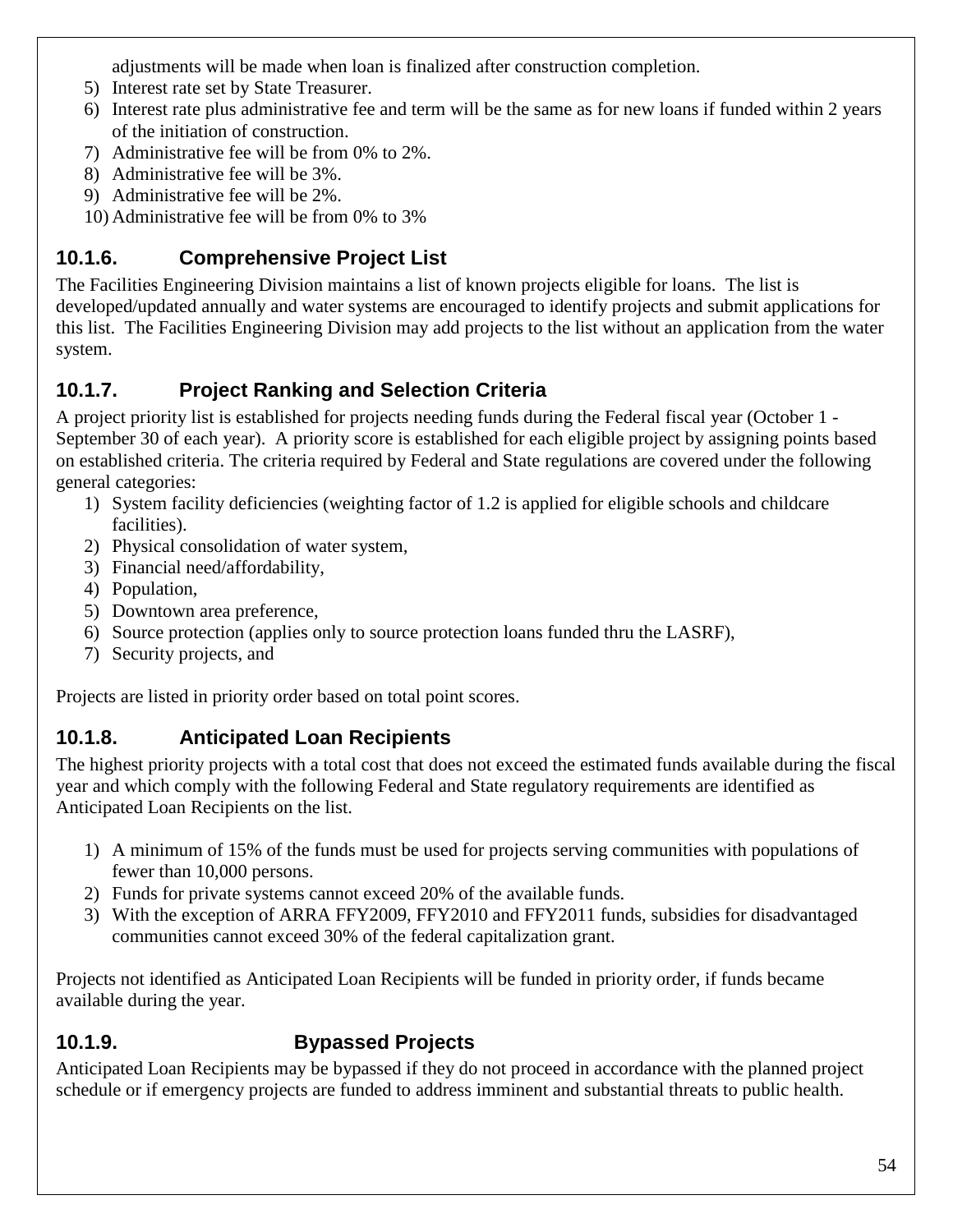## <span id="page-54-0"></span>**10.1.10. Re-Application**

Priority lists will be revised at least annually; updated information or new applications will be required. The Facilities Engineering Division may include projects on the list without applications.

### <span id="page-54-1"></span>**10.1.11. Engineering Reports and Plans and Specifications**

Drinking Water and Groundwater Protection Division approval of feasibility studies and engineering reports funded by the program is required. The Vermont Water Supply Rule requires approval of plans and specifications for all water system improvements.

#### <span id="page-54-2"></span>**10.1.12. Procurement Requirements**

Competitive procurement requirements and approvals will be included in loan agreements. Force account construction will not be allowed except in unusual circumstances. The Construction Section of the Facilities Engineering Division manages procurement procedures and requirements for DWSRF funded projects.

### <span id="page-54-3"></span>**10.1.13. Maximum and Minimum Loan Amounts**

A minimum loan amount has not been established; not more than \$3 million of the funds available in any given year can go to a single project, without specific review and approval by the Secretary. Projects with costs exceeding the \$3 million cap will be treated as continuing projects and have a maximum value of \$9 million before it loses its elevated continuing status.

#### **10.1.14. Project Approval Steps**

<span id="page-54-4"></span>Following are the steps for a standard construction project.

- 1) Application for priority list or updated information submitted by applicant. (April of each year.)
- 2) The eligibility of each project is reviewed, and priority points awarded to each project.
- 3) Priority list developed.
- 4) Public meeting held and public comment obtained on priority list.
- 5) Capitalization grant finalized and submitted to EPA.
- 6) EPA approves grant to State.
- 7) Anticipated loan recipients required to attend a pre-application meeting.
- 8) Anticipated Loan Recipients required to submit a project schedule.
- 9) Project schedule approved by Drinking Water and Groundwater Protection Division.
- 10) Anticipated Loan Recipients requested to submit application.
- 11) Application to include information for environmental review.
- 12) Project determinations made (eligibility, scope, interest rate, etc.).
- 13) Environmental review process completed.
- 14) Bond Bank or VEDA notified of project approval.
- 15) Applicant submits loan application to VEDA or Bond Bank if required.
- 16) VEDA or Bond Bank executes loan agreement with applicant.
- 17) Plans and Specifications approved.
- 18) Contracts awarded in accordance with loan agreement.
- 19) Construction initiated.
- 20) Loan disbursements made during construction for completed work.
- 21) All construction completed.
- 22) All loan agreement conditions and/or Capacity Improvement Plans completed.
- 23) Loan closed out.
- 24) Loan payments begin.

#### <span id="page-54-5"></span>**10.1.15. Municipal School Water System Disadvantaged Program**

Up to \$25,000 of a loan from the construction fund for improvements to a municipally owned public school water system may be forgiven. The following criteria must be satisfied.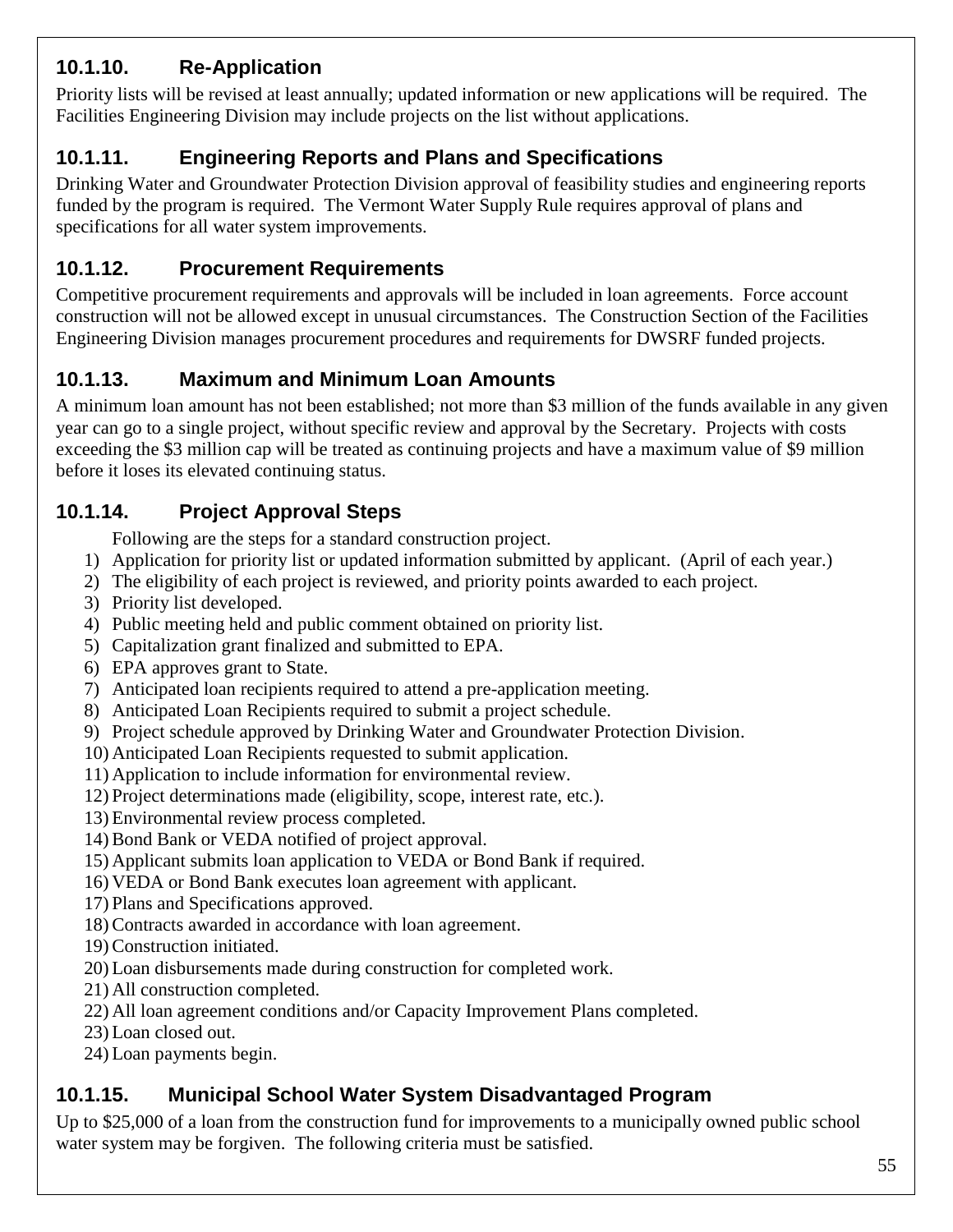- 1) The system must demonstrate capacity.
- 2) The system must be in compliance with the Water Supply Rule including any temporary operating permit or other compliance schedule.
- 3) The improvements must be completed in accordance with a construction permit issued by DEC and all of the construction permit conditions must be satisfied.
- 4) Competitive procurement procedures must be followed for the construction.
- 5) The completed work must be inspected and completed in accordance with the construction permit verified by a professional engineer or DEC staff.
- 6) Standard procedures for obtaining a loan must be followed.

The determination by the Secretary on loan forgiveness will be final. The determination will be made when the loan is finalized following construction completion.

### <span id="page-55-0"></span>**10.1.16. U.S. Department of Agriculture RD - ANR Joint Funded Projects**

The Secretary may designate certain projects as joint funded projects and reduce the ANR administrative fee plus interest rate to make the total cost to the borrower equivalent to an ANR DWSRF loan for the total project. Municipalities will be contacted prior to making such decisions and this procedure will generally only be considered for large projects.

# <span id="page-55-1"></span>*10.2. Planning Loan Fund*

### <span id="page-55-2"></span>**10.2.1. Eligible Organizations**

Municipal systems and private non-profit community systems with populations under 10,000 are eligible for planning and final design funding from the planning loan fund.

### <span id="page-55-3"></span>**10.2.2. Eligible Projects**

Preliminary engineering planning studies and final engineering plans and specifications for water system improvement projects needed to comply with state and federal standards and to protect public health.

#### <span id="page-55-4"></span>**10.2.3. Loan Terms and Rates**

Planning Loans are at 0% interest for a 5-year term, and may be rolled into a construction loan from the priority list (based on points) at the interest and term identified for the construction loan.

#### <span id="page-55-5"></span>**10.2.4. Maximum and Minimum Loan Amounts**

The maximum loan amount is \$150,000.

#### <span id="page-55-6"></span>**10.2.5. Project Ranking**

The Facilities Engineering Division maintains a project priority list for planning loans, if necessary. A priority score is established for each eligible project by assigning points for the water system improvement project based on established criteria. The criteria are the same as for construction projects. However, projects are only scored when there will be an anticipated shortage of funds.

## <span id="page-55-7"></span>**10.2.6. Priority List Applications**

Applications will be accepted on a continuing basis.

# <span id="page-55-8"></span>**10.2.7. Loan Recipients**

The highest priority projects on the priority list will be funded as funds become available.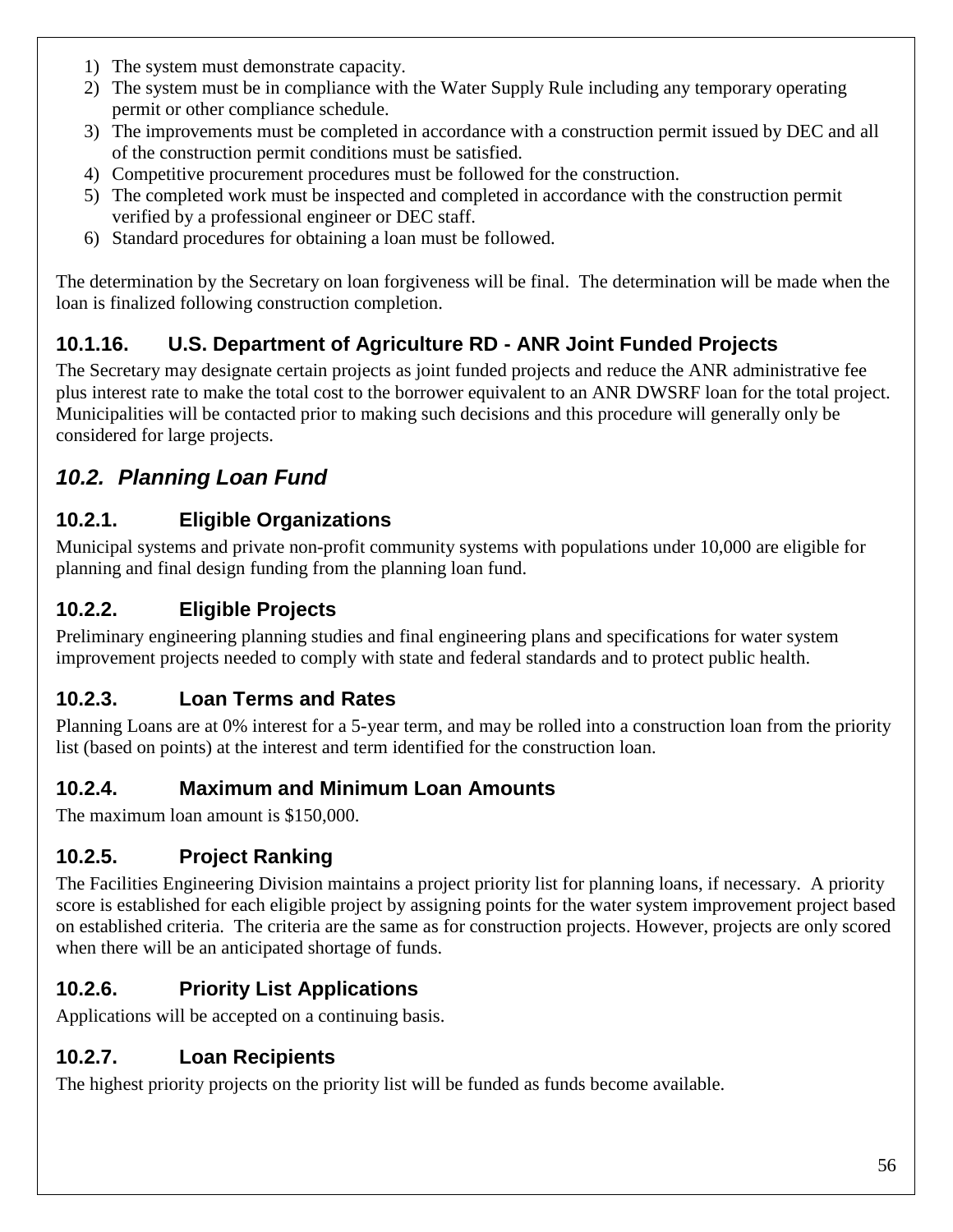### <span id="page-56-0"></span>**10.2.8. Loan Applications**

Water systems will generally be given 60 days to submit a loan application following notification of available funds.

#### <span id="page-56-1"></span>**10.2.9. Loan Consolidation Requirement**

Consolidation of the planning loan with a loan from the construction loan fund for the water system improvements will be required as a loan condition. Consolidation will be made when the construction loan is finalized following completion of construction.

#### <span id="page-56-2"></span>**10.2.10. Procurement Requirements**

Procurement requirements will be included in loan agreements. All professional service contracts will require review and approval of scope of services, level of effort, and cost. All feasibility studies, planning documents, preliminary engineering reports, and plans and specifications require review and approval by the Drinking Water and Groundwater Protection Division. Costs incurred prior to a commitment of loan funds by DEC are not eligible for a loan.

#### <span id="page-56-3"></span>**10.2.11. Repayment**

The first loan repayment will be two years after last loan disbursement or approval of the engineering report or final design, whichever occurs first, except for those loans that are eligible for forgiveness, in which case the repayment starts five years after last loan disbursement or engineering report or design approval. Under certain circumstances up to \$50,000 of the unpaid balance of a planning loan to a municipality may be forgiven by the Secretary following the completion of project construction. The following criteria must be satisfied to obtain loan forgiveness; the Secretary's determinations on loan forgiveness shall be final. Potential eligible preliminary engineering and design cost will be determined by DEC using DEC guidance documents (Engineering Fee Allowance Curve) and the completed documented construction cost eligible for revolving loan funding.

- 1) General Criteria
	- a. Must demonstrate capacity,
	- b. Must be in compliance with the Water Supply Rule including any temporary operating permit or other compliance schedule,
	- c. Must be current on fees,
	- d. Improvements for which planning loan was provided must be completed in accordance with a Drinking Water and Groundwater Protection Division construction permit.
	- e. All construction permit requirements must be satisfied including  $\overline{O} \& M$  manual and as-builts.
	- f. Loan agreement must be executed following the effective date of the authorizing legislation (June 16, 2001).
- 2) Specific Criteria. The project must meet at least one of the following specific criteria.
	- a. Construction of the project was completed using non-Drinking Water State Revolving Loan Funds (DWSRF) and the project did not receive other appropriated state funds for project costs.
	- b. The project serves a small population. The maximum forgiveness shall be \$25,000. Projects for systems serving populations of 300 or less shall receive 100% of eligible forgiveness. The percent eligible for forgiveness for systems serving 300 to 500 population shall be reduced by 0.5% for an increase of one in design population. Systems serving populations of 500 and above will not be eligible for forgiveness under this provision.
	- c. User rates exceed 2% of the median household income. The amount of forgiveness will be determined by increasing the amount of forgiveness until the 2% target, the \$50,000 maximum, the amount of the unpaid balance or the eligible preliminary engineering and design cost is reached. The annual planning loan cost to the municipality will be determined using construction loan terms and interest rates for DWSRF funded projects.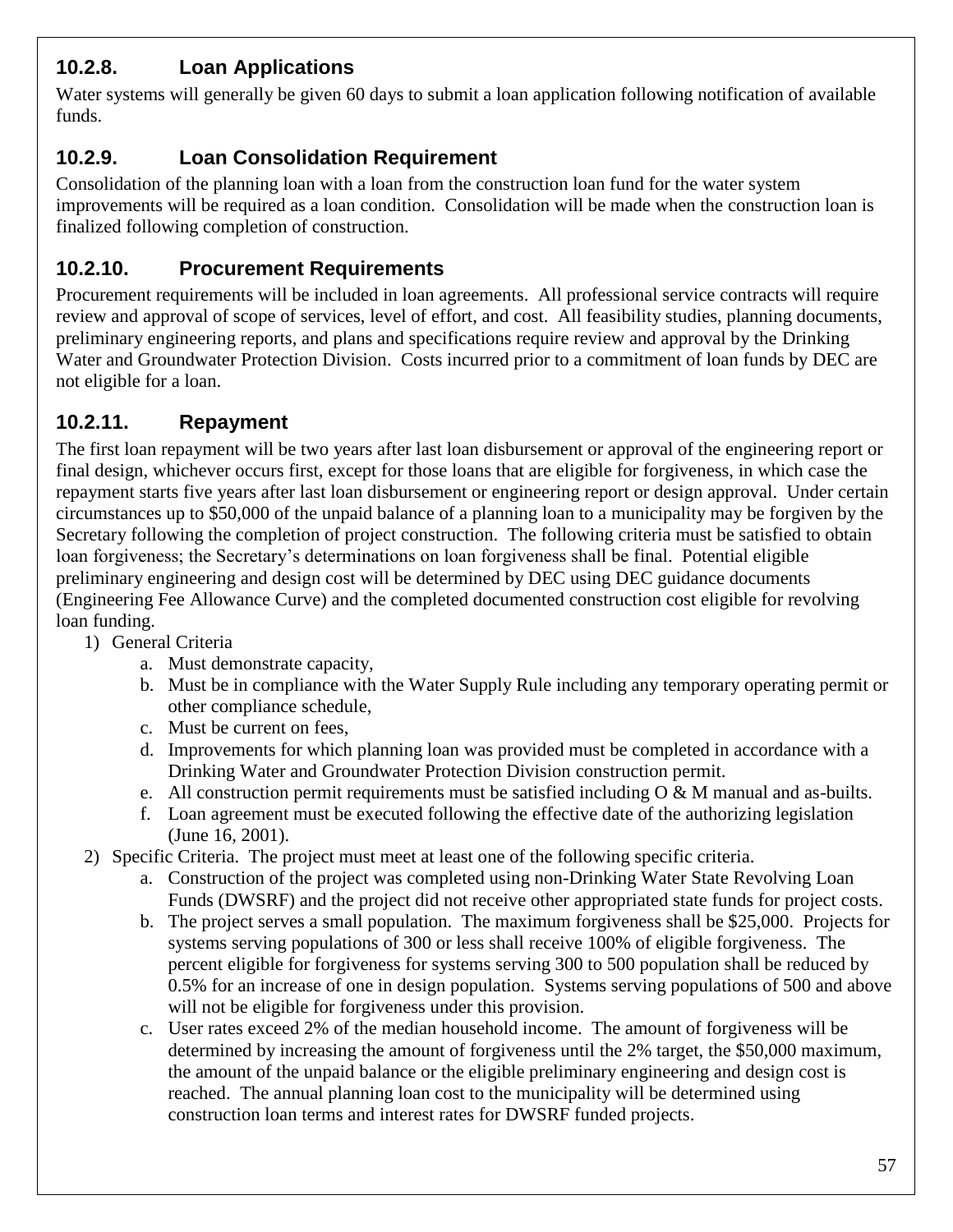# <span id="page-57-0"></span>*10.3. Source Protection Loans*

## <span id="page-57-1"></span>**10.3.1. Eligible Organizations**

Municipal water systems are eligible for source protection loans.

## <span id="page-57-2"></span>**10.3.2. Eligible Projects**

For purchasing land or conservation easements in order to protect public water sources and ensure compliance with state and federal drinking water regulations.

Source must have hydrogeologically delineated source protection area (no 3000' radius source protection areas) and an approved source protection plan prior to loan award.

Water system must demonstrate how the project will directly promote public health protection or compliance with national drinking water regulations.

# <span id="page-57-3"></span>**10.3.3. Loan Terms and Rates**

Source Protection Loans are at 3% interest for a term of 20 years.

### <span id="page-57-4"></span>**10.3.4. Maximum and Minimum Loan Amounts**

The maximum loan amount is \$250,000. There is no minimum loan amount.

## <span id="page-57-5"></span>**10.3.5. Project Ranking**

The Facilities Engineering Division maintains a project priority list for source protection loans. A priority score is established for each eligible project by assigning points based on established criteria. The criteria, most of which are the same as for construction projects, include the following general categories:

- 1) Population;
- 2) Financial need/affordability;
- 3) Downtown area preference;
- <span id="page-57-6"></span>4) Source protection.

# **10.3.6. Priority List Applications**

Applications will be accepted on a continuing basis.

#### <span id="page-57-7"></span>**10.3.7. Loan Recipients**

The highest priority projects on the priority list will be funded when funds become available.

## <span id="page-57-8"></span>**10.3.8. Loan Applications**

Water systems will be required to submit a project schedule for approval by the Facilities Engineering Division within 30 days of notification of available funding.

# **10.3.9. Loan Conditions**

Loan conditions on land use may include:

- <span id="page-57-9"></span>1) Management in accordance with source protection plan;
- 2) Prohibition of sale as long as source is an approved water source;
- <span id="page-57-10"></span>3) Requirement for an annual inspection and report.

#### **10.3.10. Procurement Requirements**

Procurement requirements will include:

1) A minimum of two appraisals will be required for evaluation purposes;